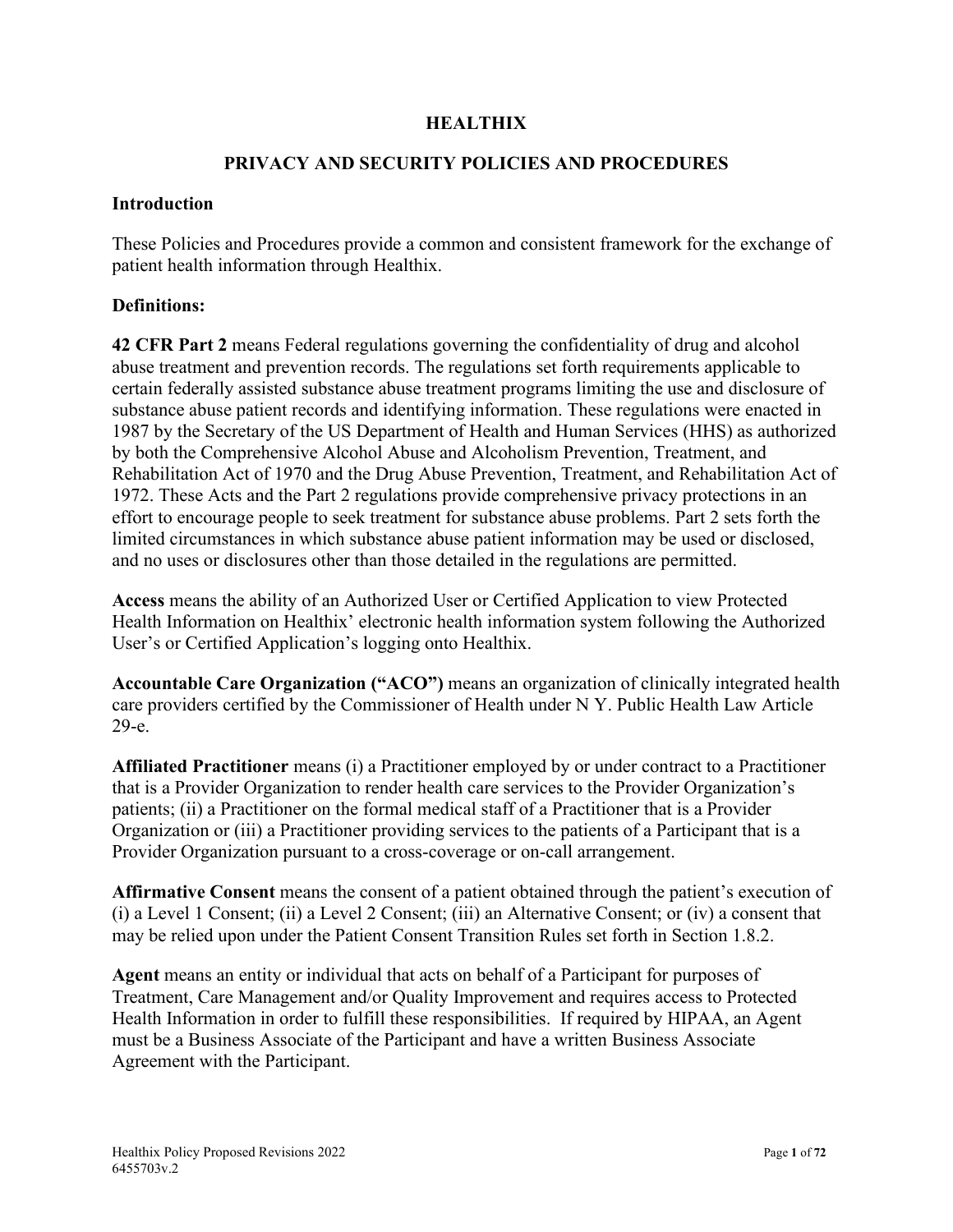**Alternative Consent** means a consent form approved under Section 1.3 as an alternative to a Level 1 Consent or a Level 2 Consent.

**Approved Consent** means an Affirmative Consent other than a consent relied upon by a Participant under the Patient Consent Transition Rules set forth in Section 1.8.2.

**Audit Log** means an electronic record of the access of information via Healthix, such as, for example, queries made by Authorized Users, type of information accessed, information flows between Healthix and Participants, and date and time markers for those activities.

**Authenticator Assurance Level 2** (AAL2) means the authentication categorization set forth in NIST SP 800-63 which provides high confidence that the individual seeking access controls authenticator(s) bound to the Authorized User's account. Under AAL2, proof of possession and control of two distinct authentication factors are required through secure authentication protocol(s).

**Authorized User** means an individual who has been authorized by a Participant or Healthix to access patient information through SHIN-NY governed by Healthix in accordance with the Policies and Procedures.

**Breach** means the acquisition, access, use, or disclosure of Protected Health Information in a manner not permitted under the HIPAA Privacy Rule, which compromises the security or privacy of the Protected Health Information. An acquisition, access, use, or disclosure of Protected Health Information in a manner not permitted under the HIPAA Privacy Rule is presumed to be a breach unless the Participant or Healthix can demonstrate that there is a low probability that the Protected Health Information has been compromised based on a risk assessment of at least the following factors: (i) the nature and extent of the Protected Health Information involved, including the types of identifiers and the likelihood of re-identification; (ii) the unauthorized person who used the Protected Health Information or to whom the disclosure was made; (ii) whether the Protected Health Information was actually acquired or viewed; and (iv) the extent to which the risk to the Protected Health Information has been mitigated. Breach excludes: (i) any unintentional acquisition, access, or use of Protected Health Information by a workforce member or person acting under the authority of Healthix or Participant, if such acquisition, access, or use was made in good faith and within the scope of authority and does not result in further use or disclosure in a manner not permitted under the HIPAA Privacy Rule; (ii) any inadvertent disclosure by a person who is authorized to access Protected Health Information at Healthix or Participant to another person authorized to access Protected Health Information at Healthix or Participant, or organized health care arrangement in which a Participant participates, and the information received as a result of such disclosure is not further used or disclosed in a manner not permitted under the HIPAA Privacy Rule; or (iii) a disclosure of Protected Health Information where Healthix or Participant has a good faith belief that an unauthorized person to whom the disclosure was made would not reasonably have been able to retain such information.

**Break the Glass** means the ability of an Authorized User to access a patient's Protected Health Information without obtaining an Affirmative Consent in accordance with the provisions of Section 1.2.3.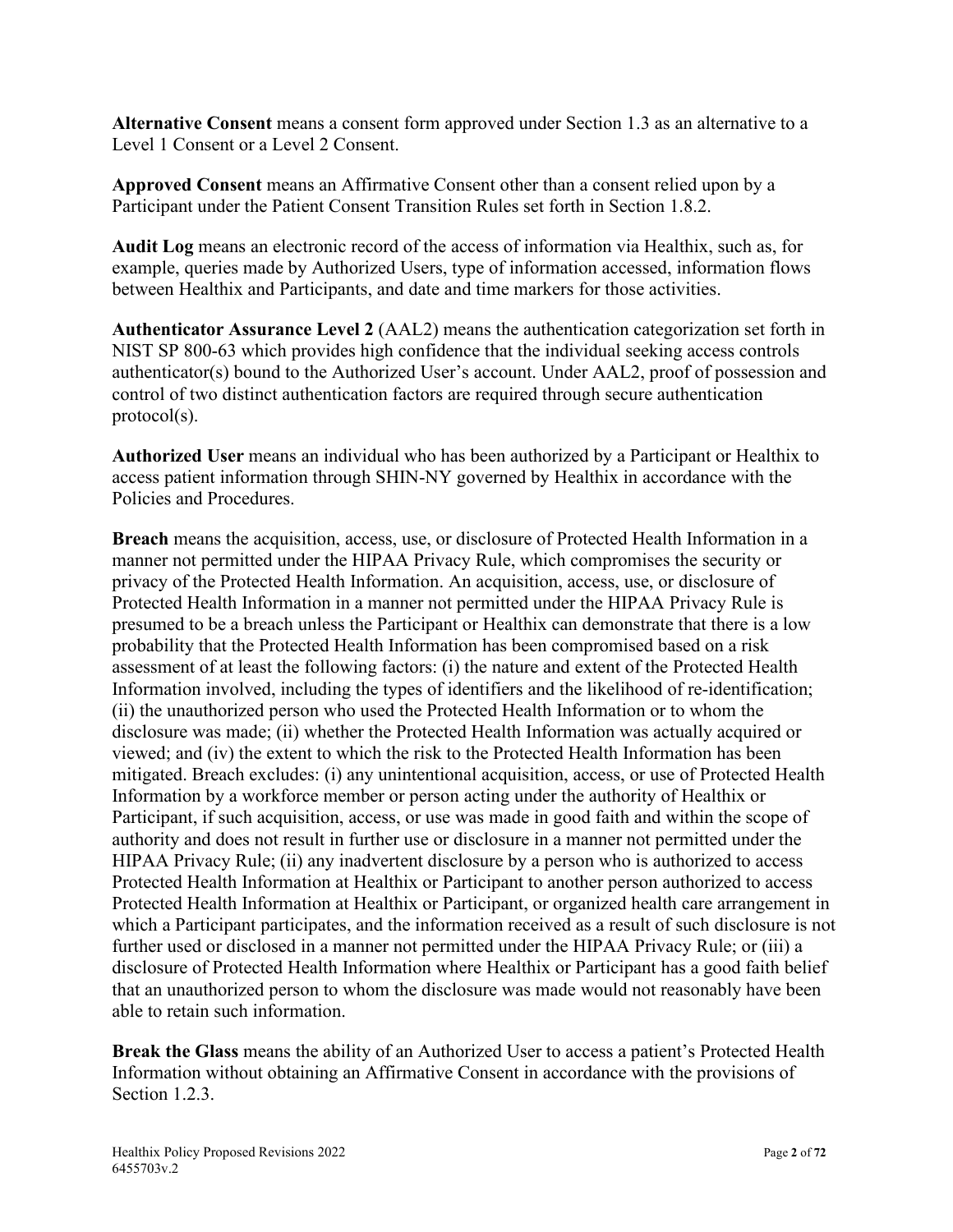**Business Associate Agreement** means a written signed agreement meeting the HIPAA requirements of 45 CFR  $\S$  164.504(e).

**Care Management** means (i) assisting a patient in obtaining appropriate medical care, (ii) improving the quality of health care services provided to a patient, (iii) coordinating the provision of multiple health care services to a patient or (iv) supporting a patient in following a plan of medical care. Care Management does not include utilization review or other activities carried out by a Payer Organization to determine whether coverage should be extended, or payment should be made for a health care service.

**Certified Application** means a computer application certified by Healthix that is used by a Participant to access Protected Health Information from Healthix on an automated, system-tosystem basis without direct access to the Healthix system by an Authorized User.

**Community-Based Organization** means an organization, which may be a not-for-profit entity or government agency, which has the primary purpose of providing social services such as housing assistance, nutrition assistance, employment assistance, or benefits coordination. A Community-Based Organization may or may not be a Covered Entity.

**Consent Implementation Date** means the date by which the NYS DOH requires QEs to begin to utilize an Approved Consent.

**Coroner** means any individual elected to serve as a county's coroner in accordance with New York State County Law  $\S$  400.

**Covered Entity** has the meaning ascribed to this term in 45 C.F.R. § 160.103 and is thereby bound to comply with HIPAA Privacy Rule and HIPAA Security Rule.

**Data Supplier** means an individual or entity that supplies Protected Health Information to or through Healthix. Data Suppliers include both Participants and entities that supply but do not access Protected Health Information via Healthix (such as clinical laboratories and pharmacies).

**De-Identified Data** means data that does not identify an individual and with respect to which there is no reasonable basis to believe that the information can be used to identify an individual. Data may be considered de-identified only if it (i) satisfies the requirements of 45 C.F.R. § 164.514(b) and (ii) does not contain DNA variation information derived from sequencing, genotyping or other such technologies.

**Demographic Information** means a patient's name, gender, address, date of birth, social security number, and other personally identifiable information, but shall not include any information regarding a patient's health or medical treatment or the names of any Data Suppliers that maintain medical records about such patient.

**Disaster Relief Agency** means (i) a government agency with authority under federal, state or local law to declare an Emergency Event or assist in locating individuals during an Emergency Event or (ii) a third party contractor to which such a government agency delegates the task of assisting in the location of individuals in such circumstances.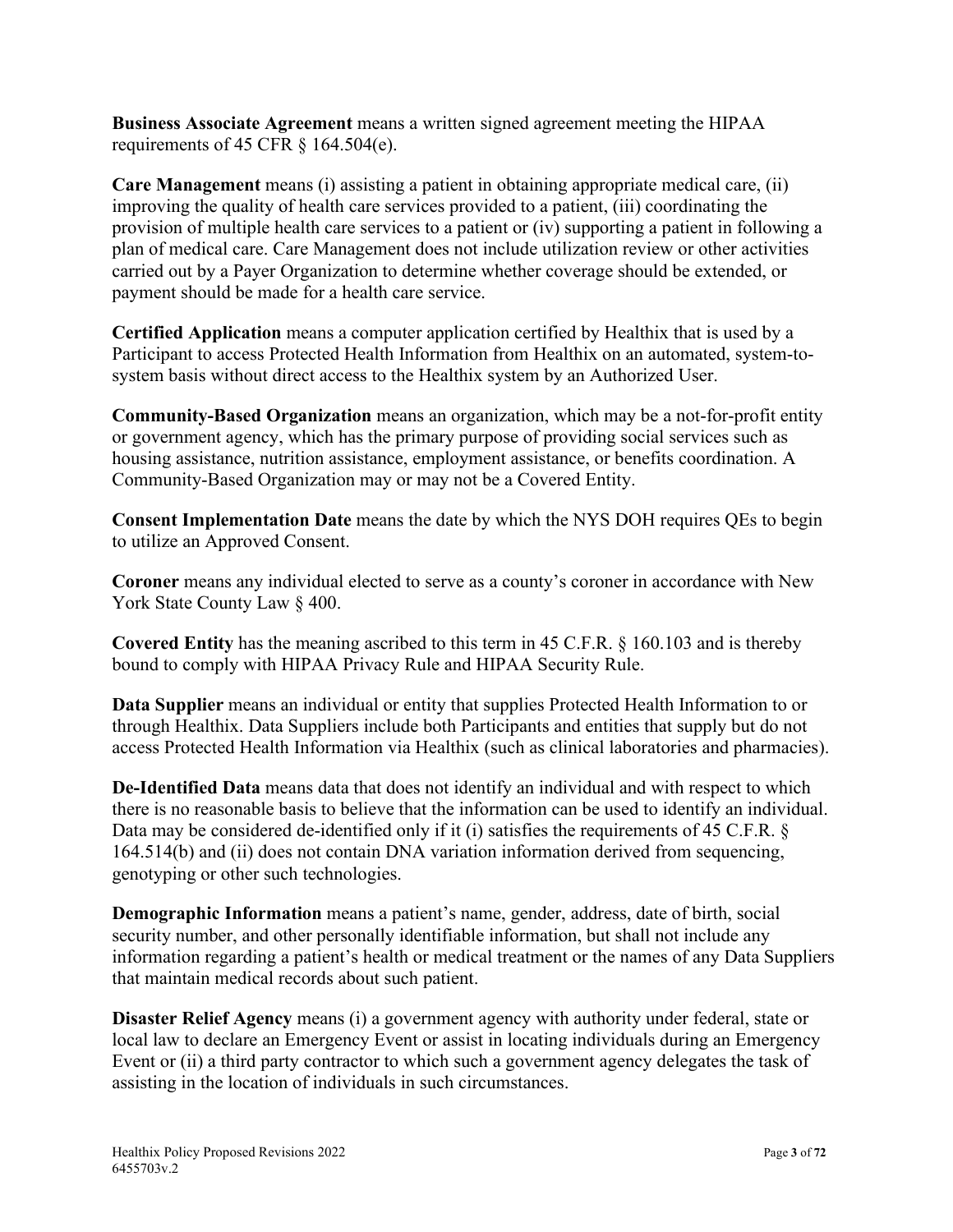**Disclosure** means the release, transfer, provision of access to, or divulging in any manner of information outside the entity holding the information. Healthix engages in a disclosure of information if Healthix (i) provides a Participant with Access to such information and the Participant views such information as a result of such Access, or (ii) Transmits such information to a Participant or other third party.

**EHR Incentive Programs** means the Electronic Health Record Medicare and Medicaid Incentive Program set forth in 42 CFR 412, et seq. and 42 CFR 495, et seq.

**Emancipated Minor** means a minor who is emancipated on the basis of being married or in the armed services, or who is otherwise deemed emancipated under New York law or other applicable laws.

**Emergency Event** means a circumstance in which a government agency declares a state of emergency or activates a local government agency incident command system or similar crisis response system.

**Emergency Medical Technician** means a person certified pursuant to the New York State Emergency Services Code at 10 N.Y.C.R.R. § 800.3(o) as an emergency medical technician.

**Failed Access Attempt** means an instance in which an Authorized User or other individual attempting to access Healthix is denied access due to use of an inaccurate log-in, password, or other security token.

**Health Home** means an entity that is enrolled in New York's Medicaid Health Home program and that receives Medicaid reimbursement for providing care management services to participating enrollees.

**Health Home Member** means an entity that contracts with a Health Home to provide services covered by New York's Medicaid Health Home program.

**Health Information Exchange Organization** means an entity that facilitates and oversees the exchange of Protected Health Information among Covered Entities, Business Associates, and other individuals and entities.

**HIPAA** means the Health Insurance Portability and Accountability Act of 1996 and it's implementing regulations as amended (including as amended by HITECH and its implementing regulations).

**HIPAA Privacy Rule** means the federal regulations at 45 CFR Part 160 and Subparts A and E of Part 164.

**HIPAA Security Rule** means the federal regulations at 45 CFR Part 160 and Subpart C of Part 164.

**HITECH** means the Health Information Technology for Economic and Clinical Health Act.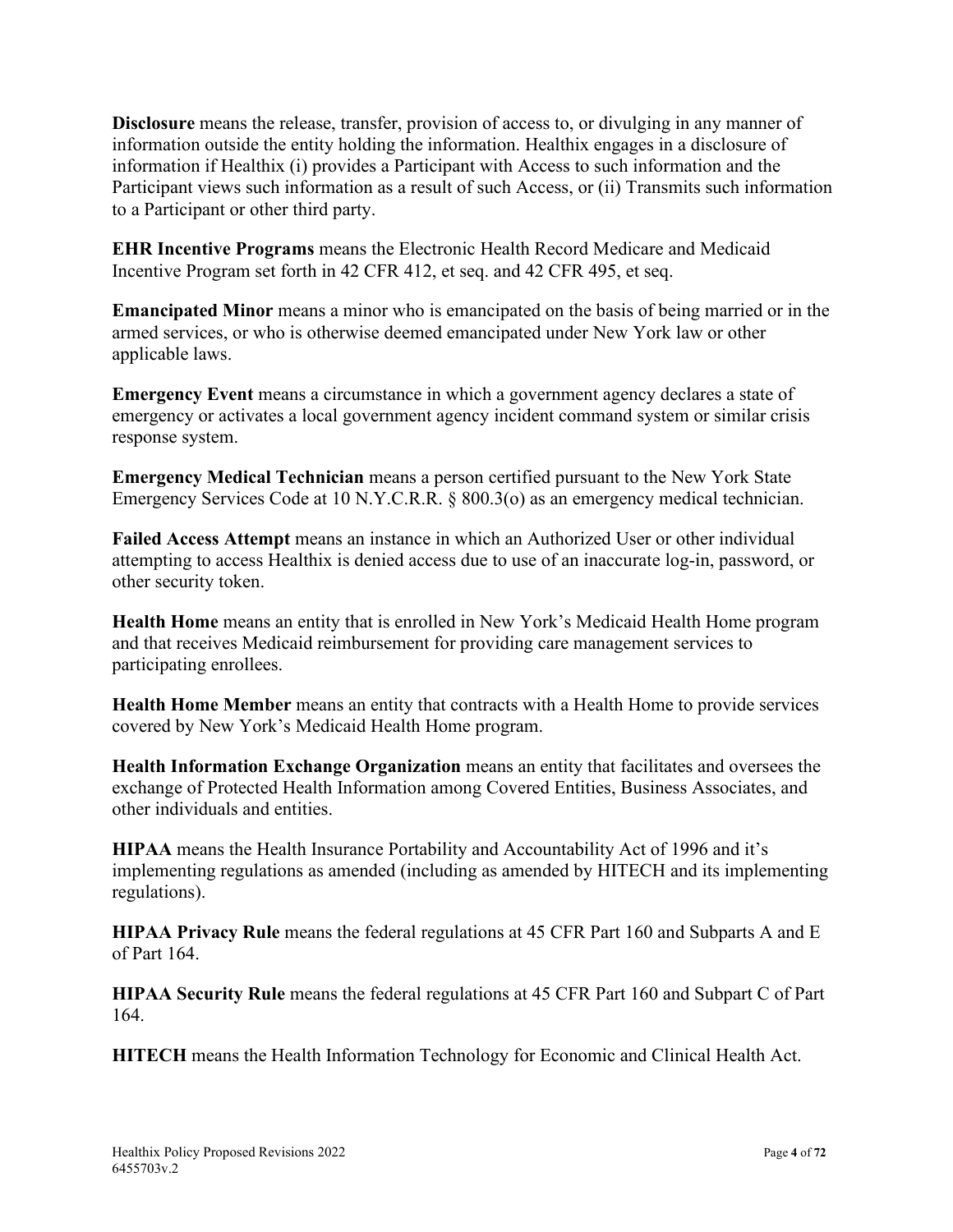**Independent Practice Association** ("IPA") means an entity that is certified as an independent practice association under 10 N.Y.C.R.R. § 98-1.5(b)(6)(vii).

**Information Blocking Rules** means the requirements and exceptions related to information blocking established by The Office of the National Coordinator for Health Information Technology set forth at 45 C.F.R. Part 171.

**Institutional Review Board** means an administrative body appropriately constituted and established to protect the rights and welfare of human research subjects recruited to participate in research activities, which meets the requirements of federal and state regulations. The Institutional Review Board (IRB) is charged with the responsibility of reviewing, prior to its initiation, all research (whether funded or not) involving human participants. The IRB is concerned with protecting the welfare, rights, and privacy of human subjects. The IRB has the authority to approve, disapprove, monitor, and require modifications in all research activities that fall within its jurisdiction as specified by federal and state regulations.

**Insurance Coverage Review** means the use of information by a Participant (other than a Payer Organization) to determine which health plan covers the patient or the scope of the patient's health insurance benefits.

**Level 1 Consent** means a consent permitting access to and receipt of Protected Health Information for Level 1 Uses in the form attached hereto as Appendix A.

**Level 2 Consent** means a consent permitting access to and receipt of Protected Health Information for a Level 2 Use in the form attached hereto as Appendix B.

**Level 1 Uses** mean Treatment, Quality Improvement, Care Management, and Insurance Coverage Reviews.

**Level 2 Uses** mean any uses of Protected Health Information other than Level 1 Uses, including but not limited to Payment, Research and Marketing.

**Limited Data Set** means Protected Health Information that excludes the sixteen direct identifiers set forth at 45 CFR  $\S 164.514(e)(2)$  of an individual and the relatives, employers or household members of such individual.

**Limited Patient Care Alert** means a Patient Care Alert that may contain demographic information such as patient name and date of birth, the name of the Participant from which the patient received treatment, and limited information related to the patient's complaint or diagnosis, but does not include the patient's full medical record relating to the event that is the subject of the electronic message.

**Marketing** has the meaning ascribed to this term under the HIPAA Privacy Rule.

**Medical Examiner** means a licensed physician who serves in a county medical examiner's office in accordance with New York State County Law § 400, and shall include physicians within the New York City Office of Chief Medical Examiner.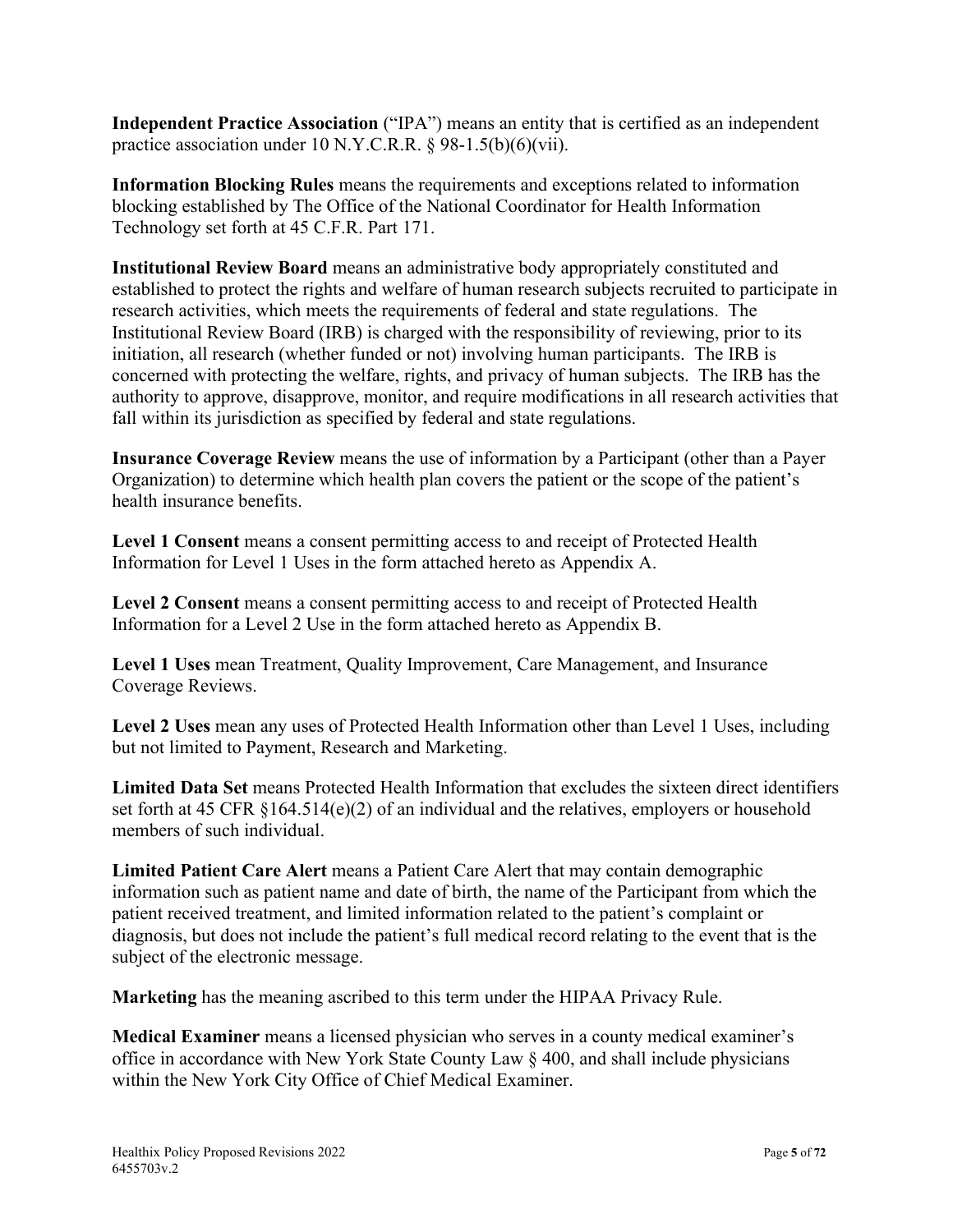**Minor** means an individual under the age of 18 years old.

**Minor Consent Information** means Protected Health Information relating to medical treatment of a minor for which the minor provided his or her own consent without a parent's or guardian's permission, as permitted by New York law or other applicable laws for certain types of health services (e.g., reproductive health, HIV testing, testing or treatment of sexually transmitted infections, mental health or substance abuse treatment) or services consented to by an Emancipated Minor.

**National Institute of Standards and Technology** ("NIST") Cybersecurity Framework means the set of industry standards and best practices to help organizations manage cybersecurity risks that has been developed by the National Institute of Standards and Technology. The NIST Cybersecurity Framework uses a common language to address and manage cybersecurity risk in a cost-effective way based on business needs without placing additional regulatory requirements on businesses.

**NYS DOH** means the New York State Department of Health.

**New York eHealth Collaborative ("NYeC")** means the New York not-for-profit corporation organized for the purpose of  $(1)$  convening, educating and engaging key constituencies, including health care and health IT leaders across New York State, QEs, and other health IT initiatives; (2) developing common health IT policies and procedures, standards, technical requirements and service requirements through a transparent governance process and (3) evaluating and establishing accountability measures for New York State's health IT strategy. NYeC is under contract to the NYS DOH to administer the SCP and through it develop Statewide Policy Guidance.

**One Time Override** shall have the meaning defined in section 1.5.2.d.

**One-to-One Exchange** means a disclosure of Protected Health Information by a Participant which has a relationship with a patient to one or more other Participants with the patient's knowledge and implicit or explicit consent where no records other than those of the Participants jointly providing health care services to the patient are exchanged. Examples of a One-to-One Exchange include, but are not limited to, information provided by a primary care provider to a specialist when referring to such specialist, a discharge summary sent to where the patient is transferred, lab results sent to the Practitioner who ordered the laboratory test, or a claim sent from a Participant to the patient's health plan.

**Organ Procurement Organization (OPO)** means a regional, non-profit organization responsible for coordinating organ and tissue donations at a hospital that is designated by the Secretary of Health and Human Services under section 1138(b) of the Social Security Act (see also 42 C.F.R. 121).

**Participant** means a Provider Organization, Payer Organization, Practitioner, Independent Practice Association, Accountable Care Organization, Public Health Agency, Organ Procurement Organization, Social Services Program, Health Home or Health Home Member, Community Based Organization, PPS Lead Organization, PPS Partner, or PPS Centralized Entity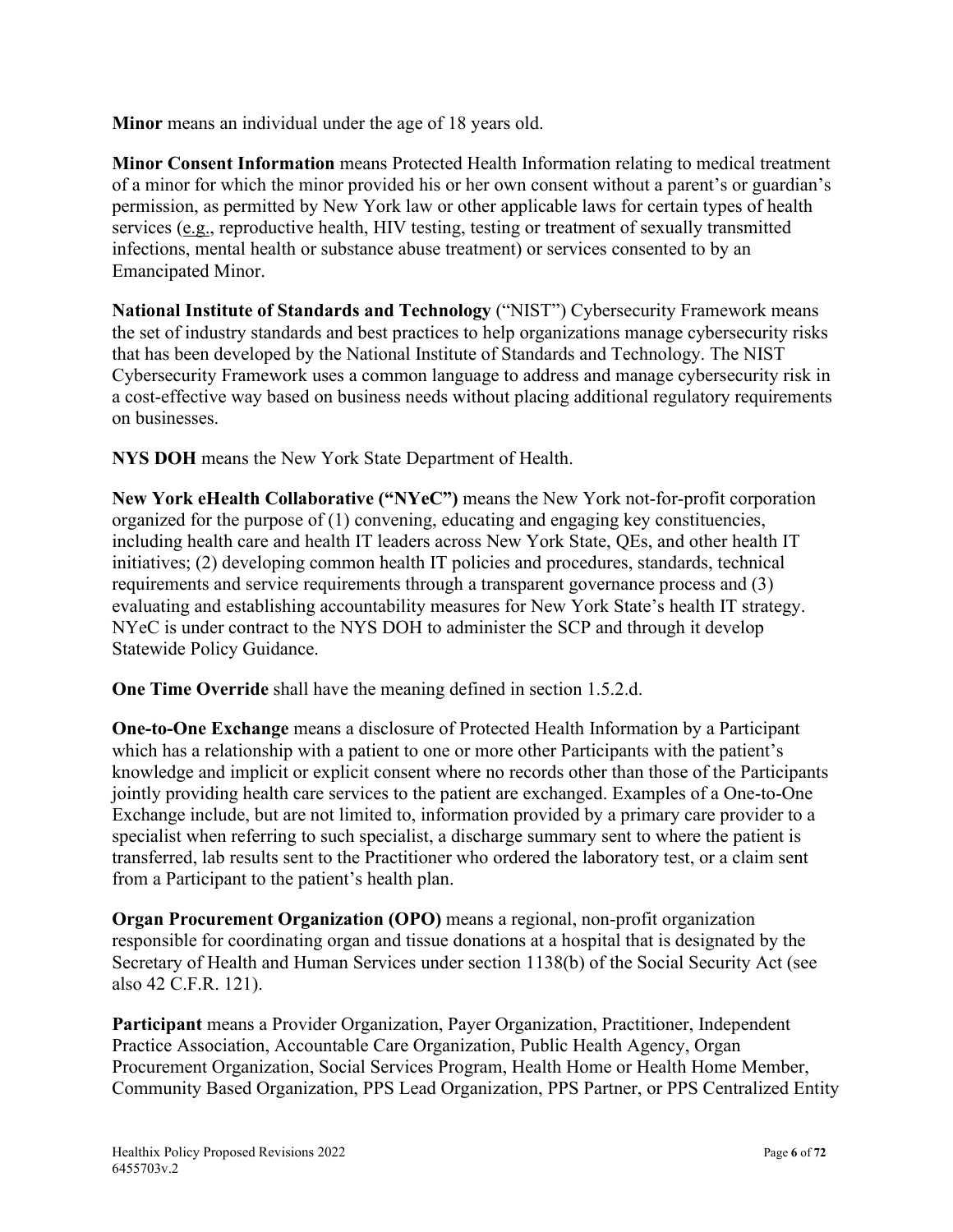that has directly or indirectly entered into a Participation Agreement with Healthix (RHIO) and accesses Protected Health Information via the SHIN-NY governed by a QE (Qualified Entity).

**Participation Agreement** means the agreement made by and between Healthix and each of its Participants, which sets forth the terms and conditions governing the operation of Healthix and the rights and responsibilities of the Participants and Healthix with respect to participation in Healthix.

**Patient App** means an application on a patient's smart phone, laptop, tablet, or other technology that collects Protected Health Information about the patient and makes such Protected Health Information accessible to the patient.

**Patient Care Alert** means an electronic message about a development in a patient's medical care, such as an emergency room or inpatient hospital admission or discharge, a scheduled outpatient surgery or other procedure, or similar event, which is derived from information maintained by Healthix and is sent by the Healthix to subscribing recipients but does not allow the recipient to access any Protected Health Information through Healthix other than the information contained in the message.

**Patient Consent Transition Rules** means the rules set forth in Section 1.10.

**Patient Portal** means an internet-accessible secure website, operated by a Patient Portal Operator, through which a patient (or his/her authorized representative) may gain access to the patient's personal health information for purposes of viewing, downloading, or transmitting the patient's personal health information. For clarification, the Patient Portal functions addressed herein do not include the ability of patients to complete forms online, communicate with providers, request prescription refills, pay bills, schedule medical appointments, or update the information presented on the portal; though the Patient Portal Operator may offer these functions through its Patient Portal as well.

**Patient Portal Operator** means an approved entity operating a Patient Portal. The Patient Portal Operator is responsible for the maintenance and management of the Patient Portal; including user account management, assuring appropriate authentication and access control, presentation of health information and user support. Patient Portal Operators include:

- Participants,
- QEs, or
- Third parties offering a Patient Portal to which patients subscribe.

**Patient Portal Query** means a request for information issued by a Patient Portal Operator to Healthix, which is initiated by the patient querying data on the Patient Portal. A QE that is a Patient Portal Operator, issues the Patient Portal Query under the Statewide Patient Record Lookup (sPRL) service with a Purpose of Use code of "REQUEST". Other classes of Patient Portal Operators will submit the request in a form and manner defined by Healthix.

**Patient Portal Query Response** means the data provided by Healthix to the requesting Patient Portal Operator in response to a Patient Portal Query.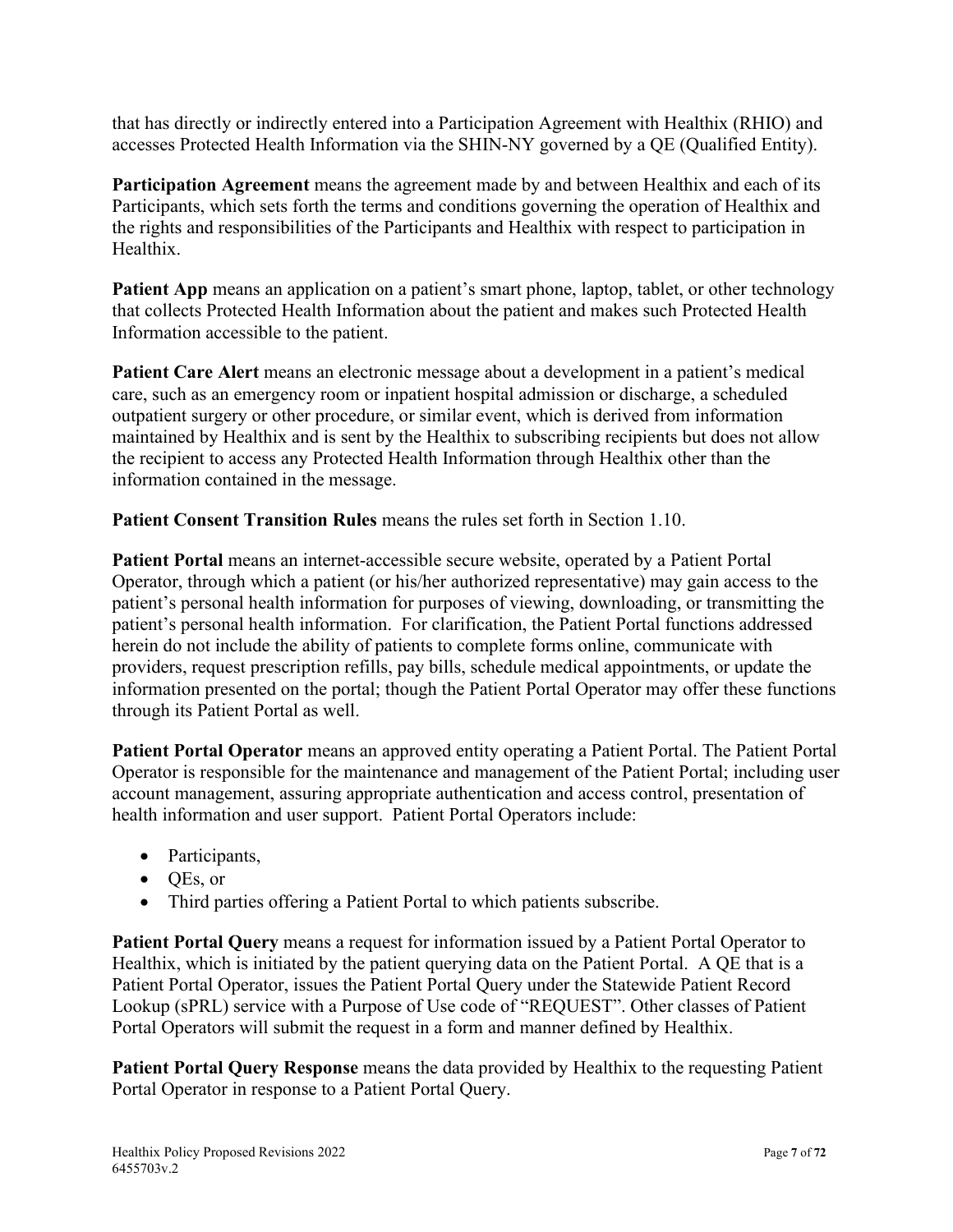**Payment** means the activities undertaken by (i) a health plan to obtain premiums or to determine or fulfill its responsibility for coverage and provision of benefits under the health plan or (ii) a health care provider or health plan to obtain or provide reimbursement for the provision of health care. Examples of payment are set forth in the HIPAA regulations at 45 C.F.R. § 164.501.

**Payer Organization** means an insurance company, health maintenance organization, employee health benefit plan established under ERISA or any other entity that is legally authorized to provide health insurance coverage.

**Performing Provider System (PPS)** means an entity that has received approval from New York State Department of Health to implement projects and receive funds under New York's Delivery System Reform Incentive Payment Program (DSRIP).

**Performing Provider System Centralized Entity (PPS Centralized Entity)** means an entity owned or controlled by one or more PPS Partners that has been engaged by a PPS to perform Care Management, Quality Improvement or Insurance Coverage Reviews on behalf of the PPS.**Performing Provider System Lead Organization (PPS Lead Organization)** means an entity that has been approved by NYSDOH and CMS to serve as a designated organization that has assumed all responsibilities associated with a Delivery System Reform Incentive Payment (DSRIP) program per its program application and DSRIP award.

**Performing Provider System Partner (PPS Partner)** means a person or entity that is listed as a PPS Partner in the DSRIP network Tool maintained by the New York State Department of Health.

**Personal Representative** means a person who has the authority to consent to the disclosure of a patient's Protected Health Information under Section 18 of the New York State Public Health Law and any other applicable state-and federal laws and regulations. Healthix and its Participants may accept a parent or guardian a Personal Representative of a minor unless such parent or guardian has been disqualified under applicable laws, regulations or court orders.

**Practitioner** means a health care professional licensed under Title 8 of the New York Education Law, or an equivalent health care professional licensed under the laws of the state in which he or she is practicing or a resident or student acting under the supervision of such a professional.

**Privacy Board** means a review body that meets the membership requirements of HIPAA and is established to act upon requests for a waiver or an alteration of the authorization requirements under HIPAA for uses and disclosures of Protected Health Information for a particular Research study.

**Protected Health Information** means individually identifiable health information (e.g., any oral or recorded information relating to the past, present, or future physical or mental health of an individual; the provision of health care to the individual; or the payment for health care) of the type that is protected under the HIPAA Privacy Rule.

**Provider Organization** means an entity such as a hospital, nursing home, home health agency or professional corporation legally authorized to provide health care services.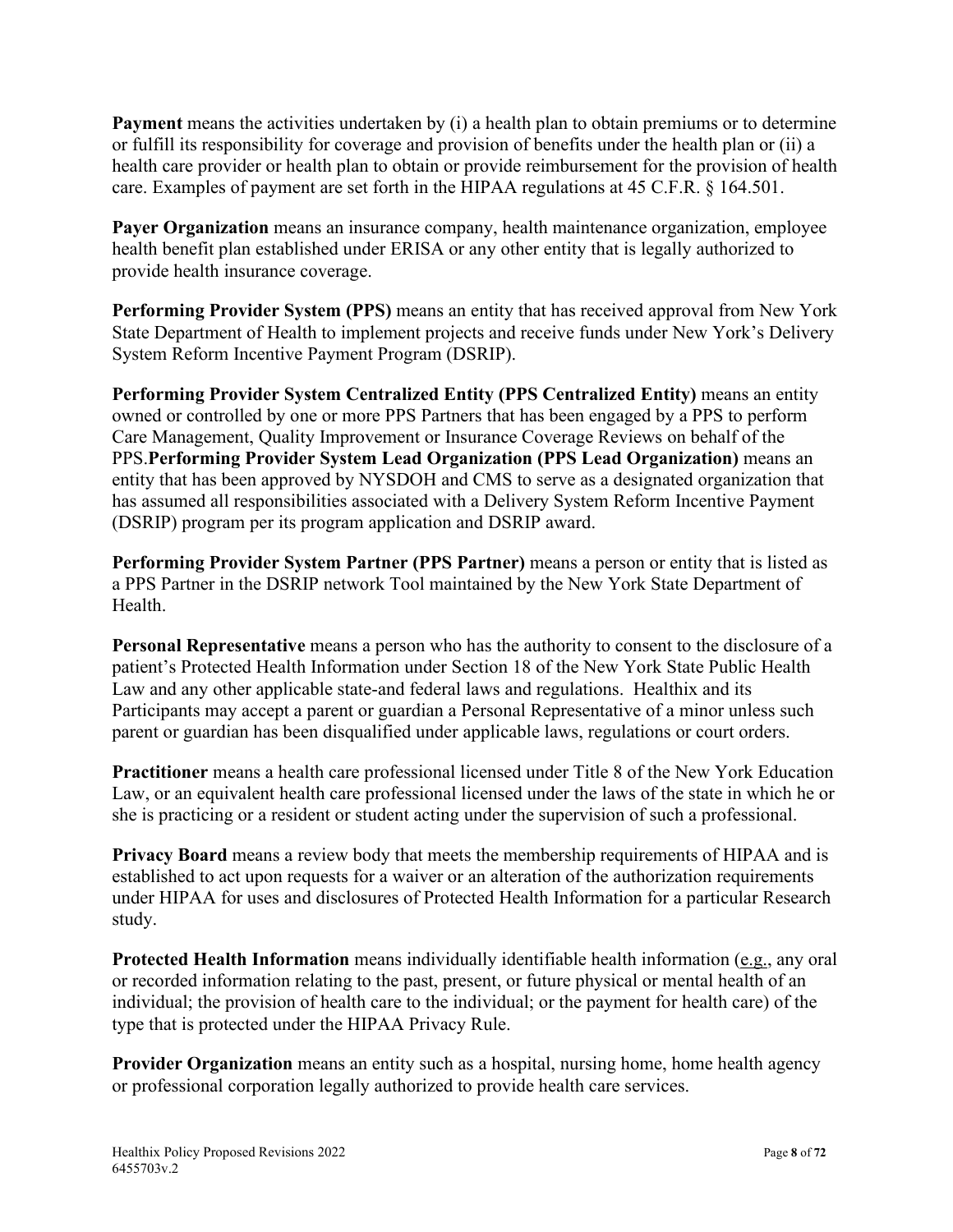**Provider of Minor Consented Services** shall have the meaning defined in section 1.5.2.c.

**Public Health Agency** means an agency or authority of the United States, a State, a territory, a political subdivision of a State or territory, or an Indian tribe, the New York State Department of Health, a New York State county health department or the New York City Department of Health and Mental Hygiene, or a person or entity acting under a grant of authority from or contract with such public agency, including the employees or agents of such public agency or its contractors or persons or entities to whom it has granted authority, that is responsible for public health matters as part of its official mandate and that has signed a Participation Agreement with Healthix and accesses Protected Health Information via SHIN-NY governed by Healthix.

**Qualified Health IT Entity ("QE")** means a not-for-profit entity that has been certified as a QE under 10 N.Y.C.R.R. Section 300.4 and has executed a contract with the State Designated Entity under 10 N.Y.C.R,R. Section 300.7 pursuant to which it has agreed to be bound by Statewide Policy Guidance.

**Quality Improvement** means activities designed to improve processes and outcomes related to the provision of health care services. Quality Improvement activities include but are not limited to outcome evaluations; development of clinical guidelines; population based activities relating to improving health or reducing health care costs; clinical protocol development and decision support tools; case management and care coordination; reviewing the competence or qualifications of health care providers, but shall not include Research. The use or disclosure of Protected Health Information for quality improvement activities may be permitted provided the accessing and disclosing entities have or had a relationship with the individual who is the subject of the Protected Health Information.

**Record Locator Service or Other Comparable Directory** means a system, queriable only by Authorized Users, that provides an electronic means for identifying and locating a patient's medical records across Data Suppliers.

**Registry** means Research that involves use of an organized system to collect uniform data (clinical and otherwise) on a population defined by a particular disease, condition or exposure over time to evaluate specified outcomes for a predetermined scientific, clinical or policy purpose.

**Research** means a systematic investigation, including research development, testing and evaluation designated to develop or contribute to generalizable knowledge, including clinical trials.

**Research Committee** means a committee of a Healthix that is organized to review and approve research proposals and which meets the requirements set forth at 45 C.F.R.  $\S$  164.512(i)(1)(i)(B), meaning that the committee (1) has members with varying backgrounds and appropriate professional competency as necessary to review the effect of the research protocol on individuals' privacy rights and related interests; (2) includes at least one member who is not an employee, contractor, officer or director of Healthix or any entity conducting or sponsoring the research, and is not related to any person who meets any of the foregoing criteria; and (3) does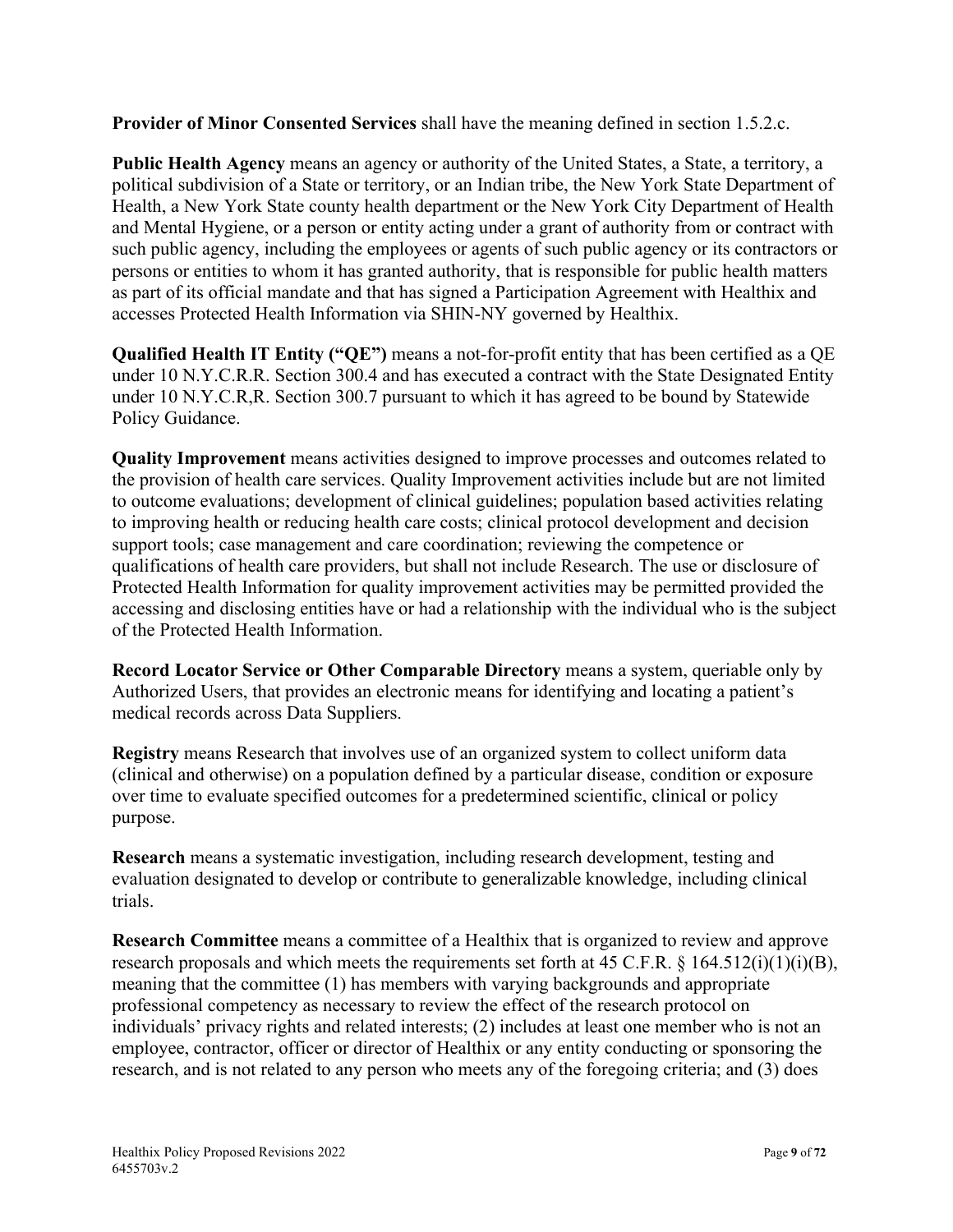not have any member participating in a review of any project in which the member has a conflict of interest.

**Research Repository** means the collection and storage of data with the intention for the data to be used repeatedly for research purposes, or stored for future research and/or shared with other researchers.

**Researcher** means an individual who is conducting Research.

**Retrospective Research** means Research that is not conducted in connection with Treatment and involves the use of Protected Health Information that relates to Treatment provided prior to the date on which the Research proposal is approved by the IRB.

**Sensitive Health Information** means any information subject to special privacy protection under state or federal law, including but not limited to, HIV/AIDS, mental health, alcohol and substance abuse, reproductive health, sexually-transmitted disease, and genetic testing information.

**SHIN-NY** means a technical infrastructure (SHIN-NY Enterprise) and the supportive policies and agreements that make possible the electronic exchange of clinical information among QEs, Participants, and other individuals and entities for authorized purposes, including both the infrastructure that allows for exchange among Participants governed by the same QE and the infrastructure operated by the State Designated Entity that allows for exchange between different QEs. The goals of the SHIN-NY are to improve the quality, coordination and efficiency of patient care, reduce medical errors and carry out public health and health oversight activities, while protecting privacy and security. **Social Services Program** means a program within a social services district (as defined by New York Social Services Law, §2) which has authority under applicable law to provide "public assistance and care" (as defined by New York Social Services Law, §2), Care Management, or coordination of care and related services.

**Statewide Collaborative Process ("SCP")** means an open, transparent process to which multiple SHINNY stakeholders contribute; that is administered by the State Designated Entity for the development of Statewide Policy Guidance as provided in 10 N.Y.C.R.R. Section 300.3.

**State Designated Entity** ("SDE") means the public/private partnership in New York State that has been designated by the New York State Commissioner of Health as eligible to receive federal and state grants to promote health information exchange.

**Statewide Policy Guidance** means the set of policies and procedures, including technical standards and SHIN-NY services and products, that are developed through the Statewide Collaboration Process and adopted by NYS DOH as provided in 10 N.Y.C.R.R. Section 300.3, including the statewide policy guidance incorporated by reference in subdivision (c) of that section.

**Substance Abuse and Mental Health Services Administration** (SAMHSA) means a public agency within the U.S. Department of Health and Human Services (HHS). SAMHSA was established to make substance use and mental disorder information, services, and research more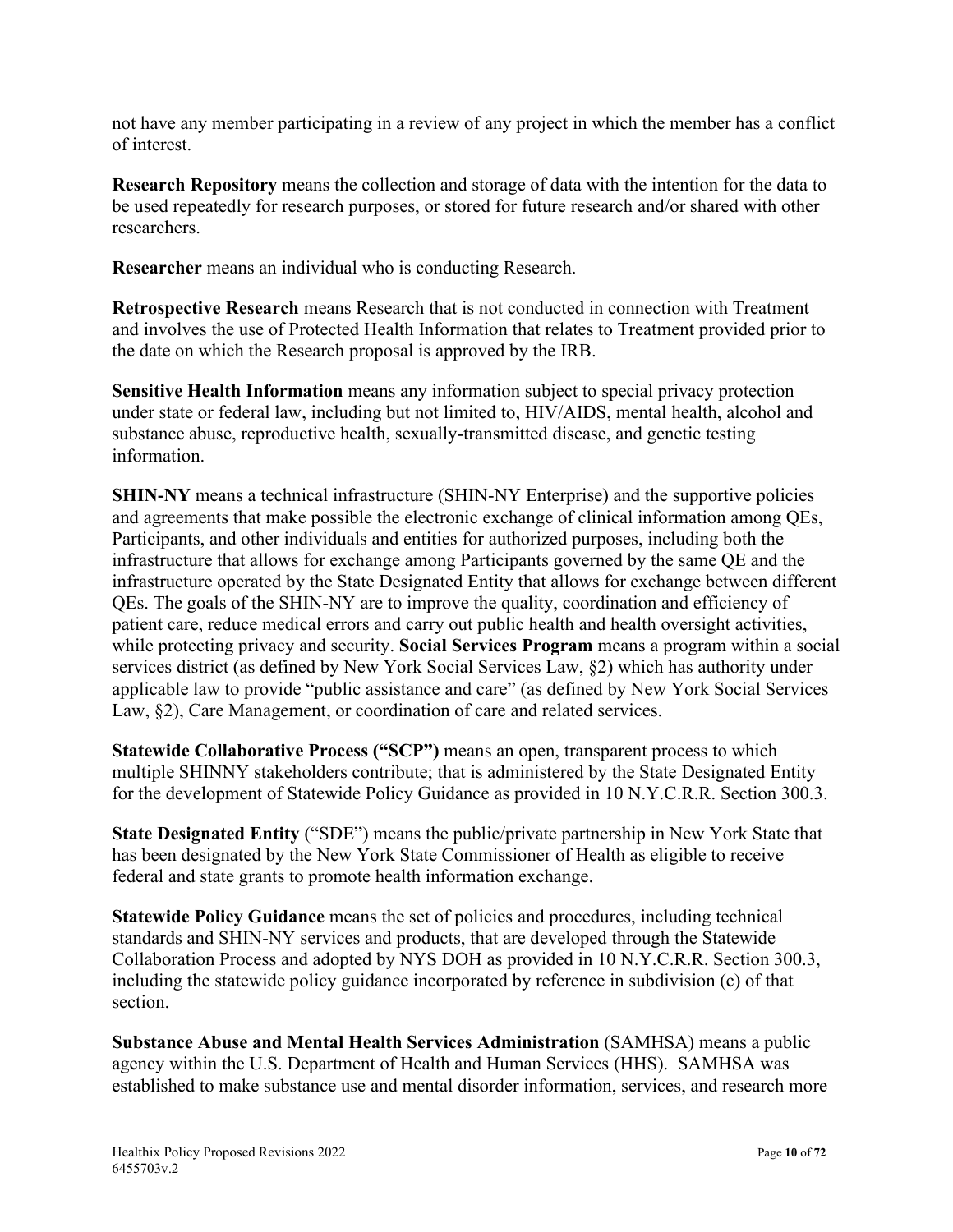accessible. 42 CFR Part 2 permits patient information to be disclosed through Health Information Organizations and other health information systems.

**Telehealth** means the use of electronic information and two-way, real-time communication technologies to deliver health care to patients at a distance. Such communication technologies include both audio-video and audio-only (e.g., telephonic) connections.

**Transmittal** means Healthix's transmission of Protected Health Information, a Limited Data Set, or De-identified Data to a recipient in either paper or electronic form, other than via the display of such information through Healthix's electronic health information system or through a Certified Application.

**Treatment** means the provision, coordination, or management of health care and related services among health care providers or by a single health care provider, and may include providers sharing information with a third party. Consultation between health care providers regarding a patient and the referral of a patient from one health care provider to another also are included within the definition of Treatment.

**Unsecured Protected Health Information** means Protected Health Information that is not rendered unusable, unreadable, or indecipherable to unauthorized individuals through the use of a technology or methodology specified by the U.S. Department of Health and Human Services in guidance issued under section 13402(h)(2) of HITECH.

**Withdrawal of Consent Form** means a consent form approved by Healthix under which a patient who has either given Affirmative Consent or denied consent may change his/her mind and return to a neutral consent status, only allowing access to his/her Protected Health Information in a Break the Glass situation or as otherwise provided by these Policies.

# **SECTION 1: CONSENT**

**Purpose/Principles.** The purpose of this guidance is to ensure processes are in place to gather and document patient consent, and that the privacy and security of patients' Protected Health Information remains secure while facilitating the sharing of such information to provide better quality health care.

#### **Policies and Procedures**

- **1.1 Requirement to Obtain Affirmative Consent.** Except as set forth in Section 1.2, a Participant shall not access a patient's Protected Health Information via Healthix unless the patient has provided an Affirmative Consent authorizing the Participant to access such Protected Health Information. An Affirmative Consent may be executed by an electronic signature as permitted by Section 1.9.5
- **1.2 Exceptions to Affirmative Consent Requirement.** Affirmative Consent shall not be required under the circumstances set forth in this Section 1.2. As required by Section 1.9.12, access to Protected Health Information without Affirmative Consent shall comply with applicable federal, state and local laws and regulations, including 42 C.F.R. Part 2. Protected Health Information subject to 42 C.F.R. Part 2 shall not be accessed or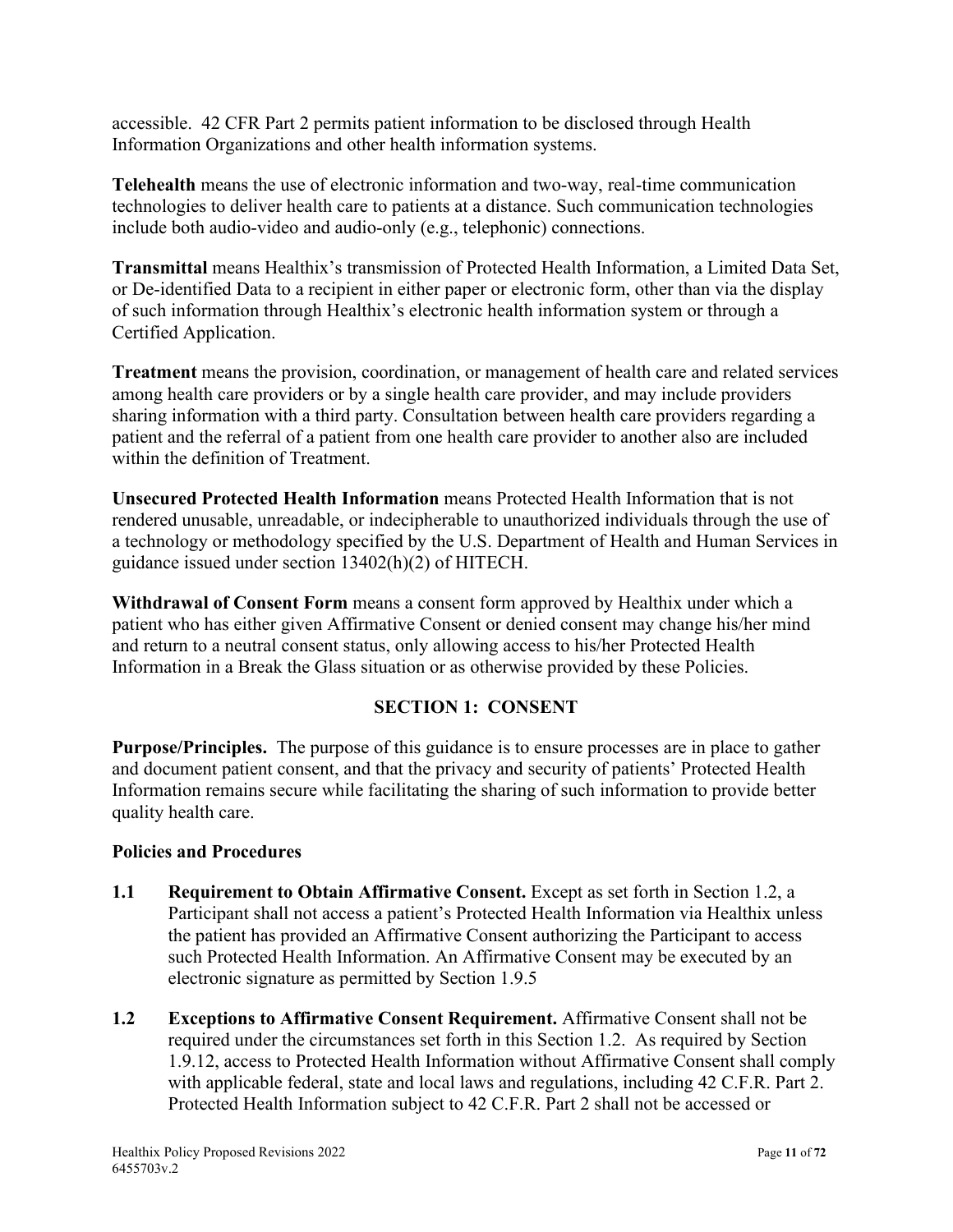disclosed without Affirmative Consent unless 42 C.F.R. Part 2 specifically allows for such access or disclosure.

- **1.2.1 One-to-One Exchanges.** Affirmative Consent shall not be required for a Transmittal of patient's Protected Health Information via Healthix originating from one Participant to another Participant if such Transmittal meets all the requirement of a One-to-One Exchange (including the requirement that the Transmittal occur with the patient's implicit or explicit consent) provided the Participants comply with existing federal and state laws and regulations requiring patient consent for the disclosure and re-disclosure of information by health care providers.<sup>[1](#page-11-0)</sup>
	- a. The Participants authorize Healthix to facilitate the One-to-One Exchange by submitting an authorization form specified by Healthix.
	- b. In a One-to-One Exchange, Healthix shares a patient's PHI from one Participant with another Participant, both of which have signed the authorization form, for patients for whom both Participants are providing the Level 1 Uses of Treatment, Quality Improvement and/or Care Management.
	- c. SAMHSA prohibits disclosure of data from an encounter at a 42 CFR Part 2 facility to another organization without explicit patient consent. In the absence of patient consent as specified in section 1.3, Healthix will not be permitted to transmit Patient Care Alerts, demographic data or clinical data from encounters at a 42 CFR Part 2 facility.
	- d. If Protected Health Information is provided to a Payer Organization under a One-to-One Exchange, such exchange must comply with Section 1.9.13 which allows an individual to request restriction on the disclosure of Protected Health Information.
- **1.2.2 Omnibus One-to-One Exchange Agreements**. Multiple Participants may enter into an omnibus One-to-One Exchange agreement that meets the requirements set forth in Subsection 1.2.1 and allows for the multiple Participants to exchange information among themselves in accordance with this Section 1.2. Upon inquiry by a Participant treating a patient (the "Querying Participant"), information from other Participants who have signed the Omnibus One-to-One Exchange Agreement will be forwarded to the Querying Participant. A list of all Participants

<span id="page-11-0"></span><sup>&</sup>lt;sup>1</sup>New York law currently requires patient consent for the disclosure of information by health care providers for nonemergency treatment purposes. For general medical information, this consent may be explicit or implicit, written or oral, depending on the circumstances. The disclosure of certain types of sensitive health information may require a specific written consent. Under federal law (HIPAA), if the consent is not a HIPAA-compliant authorization, disclosures for health care operations are limited to the minimum necessary information to accomplish the intended purpose of the disclosure. Also, disclosures of information to another Participant for health care operations of the Participant that receives the information are only permitted if each entity has or had a relationship with the patient, and the information pertains to such relationship.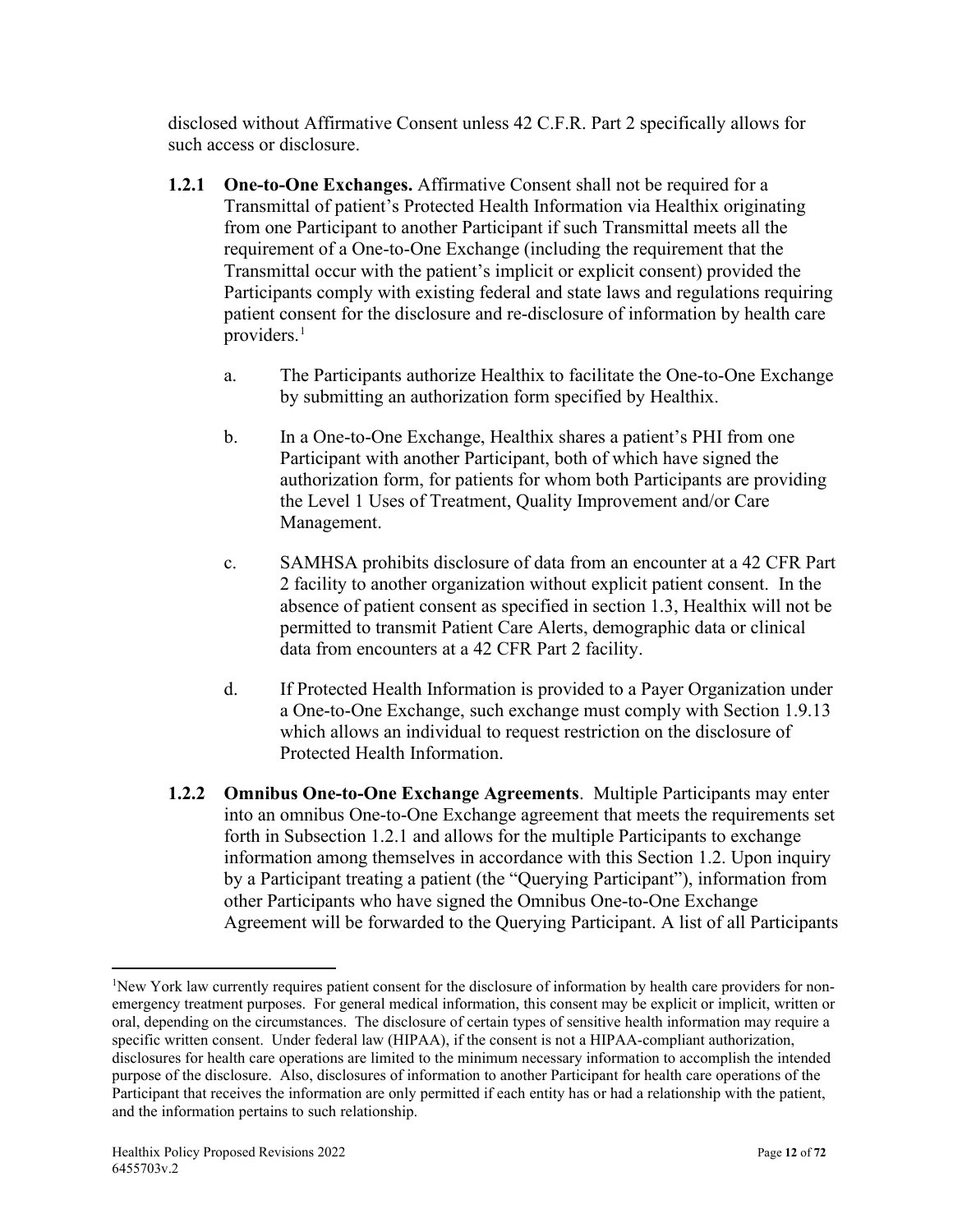signing an Omnibus One-to-One Exchange Agreement will be available on the Healthix website.

# **1.2.3 Public Health Reporting and Access.**

- a. If a Data Supplier or Participant is permitted to disclose Protected Health Information to a government agency for purposes of public health reporting, including monitoring disease trends, conducting outbreak investigations, responding to public health emergencies, assessing the comparative effectiveness of medical treatments (including pharmaceuticals), conducting adverse drug event reporting, and informing new payment reforms, without patient consent under applicable state and federal laws and regulations, Healthix may make that disclosure on behalf of the Data Supplier or Participant without Affirmative Consent.
- b. A Public Health Agency may access Protected Health Information through the Healthix clinical viewer or portal without Affirmative Consent for public health purposes authorized by law, including:
	- i. To investigate suspected or confirmed cases of communicable disease (pursuant to  $PHL2(1)(1)$  and 10 N.Y.C.R.R. Part 2);
	- ii. To ascertain sources of infection (pursuant to 10 N.Y.C.R.R. Part 2):
	- iii. To conduct investigations to assist in reducing morbidity and mortality (pursuant to 10 N.Y.C.R.R. Part 2);
	- iv. As authorized by PHL 206(1)(d) to investigate the causes of disease, epidemics, the sources of mortality, and the effect of localities, employments and other conditions, upon the public health, and by PHL 206(1)(j) for scientific studies and research which have for their purpose the reduction of morbidity and mortality and the improvement of the quality of medical care through the conduction of medical audits;
	- v. For purposes allowed by Article 21, including Article 21, Title 3 and 10 N.Y.C.R.R. Part 63 (HIV) and Article 21, Title 6 and 10 N.Y.C.R.R. Part 66 (immunizations);
	- vi. For purposes allowed by PHL  $2(1)(n)$ , Article 23 and 10 N.Y.C.R.R. Part 23 (STD);
	- vii. For purposes allowed by PHL 2401 and 10 N.Y.C.R.R. 1.31 (cancer);
	- viii. For the activities of the Electronic Clinical Laboratory Reporting System (ECLRS), the Electronic Syndromic Surveillance System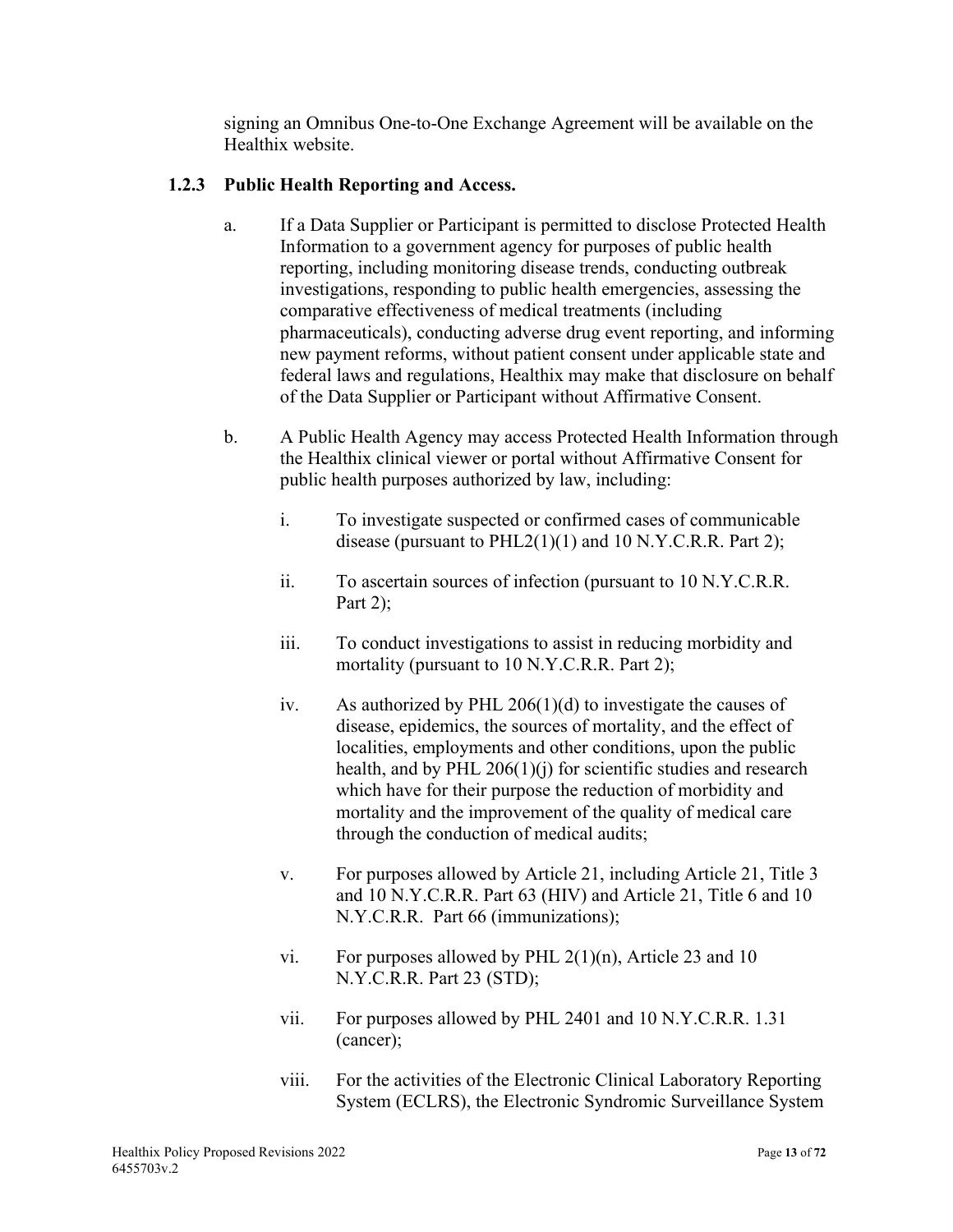(ESSS) and the Health Emergency Response Data System (HERDS);

- ix. For purposes allowed by PHL 2004 and 10 N.Y.C.R.R. Part 62 (Alzheimer's);
- x. For purposes allowed by PHL 2819 (infection reporting);
- xi. For quality improvement and quality assurance under PHL Article 29-D, Title 2, including quality improvement and quality assurance activities under PHL 2998-e (office-based surgery);
- xii. For purposes allowed under 10 N.Y.C.R.R. Part 22 (environmental diseases);
- xiii. To investigate suspected or confirmed cases of lead poisoning (pursuant to  $10$  N.Y.C.R.R.  $\S$  67);
- xiv. For purposes allowed by 10 N.Y.C.R.R. Part 69 (including newborn disease screening, newborn hearing screening and early intervention);
- xv. For purposes allowed under 10 N.Y.C.R.R. 400.22 (Statewide Perinatal Data System);
- xvi. For purposes allowed under 10 N.Y.C.R.R. 405.29 (cardiac data) or
- xvii. For other public health purposes authorized by law and approved through the Statewide Collaboration Process and by the Healthix Board. "Law" means a federal, state or local constitution, statute, regulation, rule, common law, or other governmental action having the force and effect of law, including the Charter, Administrative Code and Rules of the City of New York.
- c. Healthix may Disclose Protected Health Information without Affirmative Consent to the New York State Office of Mental Health ("OMH") for public health purposes if Healthix Discloses Protected Health Information to NYSDOH in its role as a Public Health Agency and OMH is authorized to obtain such information under applicable state and federal law. Permissible public health purposes for disclosure to OMH shall consist of investigations aimed at reducing morbidity and mortality, monitoring of disease trends, and responding to public health emergencies, consistent with the public health activities described in Section 1.2.3(b) above.
- d. A patient's denial of consent for all Participants in Healthix to access the patient's Protected Health Information through Healthix shall not prevent or otherwise restrict a Public Health Agency from accessing the patient's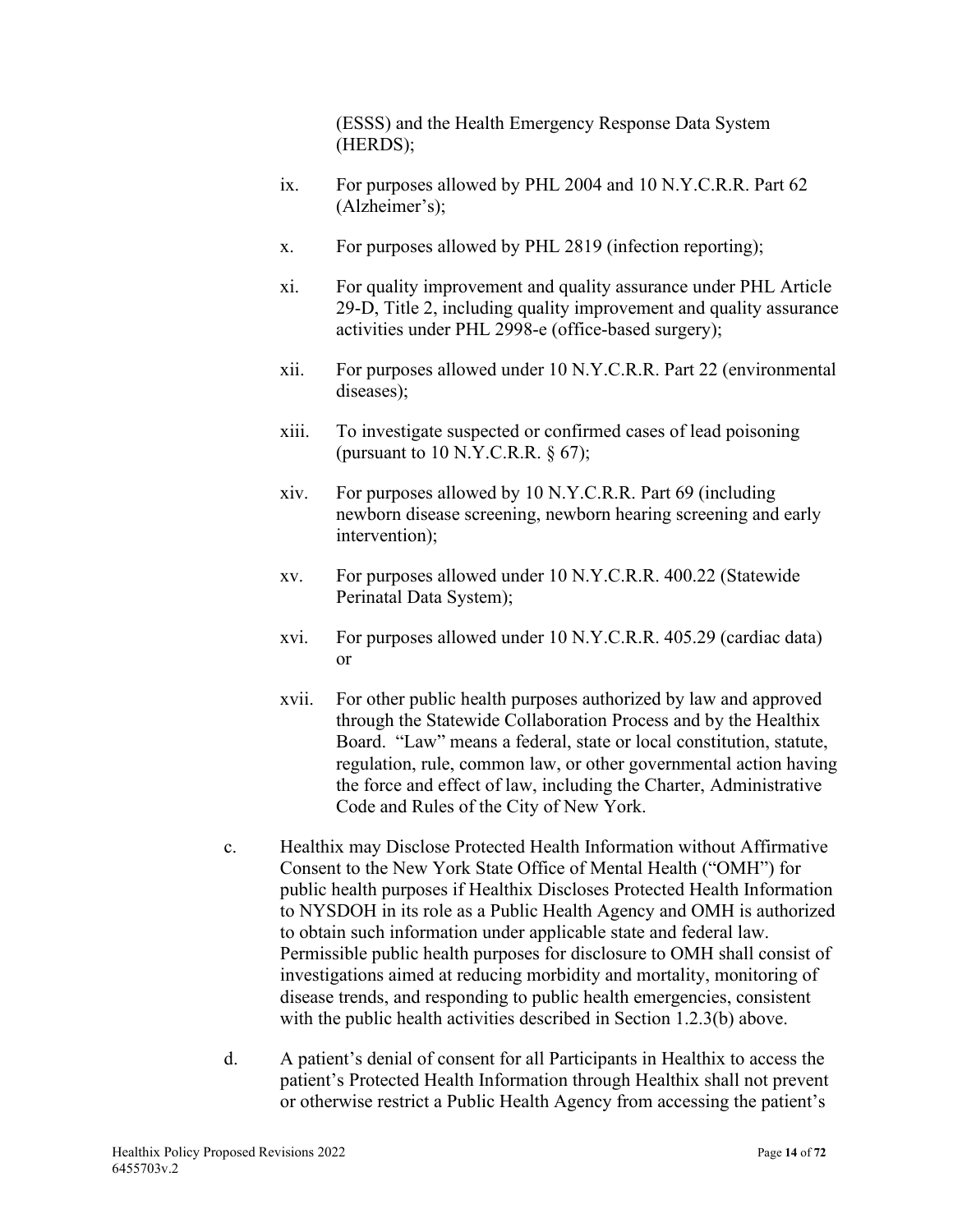Protected Health Information through Healthix for the purposes set forth in Section 1.2.3(b).

- e. If a Data Supplier or Participant is permitted to disclose Protected Health Information to a government agency for purposes of public health reporting, including monitoring disease trends, conducting outbreak investigations, responding to public health emergencies, assessing the comparative effectiveness of medical treatments (including pharmaceuticals), conducting adverse drug event reporting, and informing new payment reforms, without patient consent under applicable state and federal laws and regulations, Healthix may make that disclosure on behalf of the Data Supplier or Participant without Affirmative Consent.
- f. Healthix may disclose the reports and information subject to 10 NYCRR §63.4 (HIV clinical laboratory test results), for purposes of linkage to and retention in care, to Participants engaged in Care Management that have a clinical, diagnostic, or public health interest in the patient, to the extent permitted under 10 NYCRR §63.4(c)(3). Participants engaged in Care Management with a clinical, diagnostic, or public health interest in a patient may include, but are not limited to, Provider Organizations or Practitioners with a Treatment relationship with a patient, Health Homes, and Payer Organizations providing Care Management to their enrollees. Such disclosure shall not require patient consent under applicable state and federal laws and regulations.

# **1.2.4 Breaking the Glass When Treating a Patient with an Emergency Condition.**

- a. Affirmative Consent shall not be required for (i) a Practitioner; (ii) an Authorized User acting under the direction of a Practitioner; or (iii) an Emergency Medical Technician to access Protected Health Information via Healthix and these individuals may Break the Glass if the following conditions are met:
	- i. Treatment may be provided to the patient without informed consent because, in the Practitioner's or Emergency Medical Technician's judgment, an emergency condition exists and the patient is in immediate need of medical attention and an attempt to secure consent would result in delay of treatment which would increase the risk to the patient's life or health.
	- ii. The Practitioner or Emergency Medical Technician determines, in his or her reasonable judgment, that information that may be held by or accessible via Healthix may be material to emergency treatment.
	- iii. No denial of consent to access the patient's information is currently in effect with respect to the Participant with which the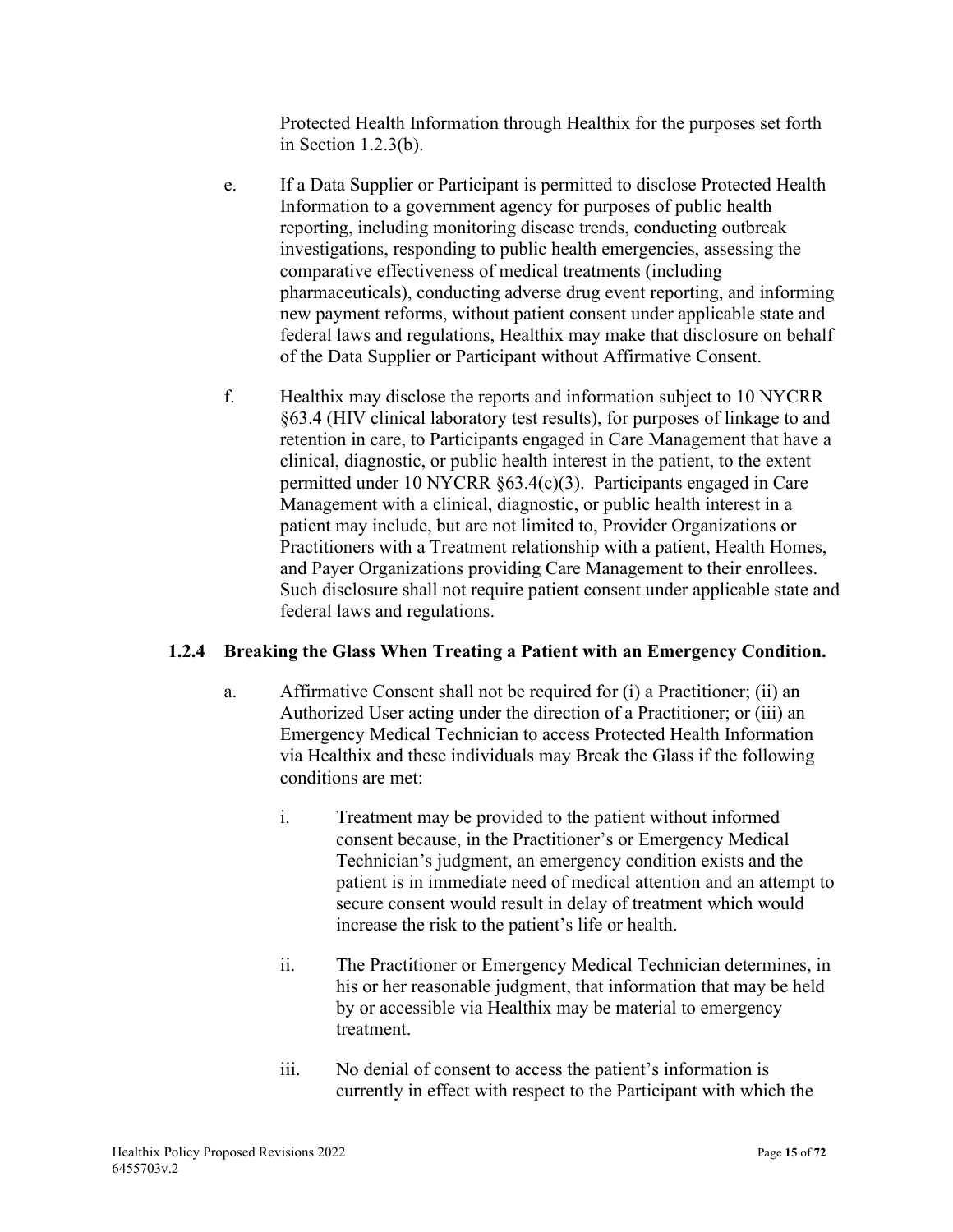Practitioner, Authorized User acting under the direction of a Practitioner or Emergency Medical Technician is affiliated.

- iv. In the event that an Authorized User acting under the direction of a Practitioner Breaks the Glass, such Authorized User must record the name of the Practitioner providing such direction. This provision will not take effect until the necessary functionality has been deployed in the new Healthix system or when QE certification commences, whichever is sooner. Certified Applications must comply with this provision, if applicable.
- v. The Practitioner, Emergency Medical Technician or Authorized User acting under the direction of a Practitioner attests that all of the foregoing conditions have been satisfied, and the Healthix software maintains a record of this access. This provision will not take effect until the necessary functionality has been deployed in the new Healthix system or when QE certification commences, whichever is sooner. Certified Applications must also comply with this provision, if applicable.
- b. Break the Glass access by an Authorized User acting under the direction of a Practitioner must be granted by a Practitioner on a case by case basis.
- c. Healthix shall ensure, or shall require their Participants to ensure, that access to information via Healthix without Affirmative Consent when treating a patient pursuant to this Section 1.2.3 terminates upon the completion of the emergency treatment.
- d. Notwithstanding anything to the contrary set forth in these policies, Healthix and its Participants shall not be required to exclude any Sensitive Health Information from access via Healthix where the circumstances set forth in this Section 1.2.3 are met.
- e. Healthix shall promptly notify its Data Suppliers that are federally-assisted alcohol or drug abuse programs when Protected Health Information from the Data Supplier's records is accessed through Healthix under this Section. This notice shall include (i) the name of the Participant that accessed the Protected Health Information; (ii) the name of the Authorized User within the Participant that accessed the Protected Health Information; (iii) the date and time of the access; and (iv) the nature of the emergency. This provision will not take effect until the necessary functionality has been deployed in the new Healthix system or when QE certification commences, whichever is sooner. Certified Applications must also comply with this provision.
- f. Upon a patient's discharge from a Participant's emergency room, if a Break the Glass incident occurred during the emergency room visit, the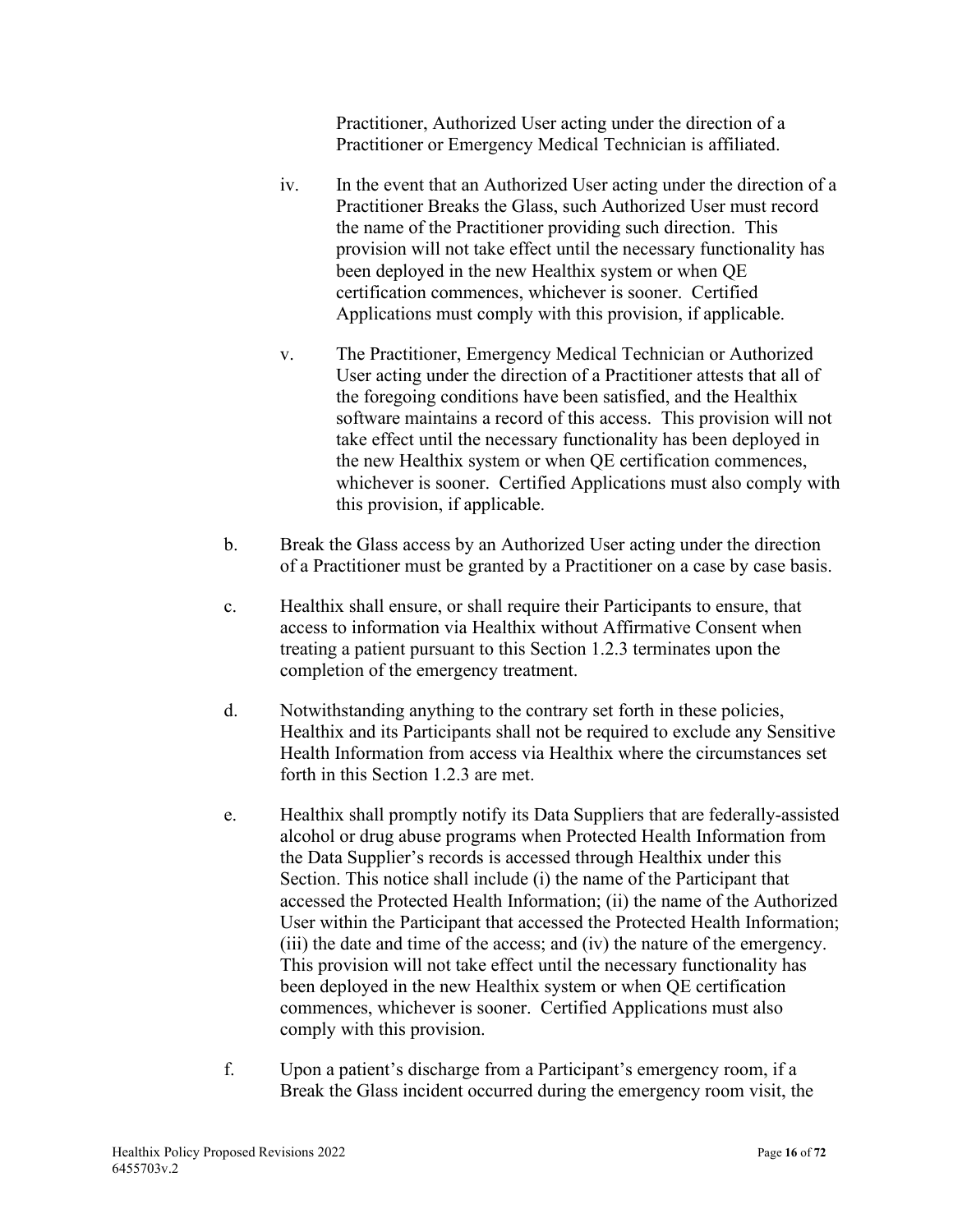Participant shall notify the patient of such incident and inform the patient how he or she may request an audit log in accordance with these Policies and Procedures. In lieu of providing such notice, Participants that are hospitals may notify all patients discharged from an emergency room that their PHI may have been accessed during a Break the Glass incident and inform patients how they may request an audit log to determine if such access occurred. The notice required by this Section shall be provided by the Participant within ten days of the patient's discharge.

- **1.2.5 Converting Data.** Affirmative Consent shall not be required for the conversion of paper patient medical records into electronic form or for the uploading of Protected Health Information from the records of a Data Supplier to Healthix, provided that (i) Healthix is serving as the Data Supplier's Business Associate (as defined in 45 C.F.R. § 160.103) and (ii) Healthix does not make the information accessible to Participants until Affirmative Consent is obtained, except as otherwise permitted in these Policies and Procedures.
- **1.2.6 Improvement and Evaluation of Operations.** Affirmative Consent shall not be required for Healthix, government agencies or their contractors to access Protected Health Information via Healthix for the purpose of evaluating and improving operations. Consistent with HIPAA, access to PHI should be limited to the minimum amount necessary to accomplish the intended purpose of the use or disclosure. Any uses of Protected Health Information for evaluating and improving operations shall be subject to prior consideration by a subcommittee (Data Use Subcommittee) including members of the Healthix Privacy and Security Committee, the Healthix Clinical Committee, and Healthix staff. The Data Use Subcommittee will make recommendations to the Healthix Board of Directors and such uses will be subject to Board approval.
- **1.2.7 De-Identified Data.** Affirmative Consent shall not be required for access to Deidentified Data for specified uses as set forth in Section 1.6 and meeting the requirements set forth in section 1.8.
- **1.2.8 Organ Procurement Organization Access.** Healthix will provide Organ Procurement Organizations with access to Protected Health Information without Affirmative Consent solely for the purposes of facilitating organ, eye or tissue donation and transplantation. A patient's denial of Affirmative Consent for all Participants in Healthix to access the patient's Protected Health Information under Section 1.7.6 shall not prevent or otherwise restrict an Organ Procurement Organization from accessing the patient's Protected Health Information through Healthix for the purposes set forth in this Section 1.2.7.

#### **1.2.9 Healthix Access for Operations and Other Purposes**

Affirmative Consent shall not be required for Healthix or its contractors to access Protected Health Information to enable Healthix to perform system maintenance,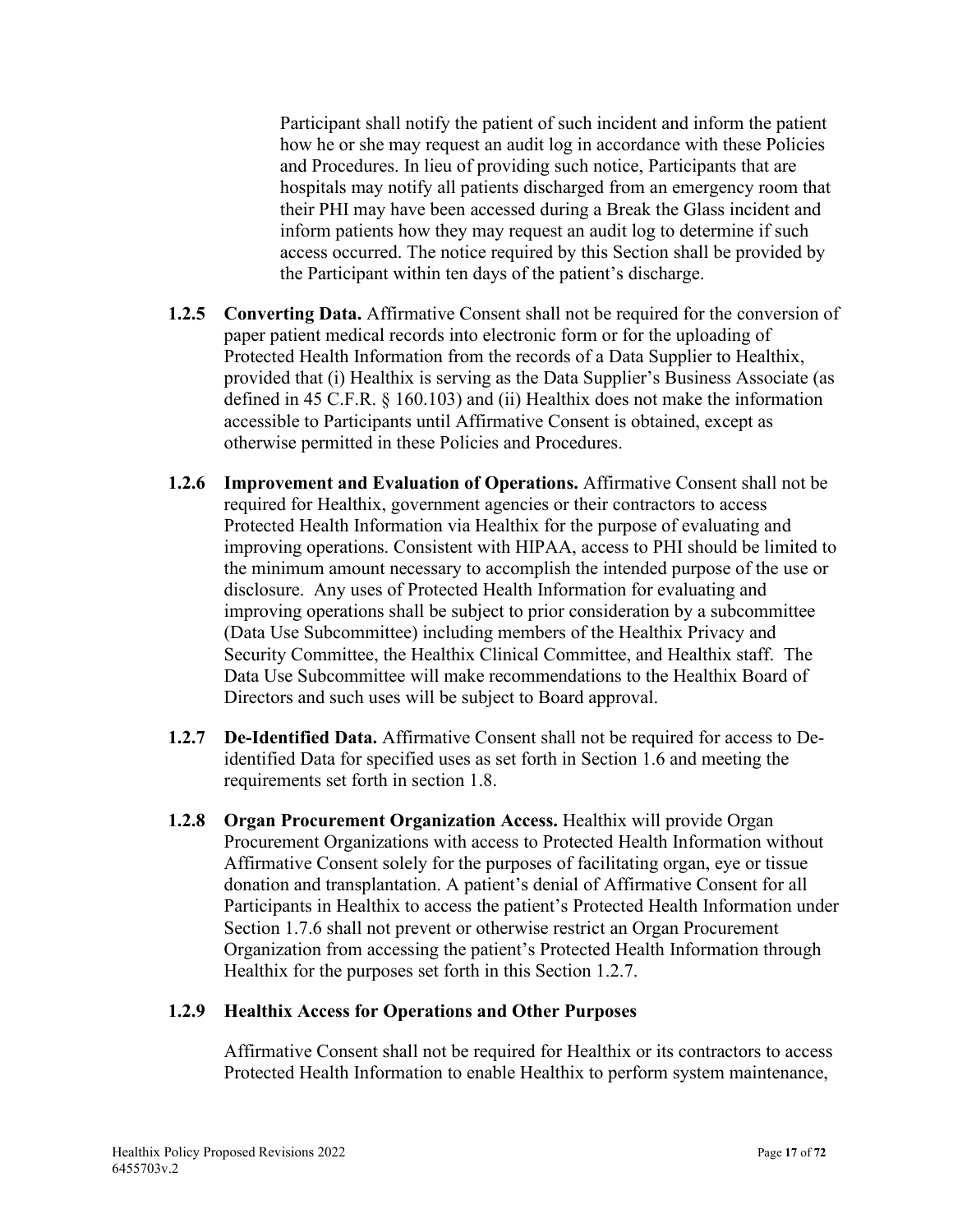testing and troubleshooting and to provide similar operational or technical support.

### **1.2.10 Limited Patient Care Alerts**

- a. Healthix may provide a Limited Patient Care Alert to a Participant without Affirmative Consent provided that the recipient of such Limited Patient Care Alert is a Participant that provides, or is responsible for providing, Treatment or Care Management to the patient. Such categories of Participants may include, but are not limited to, Practitioners, Accountable Care Organizations, Health Homes, Payer Organizations, PPS Centralized Entities, PPS Partners, and home health agencies who meet the requirements of the preceding sentence. If a patient or a patient's Personal Representative affirmatively denies consent to a Participant to access the patient's information, then Healthix shall not transmit a Limited Patient Care Alert to such Participant.
- b. Healthix may send Limited Patient Care Alerts from facilities subject to the New York Mental Hygiene Law without Affirmative Consent only if such alerts are sent to Payer Organizations, Health Homes, or other entities authorized by the New York State Office of Mental Health and the sending of such alerts otherwise complies with Mental Hygiene Law §33.13(d).
- c. Healthix shall send Limited Patient Care Alerts in an encrypted form that complies with U.S. Health and Human Services Department Guidance to Render Unsecured Protected Health Information Unusable, Unreadable, or Indecipherable to Unauthorized Individuals.
- **1.2.11 Disclosures to NYS DOH Regarding Medicaid Beneficiaries.** Affirmative consent shall not be required for Healthix to Disclose Protected Health Information of Medicaid beneficiaries to NYS DOH or a Business Associate subcontractor of NYS DOH to the extent such disclosure is necessary to (i) calculate performance under quality measures adopted by the New York State Medicaid program; or (ii) determine payments to be made under the New York State Medicaid program.
- **1.2.12 Disclosures to Payer Organizations for quality measures.** Affirmative Consent shall not be required for HEALTHIX to Disclose Protected Health Information to a Payer Organization (including NYS DOH in regards to its operation of the New York State Medicaid program) or a Business Associate of a Payer Organization to the extent such Disclosure is necessary to (i) calculate performance of HEDIS or QARR measures; or (ii) in the case of disclosures to NYS DOH, determine payments to be made under the New York State Medicaid program.
- **1.2.13 Death Notifications**. Affirmative Consent shall not be required for Healthix to Disclose the death of a patient to a Participant that (a) was responsible for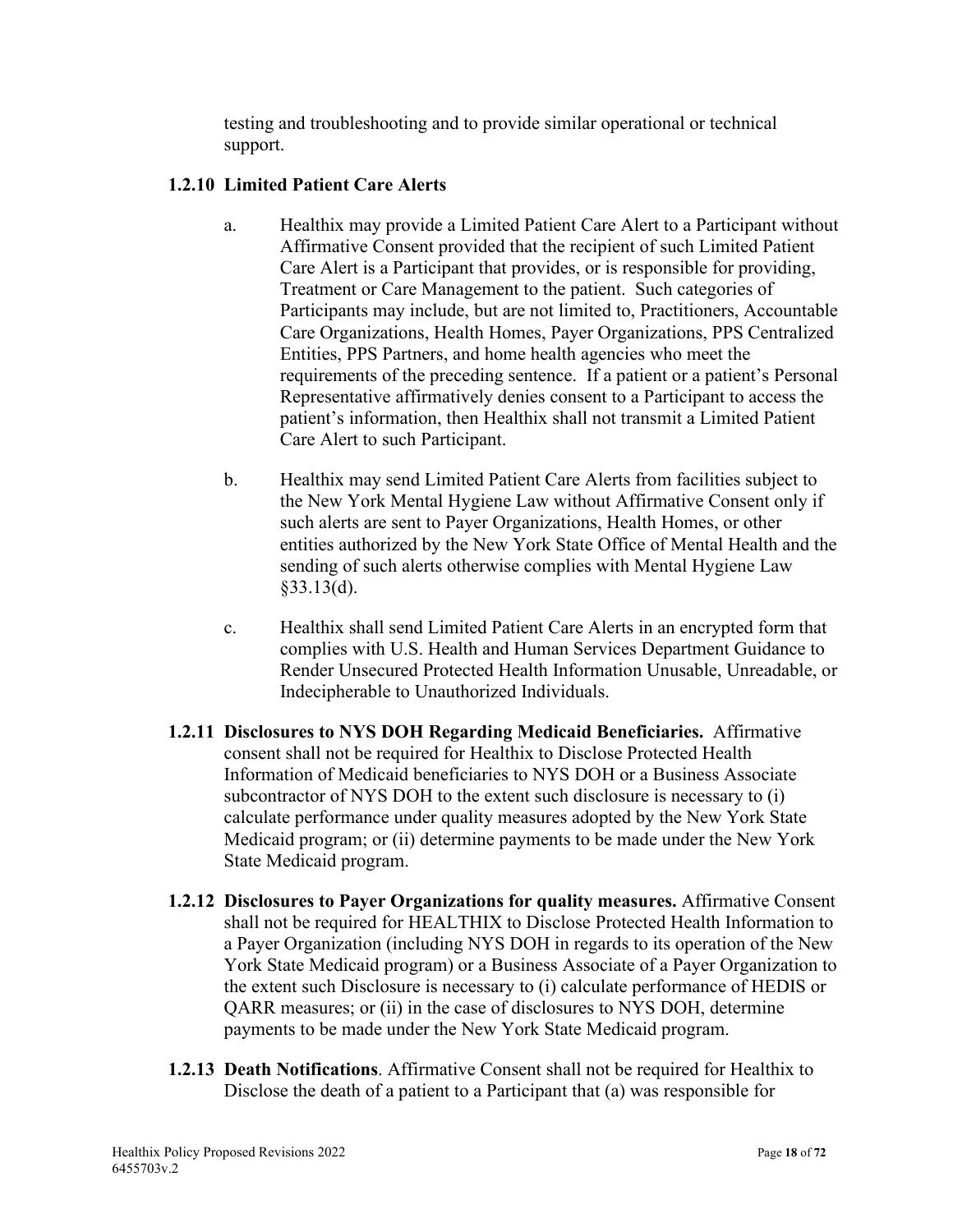providing Treatment or Care Management to such patient prior to the patient's death; or (b) is a Payer Organization that provided health coverage to the patient immediately prior to the patient's death. A death notification may only include Demographic Information and the date and time of death. Cause of death and information on the patient's diagnoses, health conditions, and treatments, as well as location of death, shall not be included in the death notification absent Affirmative Consent.

- **1.2.14 Disclosures to Death Investigators**. Affirmative Consent shall not be required for Healthix to Disclose Protected Health Information to a Participant for the purposes of determining the cause of a patient's death provided that all of the following are met:
	- a. The individual accessing or receiving Participant is a licensed physician or nurse practitioner whose professional responsibilities include determining the cause of death of a patient, or an individual acting under the supervision of such physicians or nurse practitioner for purposes of determining the cause of death of a patient. Such individuals may include Medical Examiners and Coroners who are licensed as physicians or nurse practitioners, or for purposes of determining cause of death, an individual acting under the supervision of such medical Examiner or Coroner.
	- b. Healthix and the Participant abide by the minimum necessary standard set forth at Section 4.5.
	- c. Protected Health Information originating from a facility subject to the New York Mental Hygiene Law is Disclosed only if the facility has requested that an investigation be conducted into the death of a patient and the recipient is a Medical Examiner or Coroner that is licensed as physician or nurse practitioner.

#### **1.2.15 Telehealth**

- a. Affirmative Consent shall not be required for Healthix to disclose a patient's Protected Health Information to a Participant that provides Telehealth services to such patient if:
	- i. The Participant has asked the patient if the Participant may Access or receive the patient's Protected Health Information, and the patient has verbally consented to such request;
	- ii. The Participant uses the Protected Health Information only for Level 1 Uses;
	- iii. The Participant keeps a record of the patient having provided verbal consent, which may take the form of a notation in the electronic record of such consent, an oral recording of the consent, or another appropriate means of recording consent;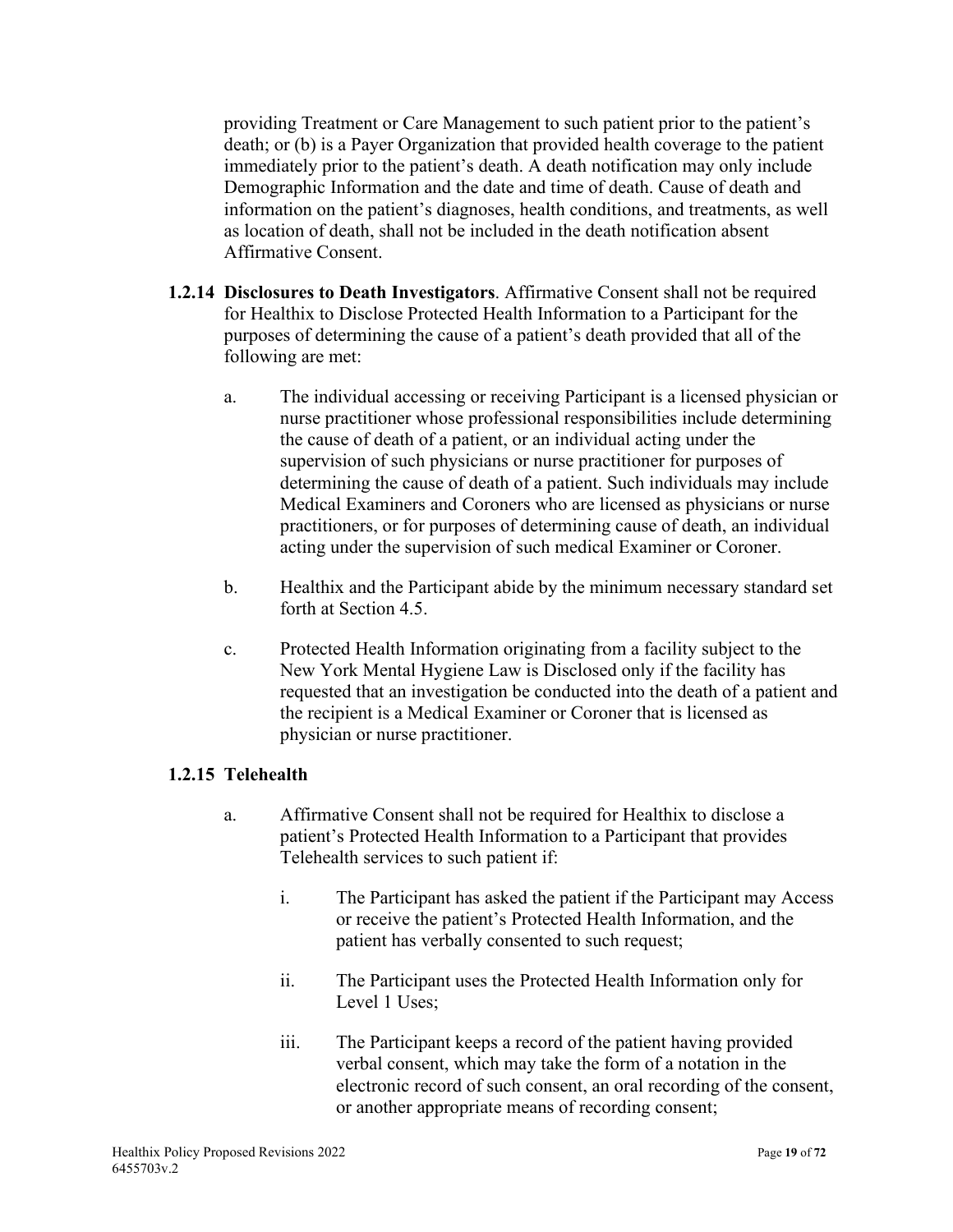- iv. The Participant does not Access or receive any Protected Health Information subject to 42 C.F.R. Part 2 or New York Mental Hygiene Law § 33.13 unless the patient has provided consent in written or electronic form and a signature that is recognized by the Electronic Signatures and Records Act (NY State Tech Law §301 *et seq*), including an oral signature recording to the extent recognized under that act; and
- v. The Participant Accesses or receives the patient's Protected Health Information only during the time period specified in subsection 1.2.13(b).
- b. The patient's verbal consent for Telehealth services shall remain valid for the duration of the telehealth visit. A new verbal consent, in accordance with Section 1.2.15 (a) will need to be obtained for each visit.
- **1.3 Form of Patient Consent.** Except as otherwise permitted by the Patient Consent Transition Rules set forth at Section 1.10, consents shall be obtained through an Approved Consent. Healthix may approve an alternative to a Level 1 Consent or Level 2 Consent if the Alternative Consent includes the information specified in this section. As required by Section 1.9.12, Healthix is responsible for ensuring that any approved Alternative Consents comply with applicable federal, state and local laws and regulations. If an Alternative Consent is to be used as a basis for exchanging information subject to 42 C.F.R. Part 2, Healthix shall ensure that such form meets the requirements of 42 C.F.R. Part 2. Use of a Health Home Consent form is authorized after review and approval by Healthix.
	- **1.3.1 Level 1 Uses.** Affirmative Consent to access information via Healthix for Level 1 Uses shall be obtained using a Level 1 Consent or an Alternative Consent approved by Healthix under this Section 1.3.1, which shall include the following information:
		- a. A description of the information to which the patient is granting the Participant access, including specific reference to HIV, mental health, alcohol and substance abuse, reproductive health, sexually-transmitted disease, and genetic testing information, if such categories of information may be disclosed to the recipient;
		- b. The intended uses to which the information will be put by the Participant. A general description, such as "for treatment, care management or quality improvement" shall meet this requirement;
		- c. The name(s) or description of both the source(s) and potential recipient(s) of the patient's information. A general description, such as "information may be exchanged among providers and health plans that provide me with treatment and care management" shall meet this requirement; and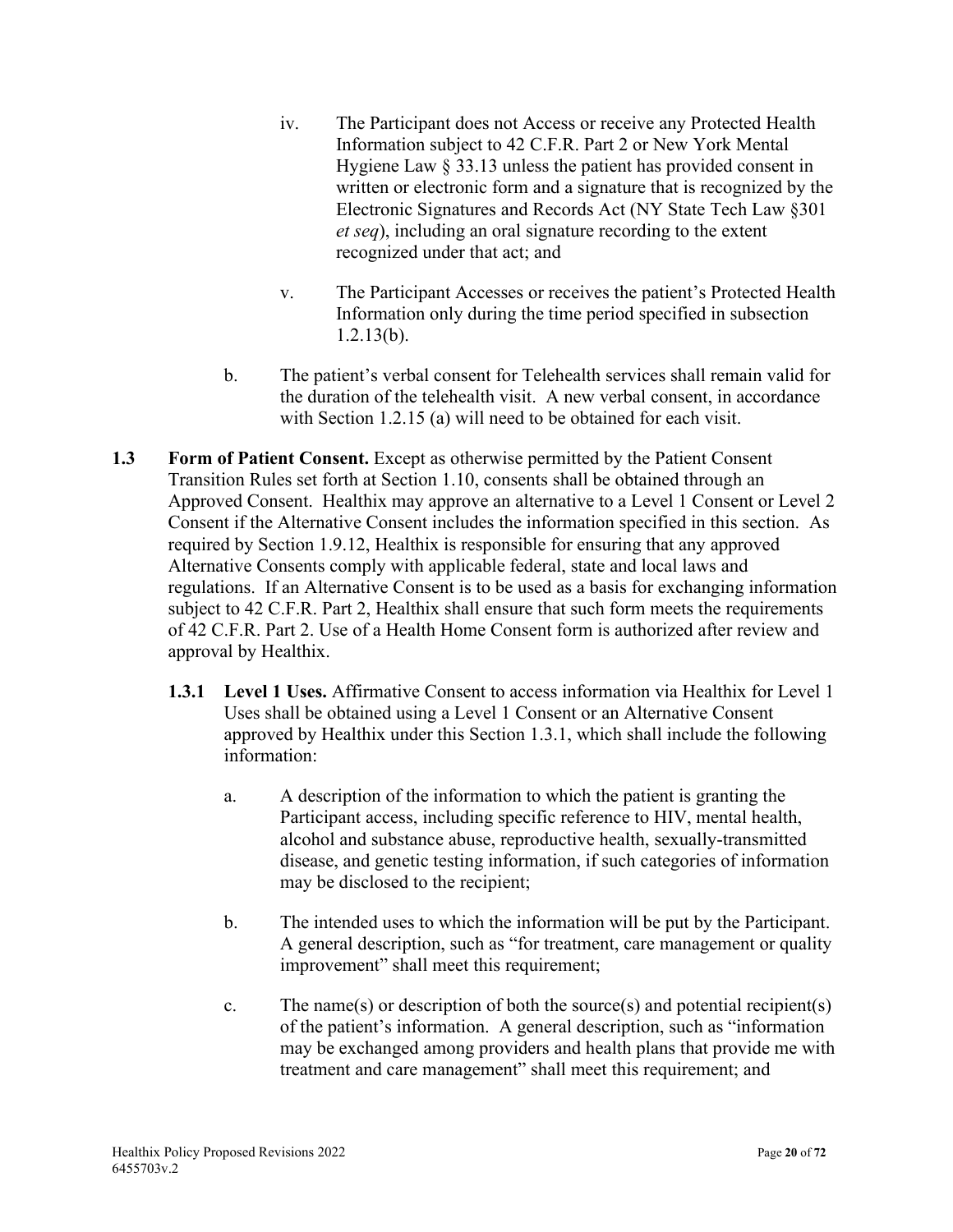- d. Signature of the patient or the patient's Personal Representative. If the consent language required under subsections 1.3.1. (a), (b) and (c) above is incorporated into another document such as a health insurance enrollment form in accordance with Section 1.3.4.(c), the signature need not appear on the same page as the language required under subsections 1.3.1. (a), (b) and (c) above.
- **1.3.2 Level 2 Uses.** Consent to access information via Healthix for the purposes of Level 2 Uses shall be obtained using a Level 2 Consent or an Alternative Consent approved by Healthix under this Section 1.3.3, which shall include (i) the information required pursuant to Section 1.3.1 and (ii) the following information:
	- a. The specific purpose for which information is being accessed, which, with respect to Research, including a Research database or repository, may be expressed broadly to include future Research purposes, provided that such expression is permitted under the Statewide Policy Guidance;
	- b. Whether Healthix and/or its Participants will benefit financially as a result of the use/disclosure of the information to which the patient granting access;
	- c. The date or event upon which the patient's consent expires;
	- d. Acknowledgement that payers may not condition health plan enrollment and receipt of benefits on a patient's decision to grant or withhold consent
	- e. A list or reference to all Data Suppliers at the time of the patient's consent, as well as an acknowledgement that Data Suppliers may change over time and instructions for patient to access an up-to-date list of Data Suppliers through the Healthix website or other means; the consent form shall also identify whether Healthix is party to data sharing agreements with other QEs and, if so, provide instructions for patients to access an up-to-date list of Data Suppliers form the Healthix website or by other means;
	- f. Acknowledgement of the patient's right to revoke consent and assurance that treatment will not be affected as a result;
	- g. Whether and to what extent information is subject to re-disclosure; and
	- h. The date of execution of the consent.

# **1.3.3 Requirement for Separate Consents.**

- a. Consent for Level 1 Uses and consent for Level 2 Uses shall not be combined.
- b. Consent for different Level 2 Uses shall not be combined.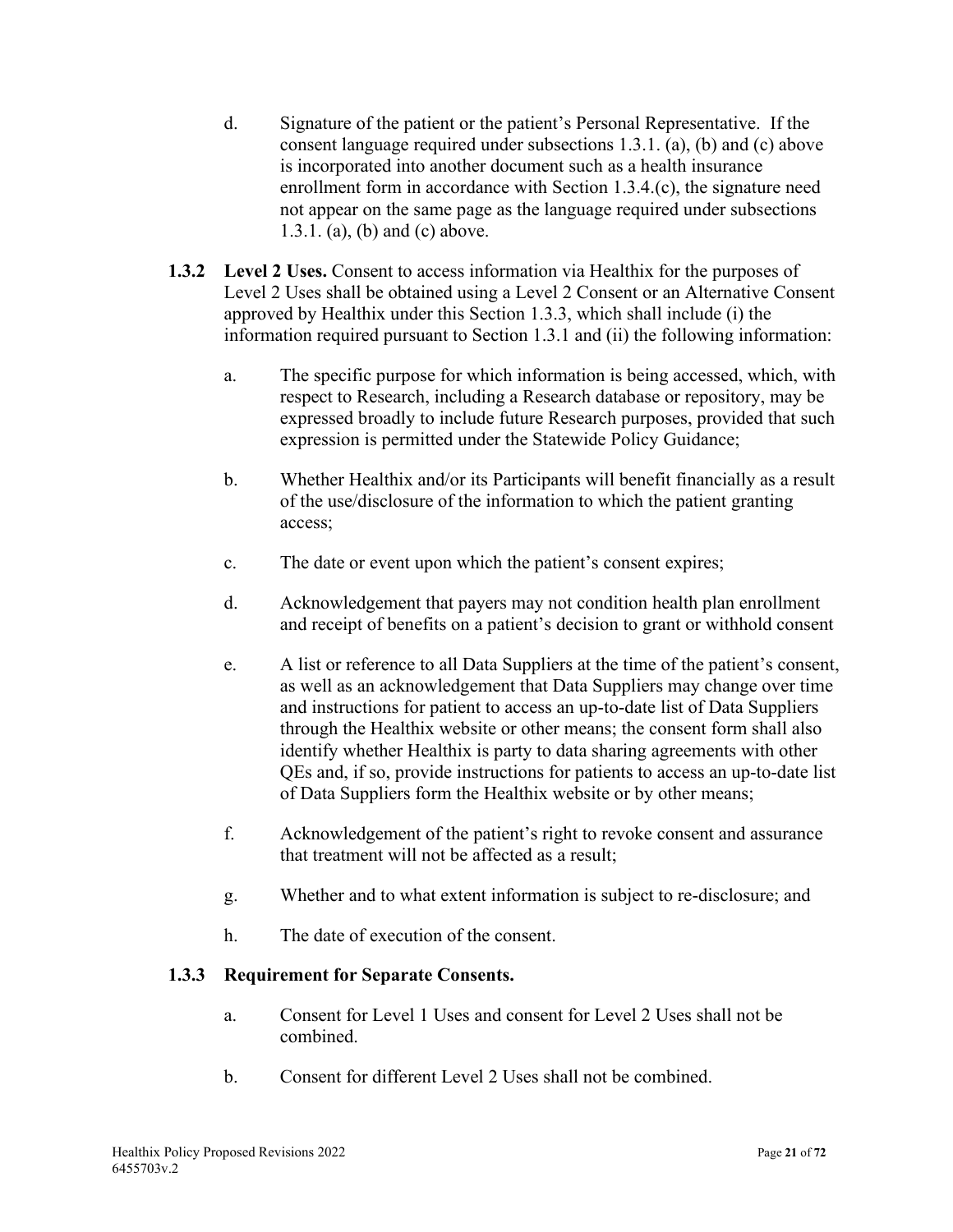- c. A consent for a Level 1 or Level 2 Use shall not be combined with any other document except with the approval of Healthix. If Healthix agrees to allow an Alternative Consent that is combined with a health insurance enrollment form, such Alternative Consent shall expire no later than the date on which the patient's health insurance enrollment terminates.
- **1.3.4 Education Requirement for Level 2 Consents Relating to Marketing.** When a Healthix or its Participant obtains a Level 2 Consent to access Protected Health Information via Healthix for the purpose of Marketing, Healthix or its Participant must provide the patient with information about the nature of such Marketing. Notwithstanding the foregoing, Healthix does not currently allow use of Protected Health Information for Marketing purposes.

# **1.4 Sensitive Health Information.**

**1.4.1 General.** An Affirmative Consent may authorize the Participant(s) listed in the consent to access all Protected Health Information referenced in the consent, including Sensitive Health Information.

### **1.4.2** [LEFT INTENTIONALLY BLANK]

### **1.4.3 Redisclosure Warning**

- a. Healthix, and/or Certified Applications, shall include a warning statement that is viewed by Authorized Users whenever they are obtaining access to records of federally-assisted alcohol or drug abuse programs regulated under 42 C.F.R. Part 2 that contains the language required by 42 C.F.R. § 2.32. Healthix shall coordinate with Participants using Certified Applications in order to allow them to satisfy this requirement.
- b. Healthix and/or Certified Applications shall include a warning statement that is viewed by Authorized Users whenever they are obtaining access to HIV/AIDS information protected under Article 27-F of the N.Y. Public Health Law that contains the language required by Article 27-F. Healthix will satisfy this requirement by placing such a redisclosure warning on the log-in screen that Authorized Users must view before logging into their EHR or otherwise accessing Healthix.
- c. Healthix and/or Certified Applications shall include a warning statement that is viewed by Authorized Users whenever they are obtaining access to records of facilities licensed or operated by the New York State Office of Mental Health or the New York State Office for People With Developmental Disabilities that contains language notifying the Authorized User that such records may not be redisclosed except as permitted by the New York Mental Hygiene Law. Healthix will satisfy this requirement by placing such a redisclosure warning on the log-in screen that Authorized Users must view before logging into their EHR or otherwise accessing Healthix. This provision will take effect when the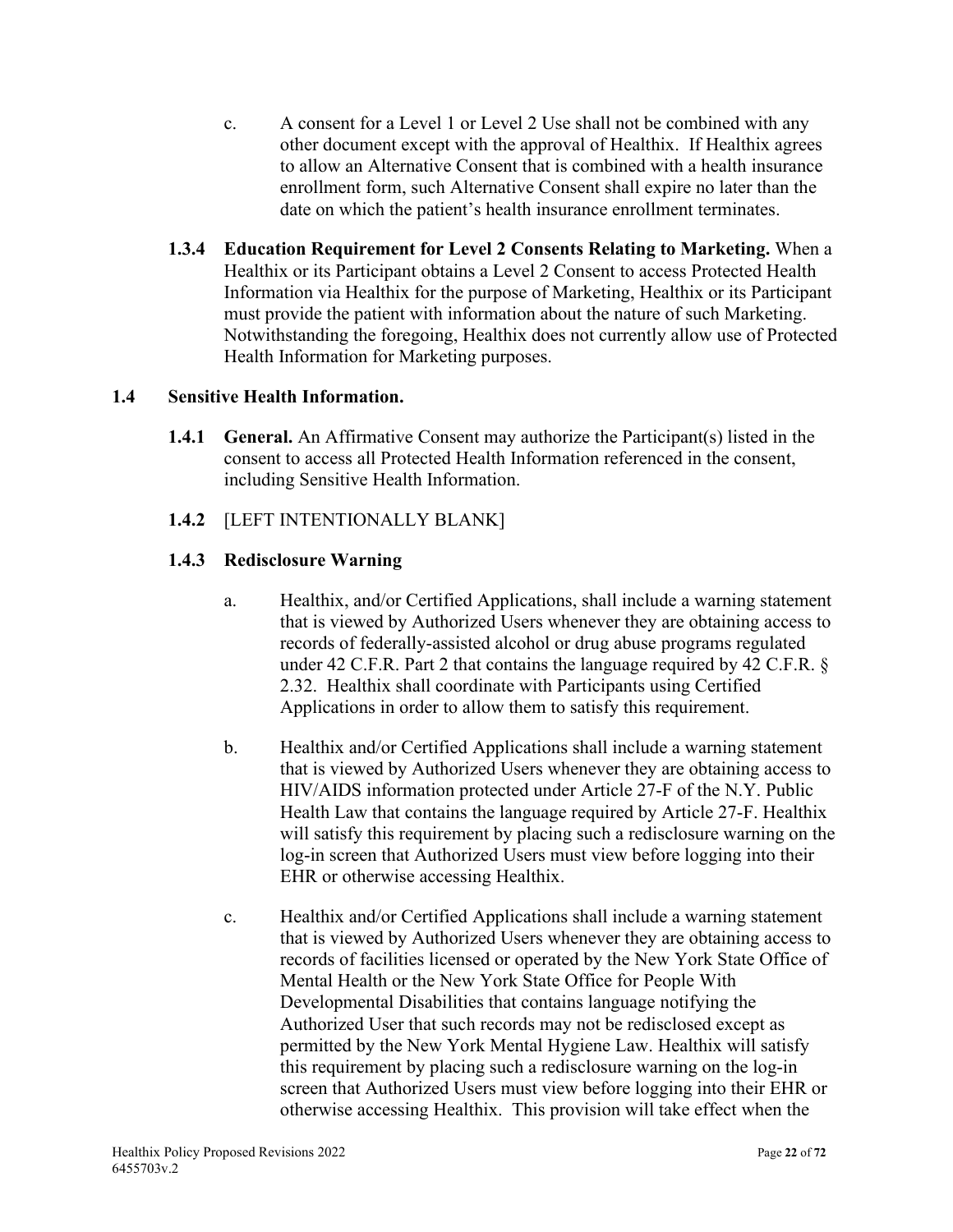necessary functionality is deployed in the new Healthix system or when QE certification commences, whichever is sooner. Certified Applications must also comply with this provision.

**1.4.4 Re-disclosure of Sensitive Health Information by Participants.** Prior to redisclosing Sensitive Health Information, Participants shall implement systems to identify and denote Sensitive Health Information in order to ensure compliance with applicable state and federal laws and regulations governing re-disclosure of such information, including those applicable to HIV/AIDS, alcohol and substance abuse information, and records of facilities licensed or operated by the New York State Office of Mental Health or the New York State Office for People With Developmental Disabilities.

# **1.5 Special Provisions Relating to Minors.**

### **1.5.1 Prior to the implementation of the provisions in section 1.5.2:**

- a. Healthix and its Participants will permit the exchange of information about Minors below the age of ten (10) years old based on an Affirmative Consent executed by the Minor's Personal Representative, provided that Healthix will not disclose information received from facilities regulated by SAMHSA under 42 CFR Part 2.
- b. Healthix will not permit the exchange of information among Participants about Minors at or above the age of ten (10) years old based on an Affirmative Consent executed by the minor's Personal Representative.

# **1.5.2 No later than January 1, 2018, Healthix will deploy technology, procedures and training to implement the following policies:**

- a. Healthix and its Participants will permit the exchange of information about Minors based on an Affirmative Consent executed by the Minor's Personal Representative, provided that Healthix will not disclose such information received from facilities regulated by SAMHSA under 42 CFR Part 2.
- b. Notwithstanding section 1.5.2a, Healthix and its Participants may not disclose Minor Consent Information obtained through Healthix to the minor's Personal Representative without the Minor's written consent. Healthix shall provide or arrange for training for its Participants on compliance with this section 1.5.2.b, and shall include a notice warning against such re-disclosure on any display of a Minor's information on the Healthix portal and in any record of a Minor's information that Healthix provides.
- c. Participants who perform services that generate Minor Consent Information may designate to Healthix its Authorized Users who perform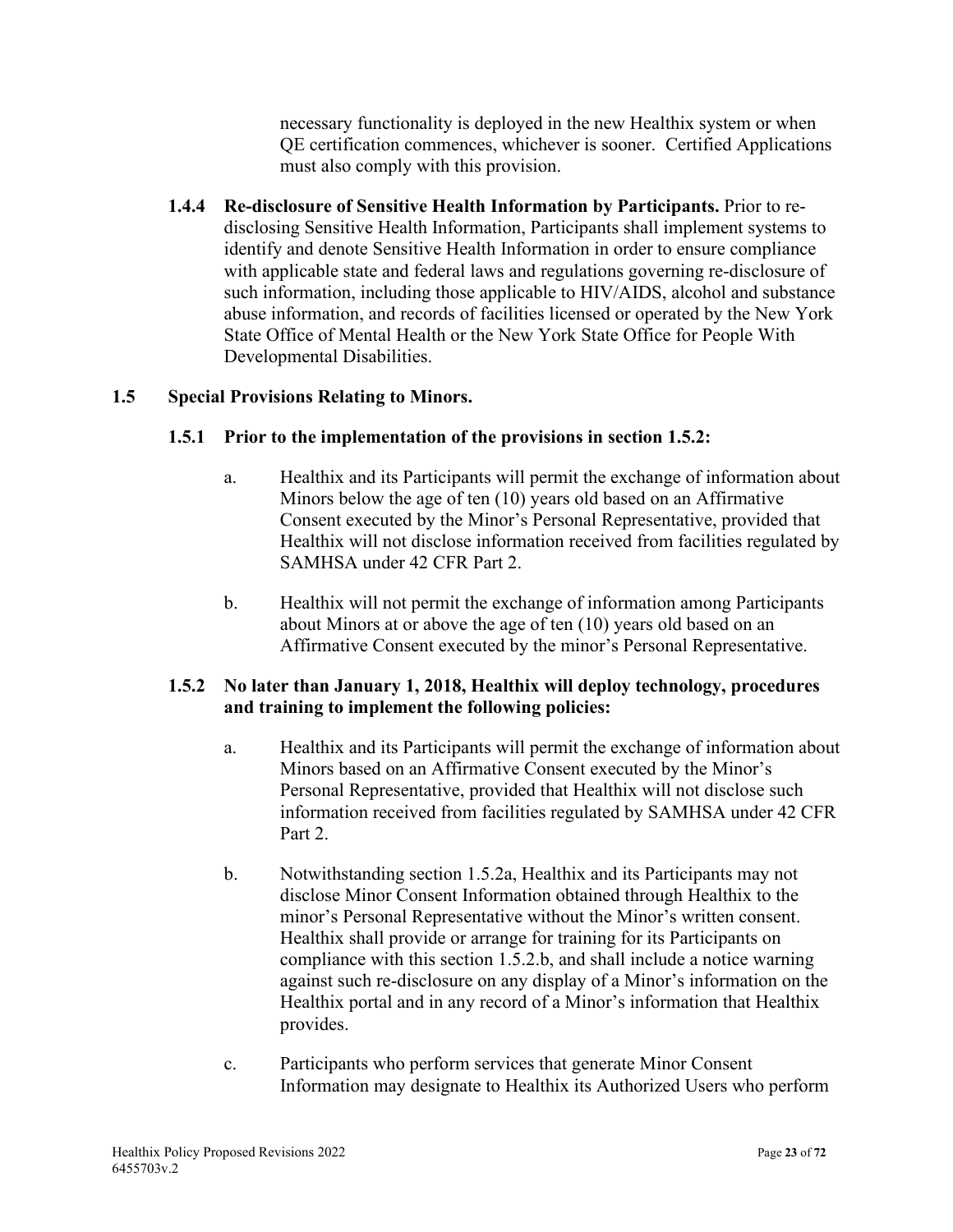such services (such User to be referred to as a "Provider of Minor Consented Services").

- d. Notwithstanding any consent decision made by a Minor's Personal Representative, a Minor may give consent in a form acceptable to Healthix, to designate and authorize a Provider of Minor Consented Services to access all of the Minor's information in Healthix during the current encounter, which shall be the duration of the ambulatory visit or inpatient admission in which the Minor gives such consent (such consent to be referred to as a "One Time Override"). Upon assertion by the Provider of Minor Consented Services that a Minor has given such consent, Healthix shall disclose such information to the Provider of Minor Consented Services. Healthix shall audit, or shall require the Participant to audit, each such assertion.
- **1.5.3** Sections 1.5.1 through 1.5.3 will take effect when the necessary functionality is deployed in the new Healthix system or when QE certification commences, whichever is sooner. Certified Applications must also comply with this provision.
- **1.5.4** Neither Healthix nor its Participants shall exchange Protected Health Information about patients age 18 years or older based on an Affirmative Consent of the patient's parent or legal guardian provided while the patient was a minor unless the parent or legal guardian continues to be the patient's Personal Representative.

#### **1.6 De-Identified Data and Limited Data Sets.**

- **1.6.1 Access of De-Identified Data and Limited Data Sets for Specified Uses.** Affirmative Consent shall not be required for the following purposes:
	- a. Access to De-Identified Data or a Limited Data Set via Healthix by a Participant or government agency that is approved in accordance with Section 1.8, for:
		- i. Research reviewed and approved or granted a waiver by an Institutional Review Board (IRB) organized and operating in accordance with 45 C.F.R. § 164 and Section 1.8 below, and provided that (a) Healthix shall enter into a data use agreement with the Researcher prior to disclosing a Limited Data Set in accordance with the HIPAA Privacy Rule, and (b) the Data Supplier(s) that are the source of the Protected Health Information in a Limited Data Set have not withdrawn their consent to allow for disclosures of their Protected Health Information in the form of a Limited Data Set for purposes of Research; or
		- ii. Any purpose for which Healthix, Participant, or government agency may lawfully access Protected Health Information under the Policies and Procedures.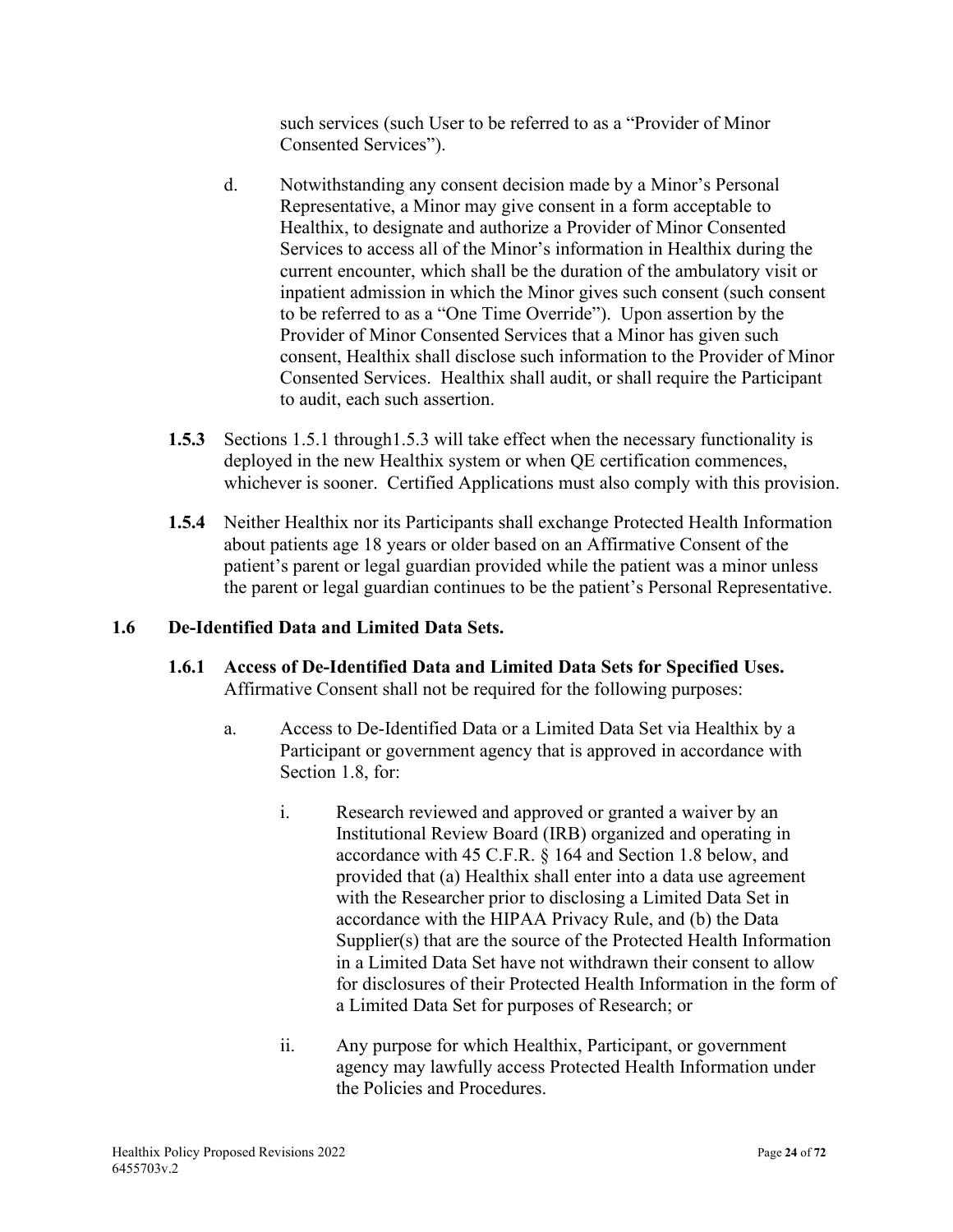- b. Access to De-Identified Data or a Limited Data Set via Healthix by an entity that is not eligible under Healthix Policy to be a Participant, for Research reviewed and approved or granted a waiver by an Institutional Review Board organized and operated in accordance with 45 C.F.R. §164, provided that:
	- i. Such entity is a not-for-profit organization whose mission is consistent with the mission of Healthix and its Participants, and
	- ii. Such entity and research is approved by the Research Committee as specified in Section 1.8 below, and
	- iii. Such entity is approved by the Board of Directors to conduct Research using data via Healthix, and
	- iv. Healthix shall enter into a data use agreement with the Researcher prior to disclosing a Limited Data Set in accordance with the HIPAA Privacy Rule, and
	- v. The Data Supplier(s) that are the source of the Protected Health Information in a Limited Data Set have not withdrawn their consent to allow for disclosures of their Protected Health Information for purposes of Research.
- c. Access by Healthix to De-Identified Data or Limited Data Sets to advise a third party that is designing a clinical trial or study, as to the feasibility of identifying sufficient potential subjects to meet the qualifying criteria being considered for the clinical trial or study, provided that (i) the Research Committee described in Section 1.8.(a)(i) has granted approval for Healthix to perform this service for the clinical trial or study and (ii) the Data Supplier(s) that are the source of the Protected Health Information in a Limited Data Set have not withdrawn their consent to allow for disclosures of their Protected Health Information for purposes of Research.
- d. Disclosure of De-Identified Data by Healthix so long as (i) the disclosure is in keeping with the mission of the SHIN-NY, (ii) Healthix enters into a data use agreement with the recipient that contains the provisions set forth in Section 1.6.1(e); and (iii) the disclosure is consistent with Healthix Business Associate Agreement and Participation Agreement with the applicable Participant(s).
- e. The data use agreement required under Section 1.6.1(d) must:
	- i. Establish the permitted uses of the De-Identified Data by the recipient and prohibits the recipient or any third parties from using the De-Identified Data for any purposes other than the permitted uses, unless otherwise required by law.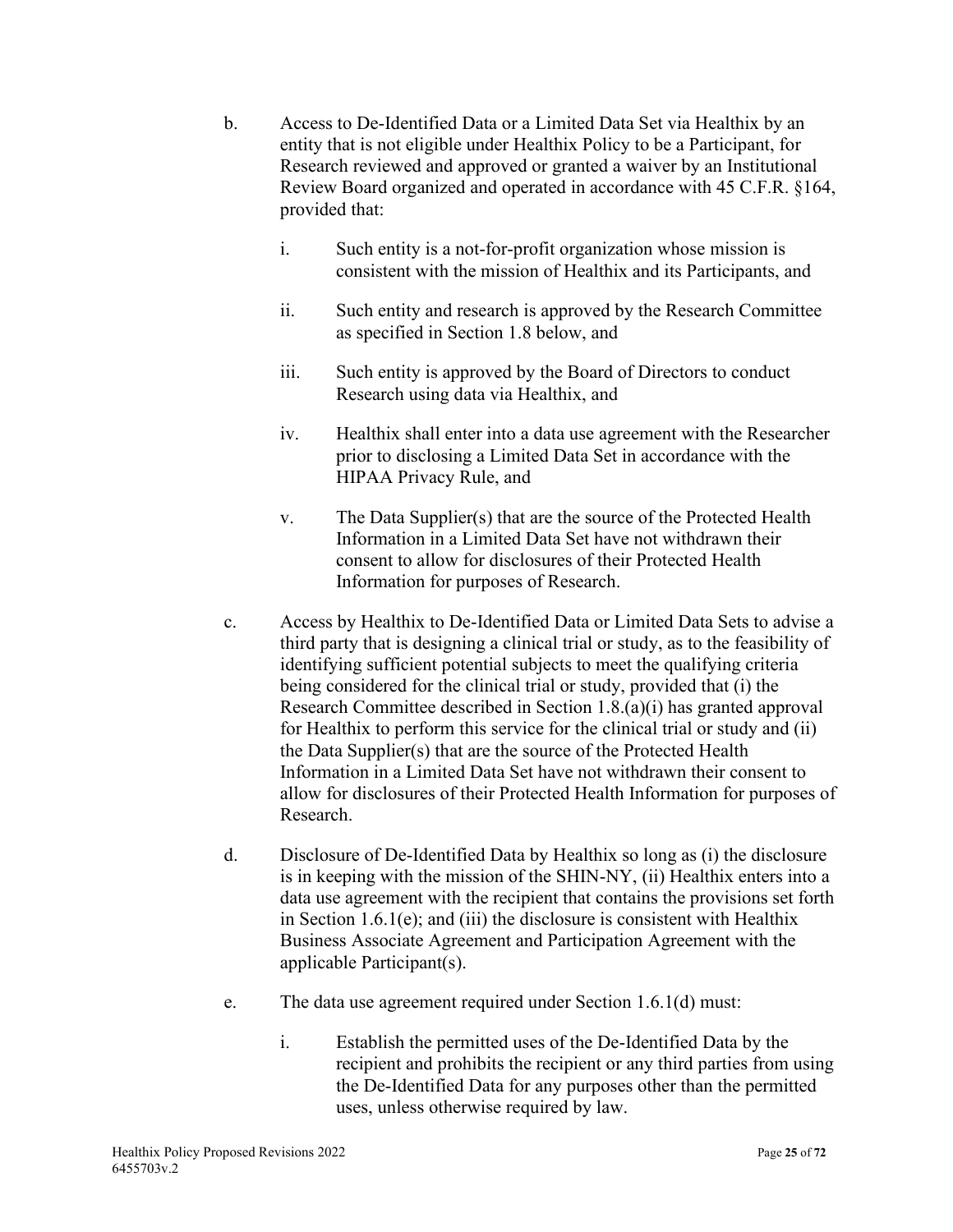- ii. Prohibit the recipient from re-identifying or attempting to reidentify the De-Identified Data.
- iii. Provide Healthix, or a Participant who holds Protected Health Information that was used in whole or in part to create the De-Identified Data set, with a right to audit the practices of the recipient regarding ensuring the data is not re-identified.
- iv. Require the recipient to report to Healthix if the recipient has knowledge that the De-Identified Data has been re-identified or if there have been any other violations of the data use agreement.
- v. Mandate that the recipient may not disclose the De-Identified data to any third party unless the agreement explicitly permits such a Disclosure and the third party also agrees in writing to follow the restrictions set forth in this Section 1.6.
- **1.6.2 Creation of De-Identified Data and Limited Data Sets for Specified Uses.** Healthix may access Protected Health Information to create and validate the accuracy of De-Identified Data and Limited Data Sets that are used in accordance with Section 1.6.1.

# **1.6.3 Other Requirements.**

- a. All other uses of De-Identified Data or Limited Data Sets shall require Affirmative Consent.
- b. Healthix shall not condition a patient's participation in Healthix on the patient's decision to consent or deny access to De-Identified Data or Limited Data Sets for purposes other than those set forth in Section 1.6.1.
- c. Healthix shall and shall require Participants to comply with standards for the de- identification of data set forth in 45 C.F.R. § 164.514 when using information from Healthix.
- d. Healthix shall, or shall require Participants or government agencies to subject any use of De-Identified Data to adequate restrictions on the reidentification of such data.
- **1.7 Use of Protected Health Information for Research.** Protected Health Information obtained via Healthix may be used for Research provided that (a) the Research is approved as described in Section 1.8 and has IRB approval as described in Section 1.8.3(a)(xii), and (b) the Researcher obtains the Level 2 Consent described in Section 1.3.2.
	- **1.7.1 Use of Protected Health Information for Retrospective Research.** Affirmative Consent shall not be required for Healthix to disclosed Protected Health Information to a Researcher conducting Retrospective Research if: (i) an IRB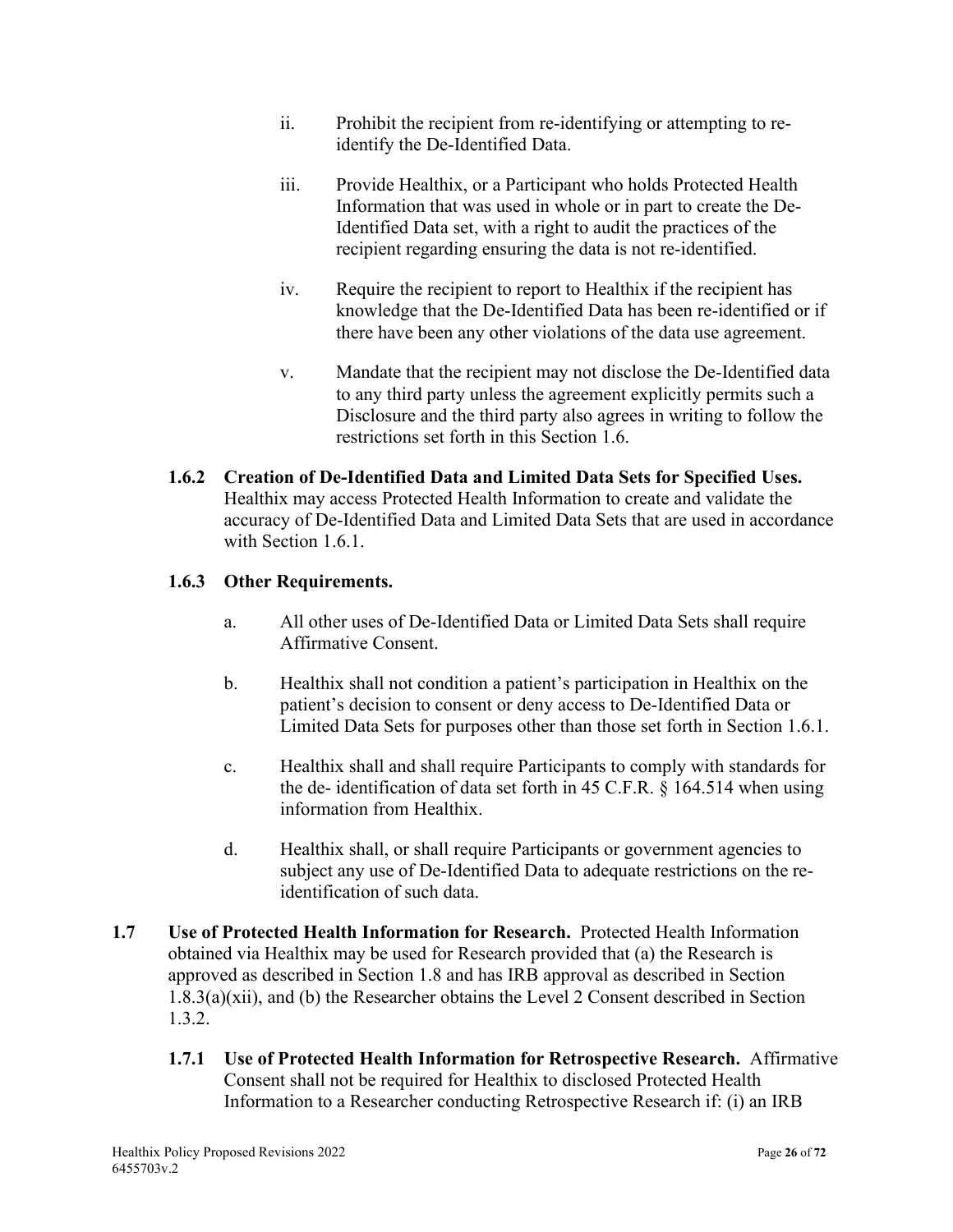and/or a Privacy Board has approved of such disclosure, and (ii) the Research Committee has approved of such disclosure, and (iii) the Data Supplier(s) that are the source of the Protected Health Information have agreed to allow for disclosures of their Protected Health Information for purposes of Research.

- **1.7.2 Use of Protected Health Information for Patient Recruitment for Research**. Affirmative Consent shall not be required for Healthix to review Protected Health Information on behalf of a Researcher to determine which individuals may qualify for a Research study. In addition, Affirmative Consent shall not be required for Healthix to disclose the name and other identifying information of an individual who may qualify for a Research study to a Participant that has a treating relationship with such individual so that the Participant may contact the individual to determine his or her willingness to participate in such study, provided that all of the following requirements are met:
	- a. An IRB has approved of such disclosure;
	- b. The Research Committee has approved of such disclosure;
	- c. The Data Supplier(s) that are the source of the Protected Health Information have agreed to allow for the disclosure of their Protected Health Information for purposes of Research; and
	- d. The disclosure does not include any mental health clinical information governed by Section 33.13 of the Mental Hygiene Law, unless the Participant receiving the disclosure is a facility as defined in the Mental Hygiene Law.
- **1.7.3 Participant Consent for Research**. Solely with respect to Sections 1.7.1(iii) and 1.7.2(c), and with respect to access to Limited Data Sets in Section 1.6.1, each Participant that supplies Protected Health Information to Healthix as a Data Supplier, as a condition of participation, automatically consents to the disclosure of its Protected Health Information for purposes of Research as required under Sections 1.7.1(iii) and 1.7.2(c) and with respect to Limited Data Sets in Section 1.6.1, unless such Participant informs Healthix in writing and in a form acceptable to Healthix that it wishes to withdraw such consent. In the event that the Participant withdraws such consent, it shall retain the ability, in its sole discretion, to grant consent, in writing and in a form acceptable to Healthix, for the disclosure of its Protected Health Information for the limited purposes of a specific Research study.

#### **1.8 Additional Research Requirements.**

- **1.8.1 Research Committee.** The Healthix Board shall designate a Research Committee to approve applications under this Section.
	- a. The Research Committee shall be organized to review and approve Research proposals. The committee shall (1) have members with varying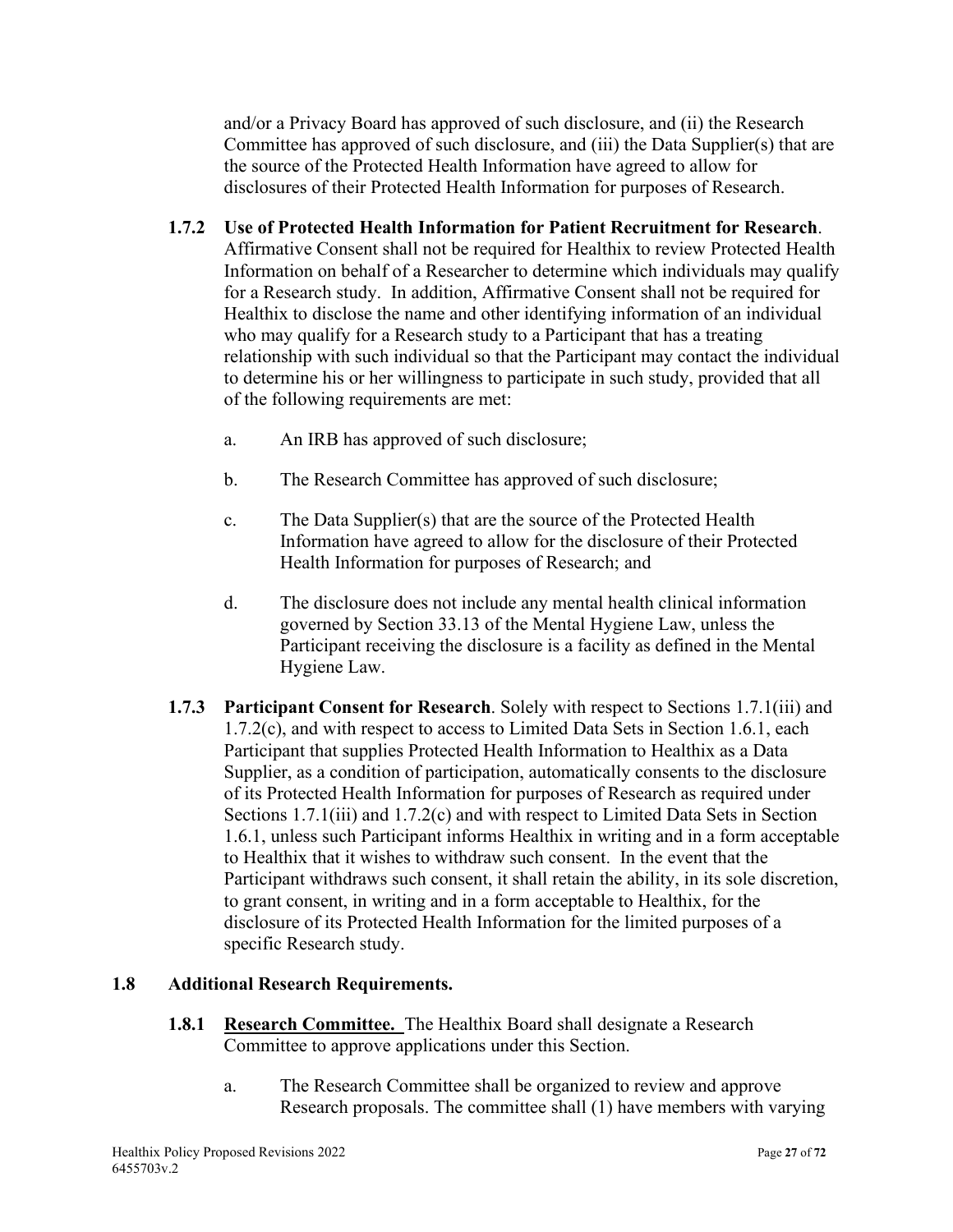backgrounds and appropriate professional competency as necessary to review the effect of the Research protocol on individuals' privacy rights and related interests; (2) include at least one member who is not an employee, contractor, officer or director of Healthix or any entity conducting the research, and is not related to any person who meets any of the foregoing criteria; and (3) not have any member participating in a review of any project in which the member has a conflict of interest.

- **1.8.2 Conditions.** Subject to the provisions of Sections 1.6 and 1.7, Protected Health Information or De-identified Data or Limited Data Sets (for purposes of this Section 1.8, referred to collectively as "Data") from Healthix can be accessed, used or disclosed for Research purposes provided the following conditions are met:
	- a. The Researcher must be employed by a Healthix Participant, or by a non-Participant that meets the requirements in Section 1.6.1.b.i, ii and iii.
	- b. The Researcher and the entity that employs the Researcher must be approved by the Research Committee.
	- c. The specific use as permitted in this Section must approved by the Research Committee.
	- d. The Research Committee shall review applications as described in Section 1.8.3 to determine that the proposal meets the following criteria for approval:
		- i. Compliance with Research policy: Healthix staff shall confirm that the proposal is consistent with Healthix Policy, before forwarding the proposal to the Research Committee
		- ii. Feasibility of Healthix support: Healthix staff shall confirm that Healthix contains the data required by the proposal, and shall determine the feasibility and resource requirements of extracting such data, before forwarding the proposal to the Research **Committee**
		- iii. Meeting the definition of Research: The Research Committee shall confirm that the proposed study meets the definition of Research rather than generating market intelligence, competitive advantage, commercial promotion, or other purposes that are not Research
		- iv. Not compromising the reputation of Healthix or its Participants: the Research Committee shall determine that the study is not intended to reduce the good reputation of Healthix or any of its Participants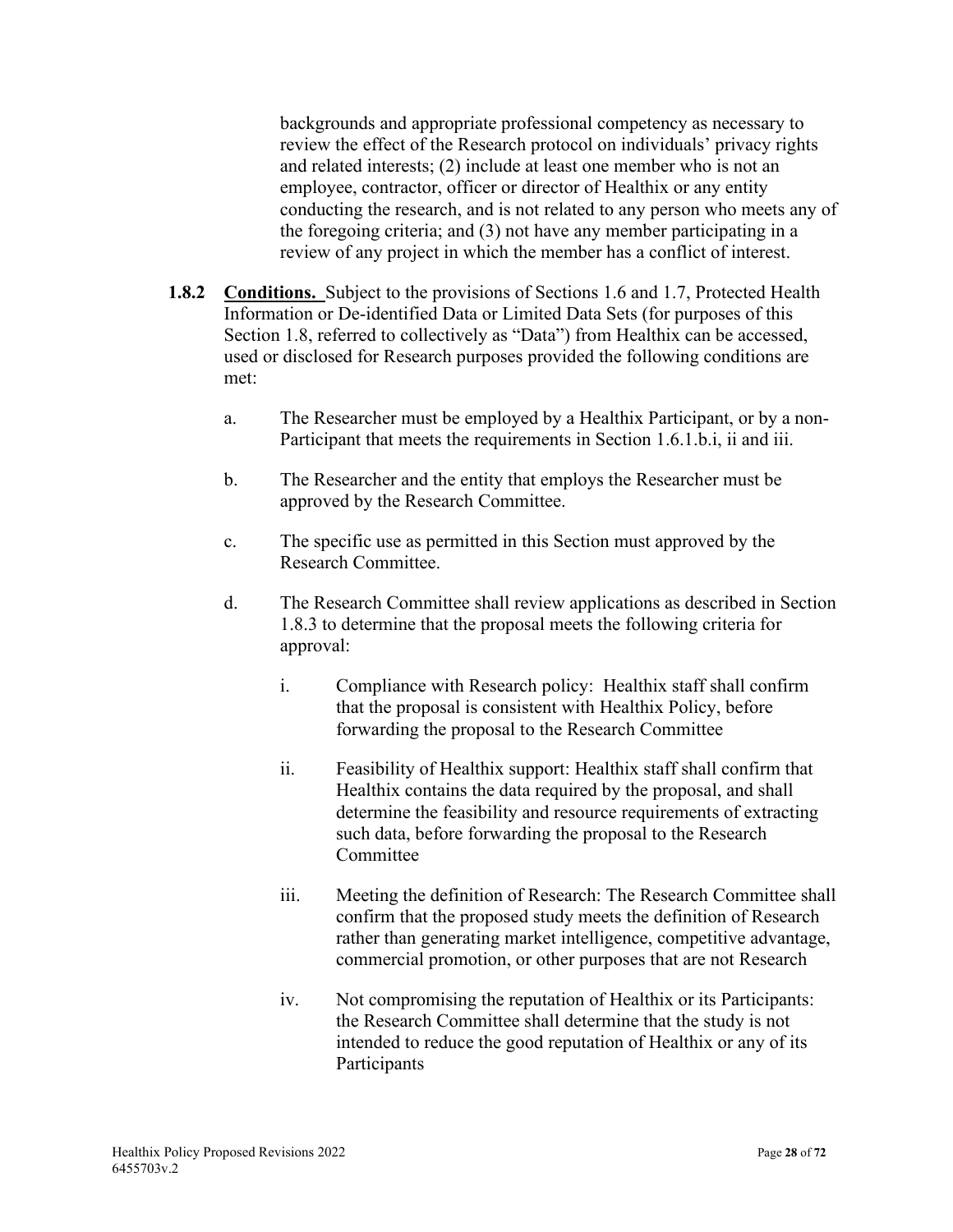- v. Respecting the privacy of Participant and Patient data: The applicant shall commit to adhere to Healthix Policy, including Section 1.8.6
- vi. Research that involves creation of a Registry or Research Repository must obtain additional approvals under Section 1.8.2.e below
- vii. Other requirements of Healthix: The entity that employs the Researcher, and the application itself, shall be reviewed by the Research Committee to establish overall compliance with the mission and purpose of Healthix and its Participants as well as compliance with such other criteria as the Research Committee deems appropriate for the Research in question and the protection of Healthix. On behalf of Healthix, the Research Committee retains discretion in its determination as to whether to approve or reject any and all Research.
- e. In the event that Data provided by Healthix will be incorporated into a Registry or Research Repository, approval by the Research Committee shall be required after its consideration of the following additional concerns:
	- i. The purpose of the Registry or Research Repository,
	- ii. The limits on future uses of the Data in the Registry or Research Repository;
	- iii. Designation of Researchers who may have access to the Data in the Registry or Research Repository in the future;
	- iv. Whether additional authorizations by Healthix will be required prior to access to the Data in the Registry or Research Repository for future uses or by future Researchers;
	- v. In the event that Healthix provides Protected Health Information to the Registry or Research Repository, whether additional Consent by the patient will be required prior to future uses of the Data;
	- vi. The time period during which the Data will remain in the Registry or Research Repository. In the event that the Research Committee approves the proposal, the approval will specify an end date of no more than five (5) years after the approval date, beyond which the Data may remain in the Registry or Research Repository only if the Research Committee subsequently approves a continuation application submitted by the Researcher extending to it to a new specified future date not to exceed five years from the date of the continuation application.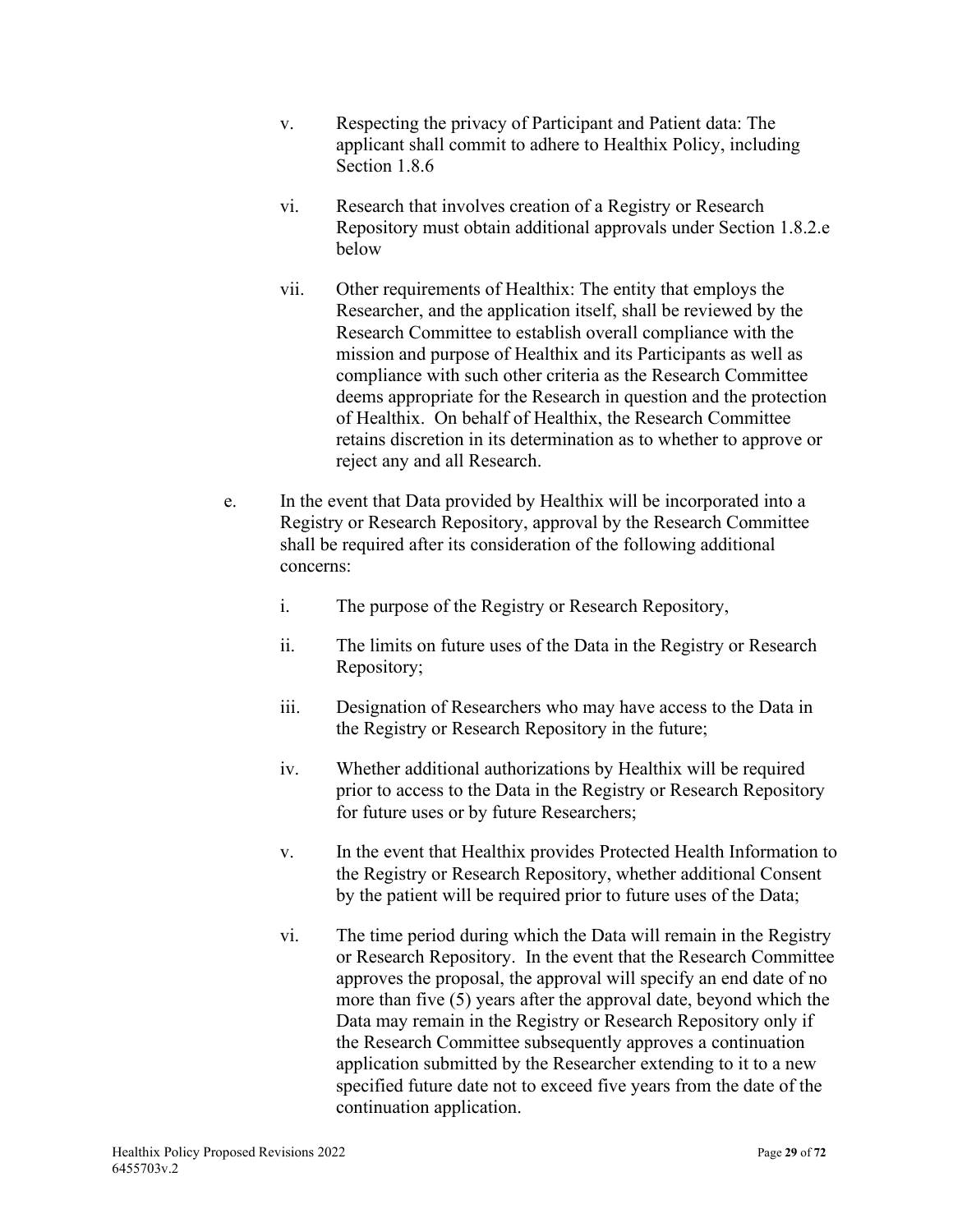In the event that the Research Committee requests a consultation with the Privacy Committee regarding such concerns, the Privacy Committee shall designate a subgroup for such consultation.

- f. To fulfill its obligations under this Section 1.8 the Research Committee shall develop and apply procedures that specify at a minimum:
	- i. Which decisions of the Research Committee require a synchronous meeting, whether in-person, electronic or telephonic, and which can be made by asynchronous communication such as an email exchange, among its members
	- ii. The quorum required for specific types of decisions
	- iii. The majority threshold required for specific types of decisions
	- iv. A process for individual members to appeal a decision before implementation.
- **1.8.3 Application**. In order to request Healthix approval for access, use or disclosure of Data for a Research purpose, an application must be submitted to the Research Committee.
	- a. Such application must be limited to two pages in a format approved by Healthix and must include, at a minimum:
		- i. Objectives;
		- ii. Methods;
		- iii. A detailed list of data elements requested;
		- iv. Study period (i.e., the time period during which the study will be conducted or the Registry or Research Repository will be maintained);
		- v. Data collection period (i.e., the time period during which the data was entered into Healthix (the origination dates of the data));
		- vi. A list of Healthix Participants whose Data will be excluded from the proposed Research or a statement that Data of all Participants will be included;
		- vii. Study population (i.e., inclusion and exclusion criteria for patient cohort definition, or a statement that data of all Healthix patients may be included);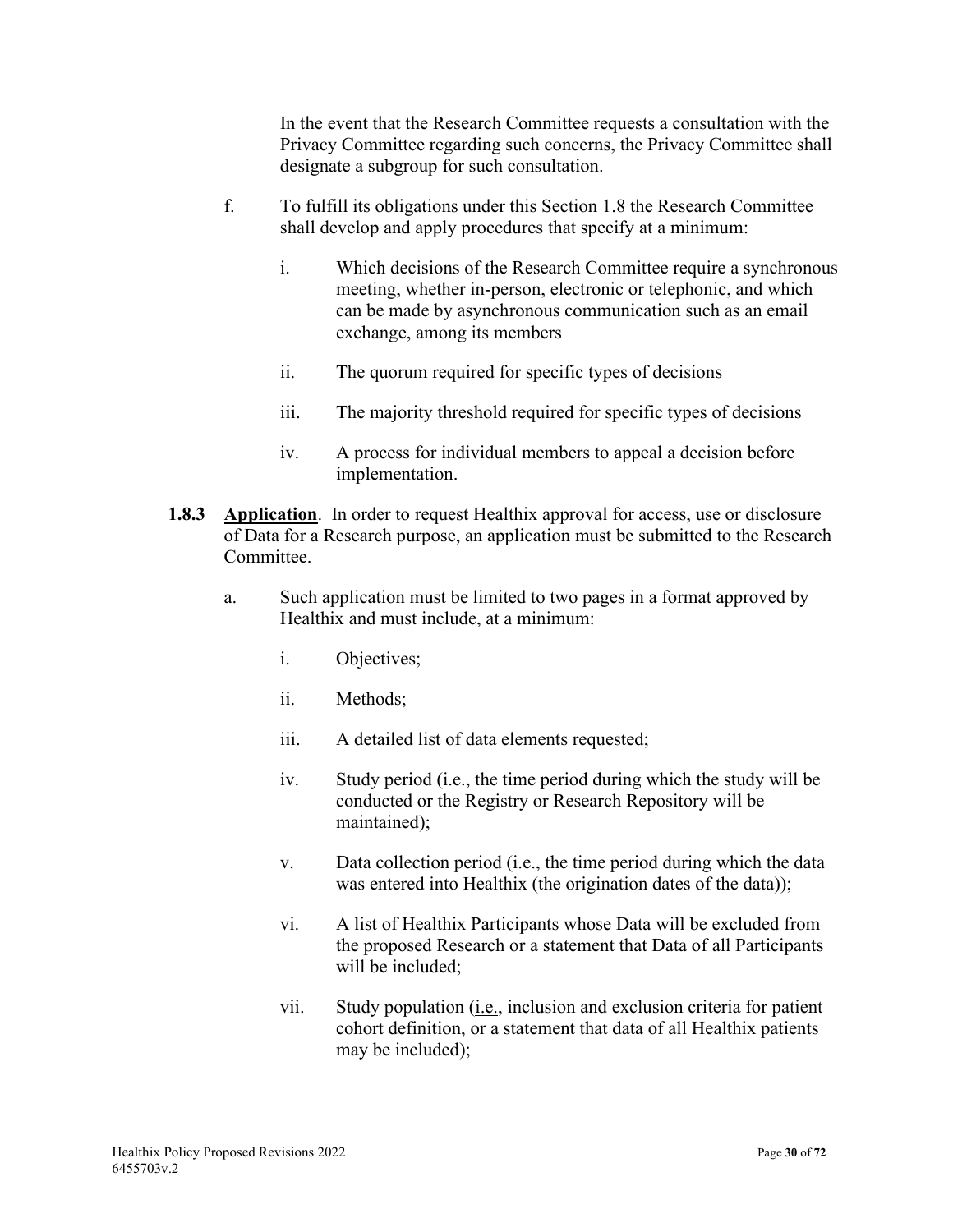- viii. External funding (*i.e.*, any funding in support of the proposed Research not provided by the entity that employs the Researcher);
- ix. Dissemination plan (i.e., the intended use of the results of the study, including publication or public presentation, and a commitment to share the results with Healthix prior to publication, to notify Healthix of any publication or public presentation, and to credit Healthix in any such publication or public presentation);
- x. Investigation team (i.e., a list of all members of the proposed investigation team with titles and affiliations);
- xi. A statement of whether consultations or substantial intellectual contributions by Healthix may be required in the course of the study;
- xii. Written proof of IRB approval or exemption or a written determination that the Research is not human subject research (not included in the 2-page limit);
- xiii. A detailed description of the data security measures that will be implemented (not included in the 2-page limit); and
- xiv. A statement that the Researcher agrees to comply with all Healthix policies.
- b. In the event that the application is for Healthix to provide Data to a Registry or Research Repository, the application will further specify the information described in Section 1.8.2.e.
- c. After submission of a complete application, Healthix will review the feasibility of providing the Data.
- d. If deemed feasible, the application will then be presented to the Research Committee for review and final action, and such final action shall be communicated in writing to the requesting Researcher.

# **1.8.4 Fees.**

- a. If approved, Healthix will provide a work order with estimated costs to cover the data extraction and the applicant will sign the work order agreement to reimburse Healthix for such costs. Any change in scope of work may entail additional charges that would have to be mutually approved.
- b. Healthix will establish a standard fee schedule to use Data for Research purposes, and the applicant will agree to pay such fees. The fee schedule shall take into account the purpose, scope and funding source of the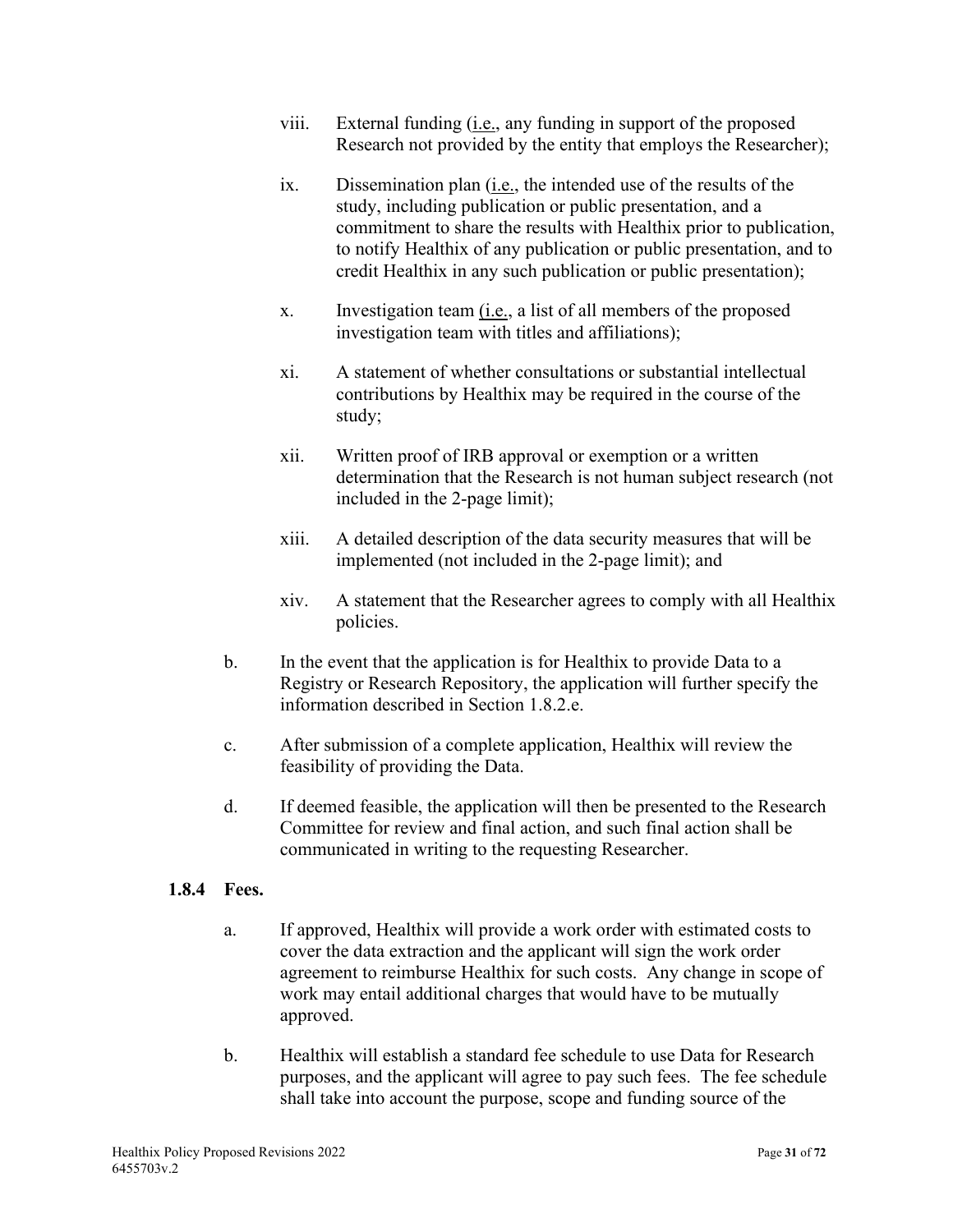Research and the type of Researcher. Healthix will periodically review the standard fee schedule with the Finance Committee.

- **1.8.5 Modifications.** To the extent that IRB approval is required for: (i) modifications to the original protocol; (ii) change in the composition of the investigation team; or (iii) extensions of the approved study period, a written application must be submitted to, and approved by, Healthix or the Research Committee prior to proceeding with the revisions.
- **1.8.6 Prohibitions.** Researchers are prohibited from:
	- a. combining the Healthix Data with any other source without prior approval by Healthix;
	- b. re-identifying any of the De-identified Data provided by Healthix;
	- c. presenting or disseminating information resulting from analyses done on Healthix information if a provider organization or any of its component elements (e.g., departments, clinics, affiliates, etc.) may be easily identified either by name or association, unless the Research Committee and the identifiable participant have granted prior approval for such presentation or dissemination;
	- d. sharing Data with any individual who is not a member of the investigation team as listed on the original application or approved modification, except to the extent that the Research involves the creation of a Registry or Research Repository, which creation otherwise meets the requirements of these Policies and Procedures and the Statewide Policy Guidance, and only to the extent that any sharing otherwise meets all of the requirements of these Policies and Procedures, the Statewide Policy Guidance and all applicable laws, including, without limitation, all laws applicable to Research;
	- e. using Data for purposes other than those expressly described in the original application and approved modification.
- **1.8.7 Security.** All Data shall be stored using standard data security methods (e.g., as applicable, encryption of electronic data, stored in locked office/file cabinet).
- **1.8.8 Termination of Research.** All Data shall be returned to Healthix or destroyed at the end of the approved study period.
- **1.8.9 Periodic Updates.** Healthix will periodically inform Participants of ongoing Research projects.

#### **1.9 Other Policies and Procedures Related to Consent.**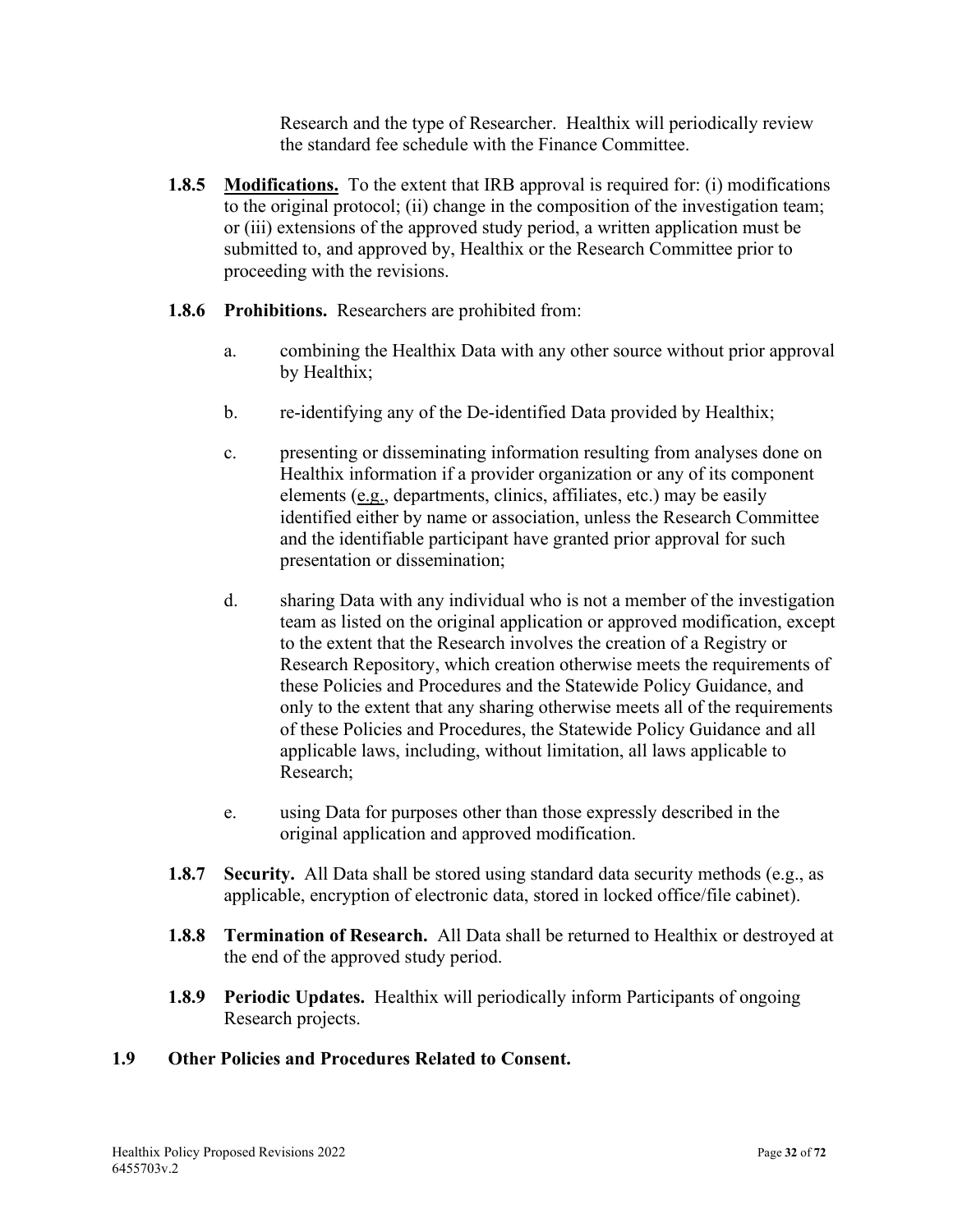- **1.9.1 Affiliated Practitioners.** An Affirmative Consent obtained by a Participant shall apply to an Affiliated Practitioner of the Participant provided that (a) such Affiliated Practitioner is providing health care services to the patient at the Participant's facilities; (b) such Affiliated Practitioner is providing health care services to the patient in his or her capacity as an employee or contractor of the Participant or (c) such Affiliated Practitioner is providing health care services to the patient in the course of a cross-coverage or on-call arrangement with the Participant or one of its Affiliated Practitioners.
- **1.9.2 Authorized Users.** An Affirmative Consent obtained by a Participant shall permit Authorized Users of the Participant to access information covered by the Affirmative Consent in accordance with Sections 2 and 4.
- **1.9.3 Consents Covering Multiple Participants.** An Affirmative Consent may apply to more than one Participant provided that the consent lists each Participant with sufficient specificity to provide reasonable notice to the patient as to which Participants may access the patient's information through Healthix pursuant to such consent. Any Participant accessing information based on a consent covering multiple Participants must be identified on such consent at the time the patient grants Affirmative Consent.
	- a. Except as described in Section 1.9.3(b) below, the Participant offering the multi-Participant consent to the patient must inform the patient that the patient has an option to sign a consent form that applies only to that Participant.
	- b. If the Participants listed on the Affirmative Consent confirm in writing and provide acceptable evidence to Healthix that they (i) are part of an organized health care arrangement ("OHCA") as defined by HIPAA, and (ii) share a single medical record, the patient does not need to be given the option outlined in Section 1.9.3(a). Acceptable evidence of (ii) may include that the OHCA and its Participants maintain only a single instance of an EHR, and for each patient, only a single medical record number.
- **1.9.4 Consent Obtained by Healthix.** Healthix may obtain consents on behalf of their Participants, provided such consents meet all of the requirements set forth in this Section 1.
- **1.9.5 Electronic Signatures.** Affirmative Consent may be obtained electronically provided that there is an electronic signature that meets the requirements of the federal ESIGN statute, 15 U.S.C. § 7001 *et seq.*, or any other applicable state or federal laws or regulations.
- **1.9.6 Denial of Consent.** A Level 1 or Level 2 Consent shall give the patient the option of granting or affirmatively denying consent for individual Participants to access information about the patient via Healthix. A patient's decision not to sign a consent shall not be construed as a "denial of consent" under Section 1.2.3(a)(iii).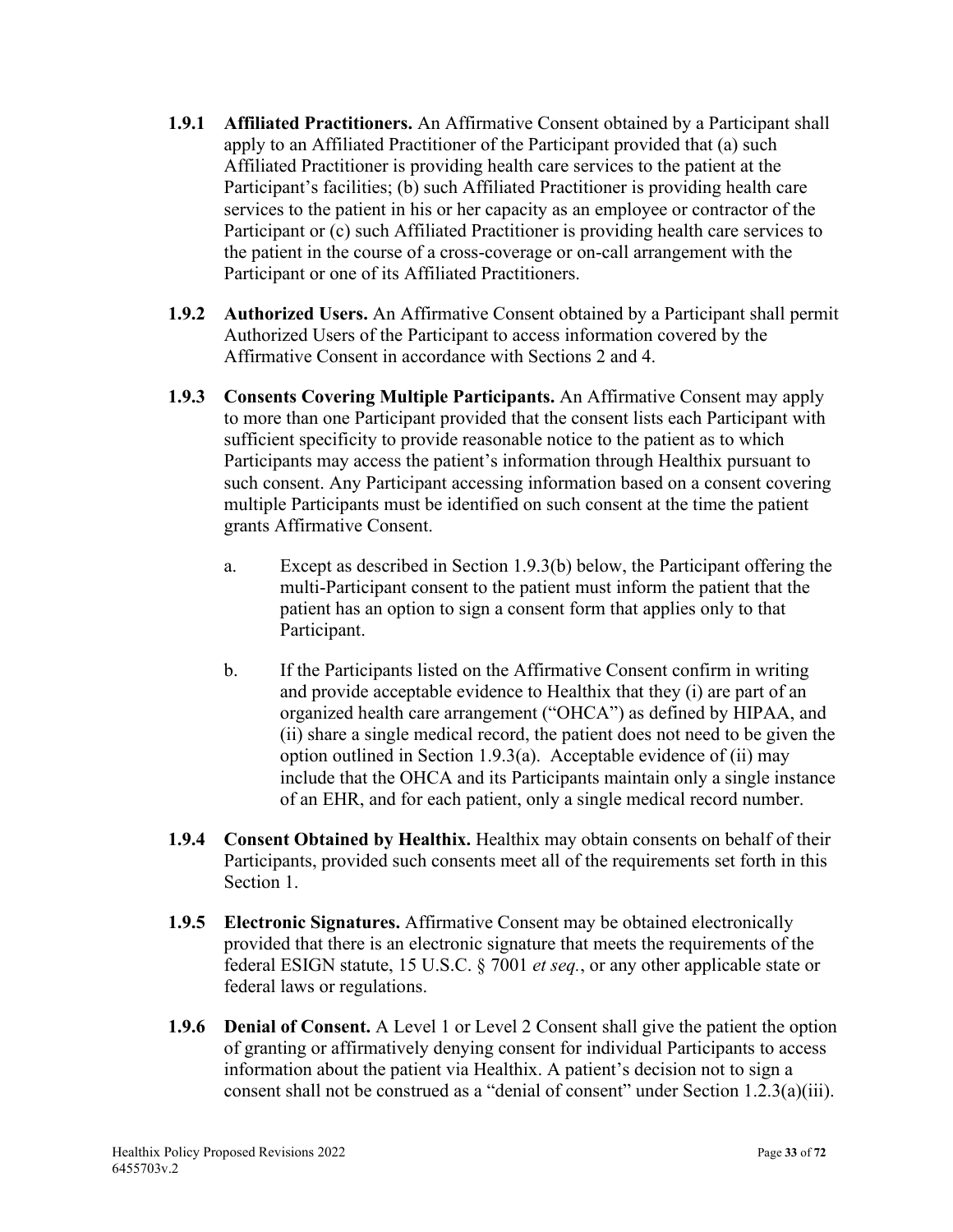Healthix hall ensure that patients have the option, through the use of a single paper or electronic form, to affirmatively deny consent for all Participants in Healthix to access the patient's information, except as set forth in Section 1.2.2(b) or Section 1.2.7. This provision will become effective when the necessary functionality is deployed in the new Healthix system or when QE certification commences, whichever is sooner. Certified Applications must also comply with this provision.

- **1.9.7 Durability.** An Affirmative Consent for Level 1 Uses does not have to be timelimited. An Affirmative Consent for Level 2 Uses shall be time-limited and shall expire no more than two years after the date such Level 2 Consent is executed, except to the extent a longer duration is required to complete a Research protocol. If the Level 2 Consent is used for Research, including a Registry or Research Repository, it is not necessary for the Level 2 Consent to be time limited and a statement on expiration such as "end of the Research study,", "none," or other similar language is sufficient, provided that such statement is permitted under the Statewide Policy Guidance.
- **1.9.8 Revocability.** Patients shall be entitled to revoke an Affirmative Consent at any time provided that such revocation shall not preclude any Participant that has accessed Protected Health Information via Healthix prior to such revocation and incorporated such Protected Health Information into its records from retaining such information in its records. When revoking consent, patients may complete a Withdrawal of Consent Form that will reflect their wish to return their consent status to neutral.
- **1.9.9 Notification of Healthix Data Suppliers.** Healthix shall provide, or shall require their Participants to provide, patients with a list of or reference to all Data Suppliers at the time Healthix or Participant obtains the patient's Affirmative Consent. Healthix shall provide convenient access at all times thereafter, either through its website or otherwise, to a complete and accurate updated list of Data Suppliers.
- **1.9.10 Compliance with Business Associate Agreements with Data Suppliers.** Healthix shall execute a Business Associate Agreement with each Data Supplier. Healthix shall not use or disclose Protected Health Information in any manner that violates the Healthix Business Associate Agreements.
- **1.9.11 Disclosure to Healthix Vendors.** Healthix, acting under the authority of a Business Associate Agreement with its Participants, may disclose Protected Health Information to vendors that assist in carrying out Healthix authorized activities provided (i) Healthix requires the vendors to protect the confidentiality of the Protected Health Information in accordance with Healthix Business Associate Agreements with its Participants and (ii) the vendor does not make such information available to a Participant that has not obtained Affirmative Consent.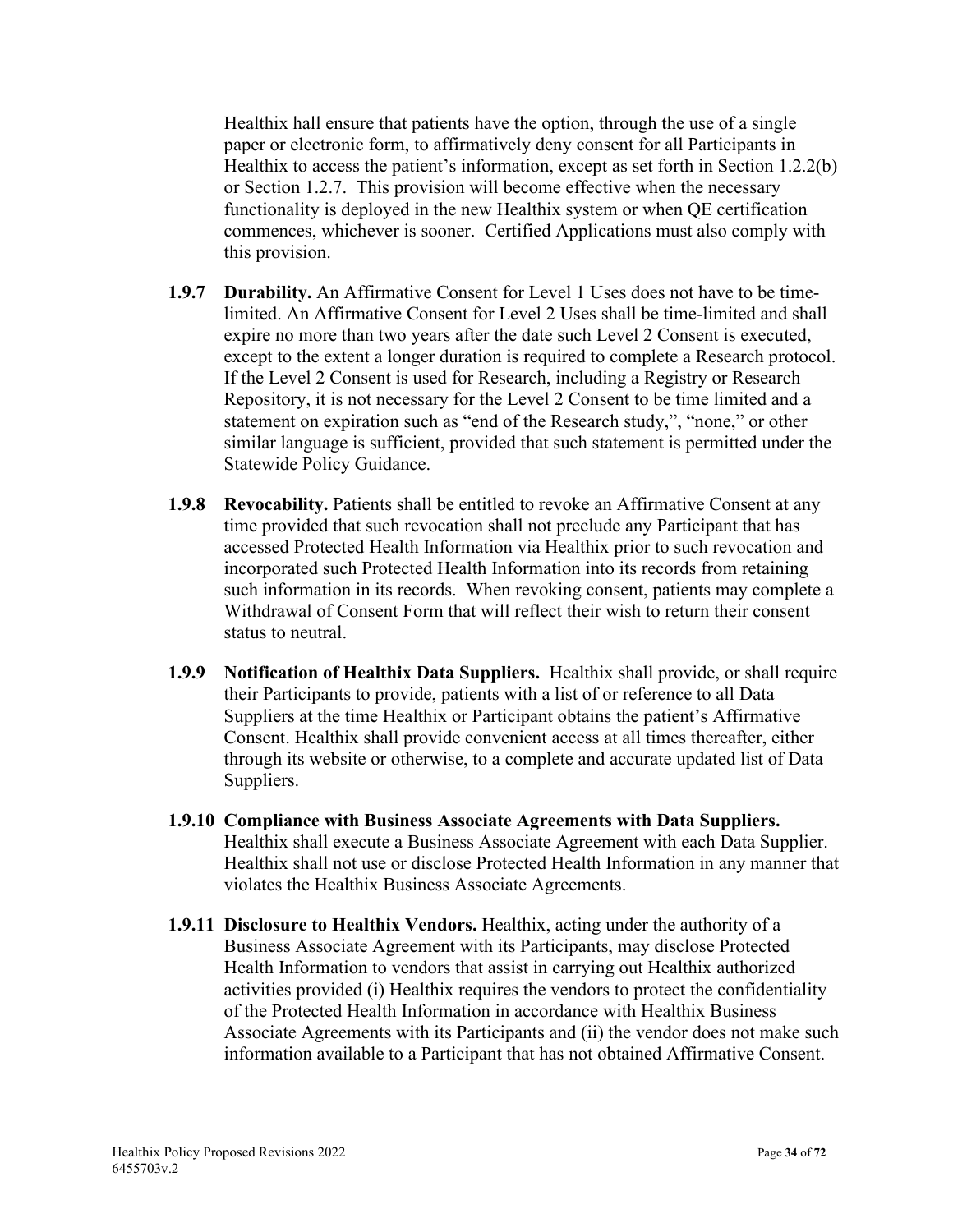- **1.9.12 Compliance with Existing Law.** All access to Protected Health Information via Healthix shall be consistent with applicable federal, state and local laws and regulations. If applicable law requires that certain documentation exist or that other conditions be met prior to accessing Protected Health Information for a particular purpose, Participants shall ensure that they have obtained the required documentation or met the requisite conditions and shall provide evidence of such as applicable.
- **1.9.13 Compliance with Requests for Restrictions on Disclosures to a Payer Organization.** Healthix shall develop processes to ensure that a Payer Organization does not access Protected Health Information through Healthix if a patient has requested, in accordance with the HIPAA Privacy Rule and HITECH, that the Provider Organization creating such information not disclose it to the Payer Organization. Healthix shall be deemed to have complied with the requirement if:
	- a. Upon a Provider Organization's receipt of a patient's request that Protected Health Information created by the Provider Organization not be disclosed to a Payer Organization, any Affirmative Consent previously granted to such Payer Organization is revoked and such revocation remains in effect permanently unless and until the patient's request is withdrawn; and
	- b. Upon receipt of an Affirmative Consent covering a Payer Organization, the Payer Organization or Healthix notifies the patient in writing that his or her provision of the Affirmative Consent will revoke any prior request for a restriction on the disclosure of Protected Health Information by any Provider Organization to the Payer Organization, and the Affirmative Consent is rejected if the patient indicates he or she does not agree to the revocation of his or her prior request.
	- c. All Healthix Participants shall either: (i) Notify Healthix immediately upon receipt of any such patient's request that PHI not be disclosed to a Payer Organization; or (ii) Refrain from sending PHI related to any encounter for which a patient has requested his/her PHI not be disclosed to a Payer.
- **1.9.14 Development of Policies Governing Disclosures to Government Agencies for Health Oversight.** Healthix will only respond to requests from government agencies for access to Protected Health Information for health oversight purposes, such as Medicaid audits, professional licensing reviews, and fraud and abuse investigations, if required by laws. Healthix will not disclose such information in instances where disclosure is permitted but not required by law. Healthix will notify its Participants of all such requests. This section does not cover access to Protected Health Information by Public Health Agencies under Section 1.2.2.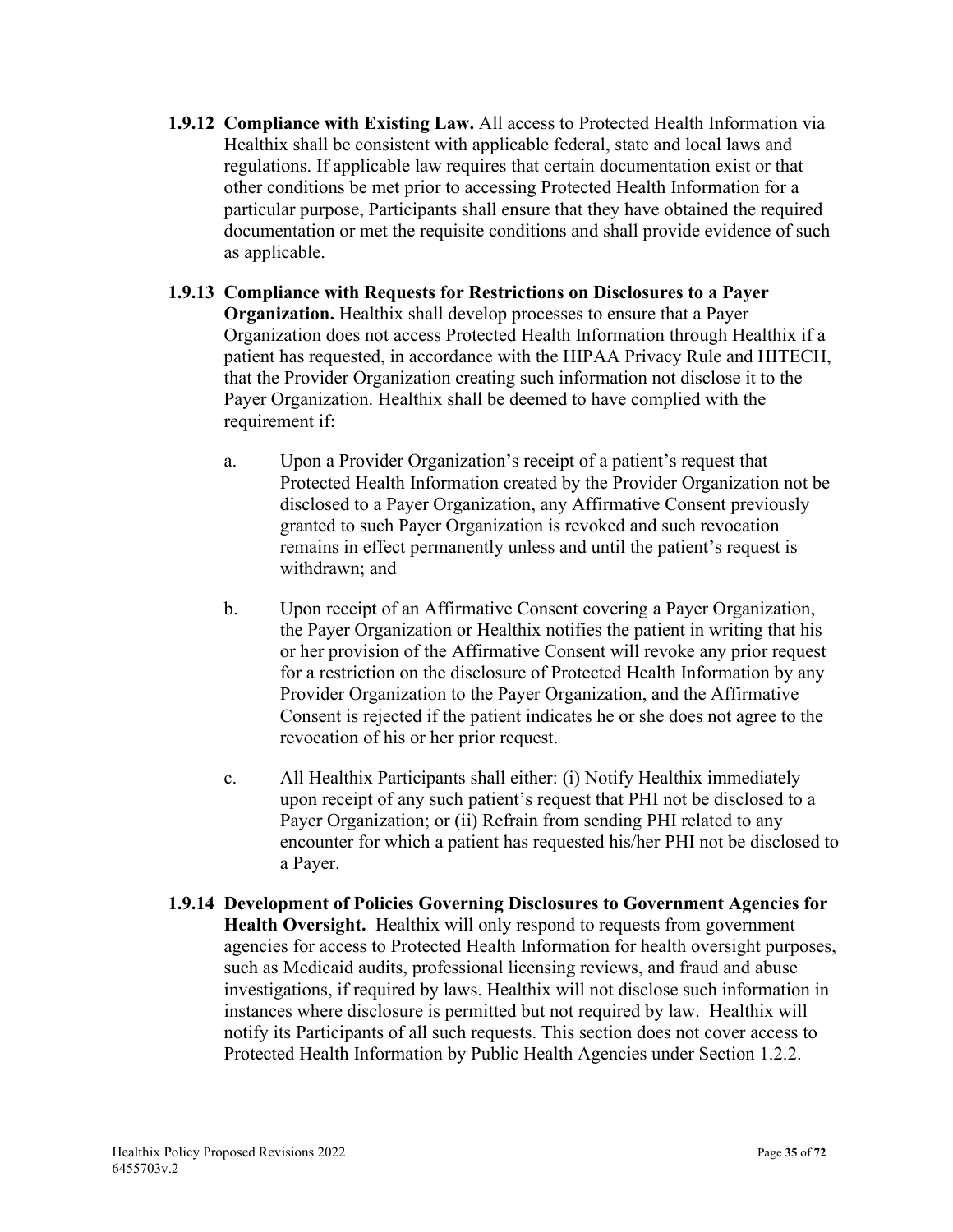- **1.9.15 Indication of Presence of Medical Order for Life Sustaining Treatment ("MOLST") or Other Advance Directive.** Healthix may note whether a patient has signed a MOLST or other advance directive in a Record Locator Service or Other Comparable Directory without Affirmative Consent.
- **1.9.16 Consent for Access by ACOs and IPAs.** An Affirmative Consent authorizing access by an ACO or IPA shall cover only the ACO or IPA entity itself and not the health care providers participating in the ACO or IPA.
- **1.9.17 Subpoenas**. Healthix will inform Participants of any subpoena for access to their Protected Health Information, unless otherwise prohibited by law, in sufficient time to allow Participant to raise any legal defenses regarding such disclosure. Healthix will only respond to subpoenas if required by law and shall, upon request, cooperate with Participant in raising legal defenses regarding disclosure of Protected Health Information.
- **1.9.18 Transmittals to Participant's Business Associates**. In any case where a Participant has a right to access or receive Protected Health Information under these Policies and Procedures, the Participant may request that Healthix forward such information to a Business Associate of the Participant, and Healthix may comply with such request, so long as the conditions set forth in subsections (a) through (f) are met. Nothing in this section shall allow Healthix to treat a Business Associate as a Participant unless the Business Associate otherwise meets the definition of a Participant.
	- a. The Participant and the Business Associate have entered into a Business Associate Agreement under which the Business Associate agrees to protect the confidentiality of the Protected Health Information being disclosed to the Business Associate.
	- b. The Participant represents to Healthix in writing that its Business Associate is seeking access to the Participant's information in accordance with the terms of the Business Associate Agreement between the two parties.
	- c. The Business Associate and the Participant agree to provide a copy of their Business Associate Agreement to Healthix upon request.
	- d. Healthix reasonably believes that the disclosure is in accordance with state and federal law and the terms of the Business Associate Agreement.
	- e. Healthix either enters into an agreement with the Business Associate requiring the Business Associate to comply with these Policies and Procedures or the Participation Agreement between the Participant and Healthix holds the Participant responsible for the actions of the Business Associate.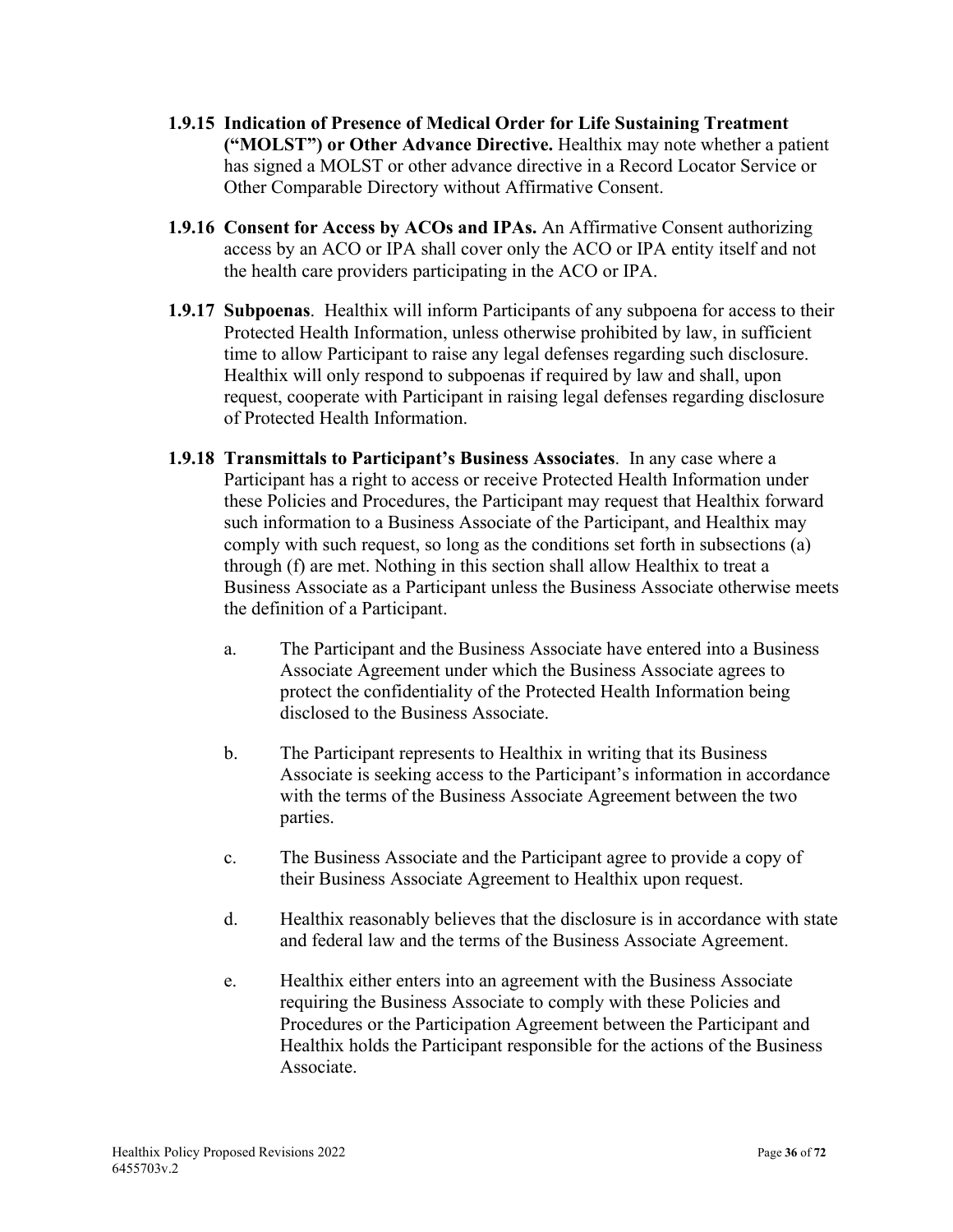f. The Business Associate agrees not to further disclose the Protected Health Information except where these Policies and Procedures allow for such disclosure.

## **1.10 Patient Consent Transition Rules.**

**1.10.1 Use of Approved Consents.** Except as set forth in Section 1.8.2, Healthix shall be required to utilize an Approved Consent (and/or a modified Approved Consent form, provided such modifications have been approved by DOH) or Health Home Consent with respect to all patients who consent to the exchange of Protected Health Information via Healthix *on or after* the Consent Implementation Date.

## **1.10.2 Reliance on Existing Consents Executed Prior to the Consent**

**Implementation Date.** Patient consents that were substantially similar to a Level 1 Consent *prior to* the Consent Implementation Date (an "Existing Consent Form") may continue to be relied so long as such Existing Consent (i) complies with all applicable state and federal laws and regulations and (ii) if such Existing Consent is relied upon for the release of HIV-related information, such Existing Consent has been approved by NYS DOH.

## **1.11 Receipt of Patient Care Alerts.**

- **1.11.1** A Participant may receive Patient Care Alerts from Healthix with respect to any patient from whom the Participant has obtained Affirmative Consent.
- **1.11.2** Patient Care Alerts containing Protected Health Information shall be sent in an encrypted form that complies with U.S. Health and Human Services Department Guidance to Render Unsecured Protected Health Information Unusable, Unreadable, or Indecipherable to Unauthorized Individuals.

## **1.12 Access for Disaster Tracking.**

- **1.12.1** For the purpose of locating patients during an Emergency Event, a Disaster Relief Agency shall be allowed to access the following information through Healthix without Affirmative Consent:
	- a. Patient name and other demographic information in accordance with the principles set forth in Section 4.6;
	- b. Name of the facility or facilities from which the patient received care during the Emergency Event; dates of patient admission and/or discharge.
- **1.12.2** Access to information under this section may begin when the Emergency Event begins and shall cease when the Emergency Event ceases.
- **1.12.3** If a Disaster Relief Agency accesses information under this section during an Emergency Event for the purpose of locating missing persons, the Disaster Relief Agency may continue to utilize such information after the Emergency Event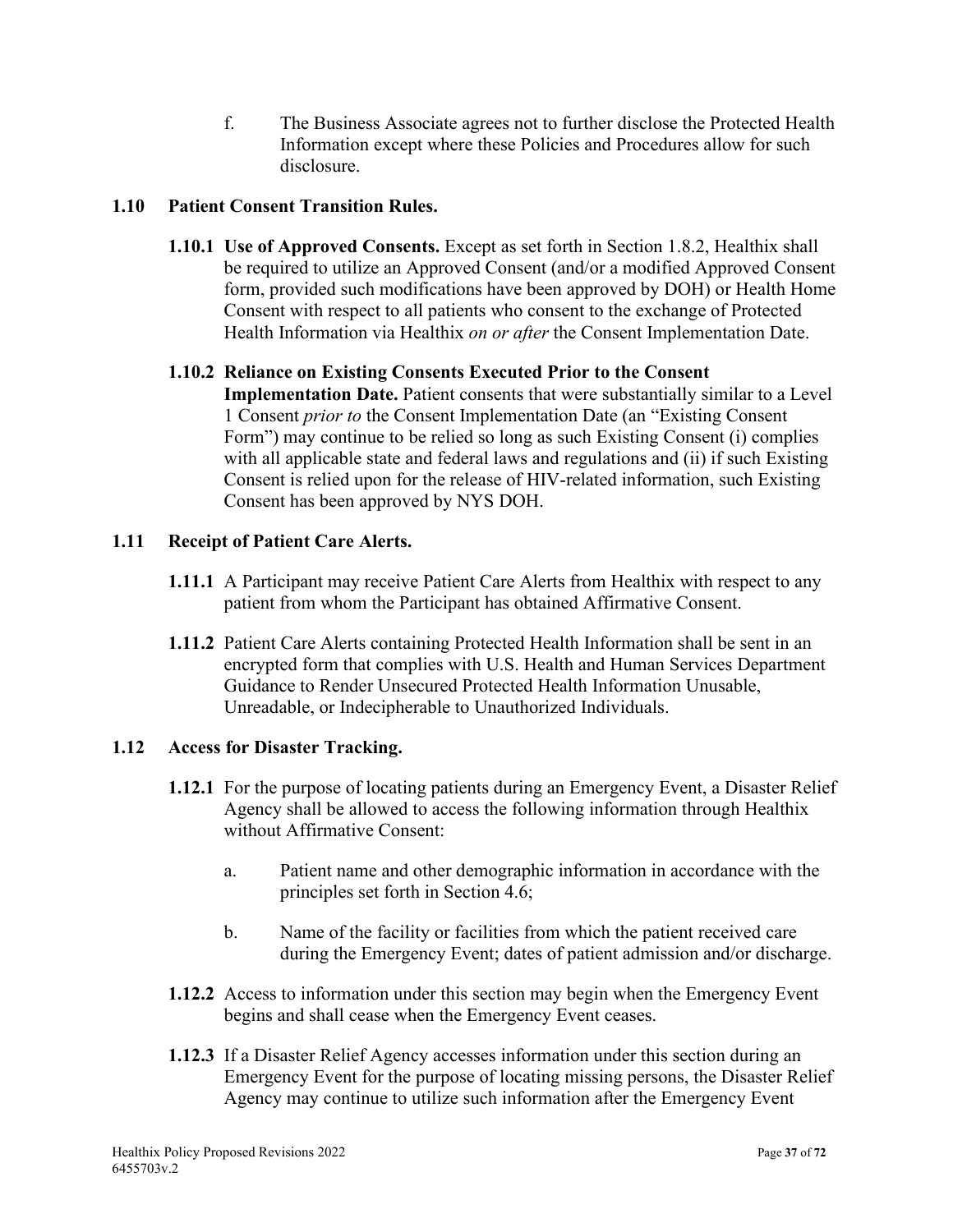ceases, while the missing persons investigation is open, provided that such utilization shall be limited to the purpose of locating persons reported as missing during the Emergency Event.

- **1.12.4** Information accessed under this section shall not reveal the nature of the medical care received by the patient who is the subject of the access request unless the Governor of New York, through executive order, temporarily suspends New York State health information confidentiality laws that would otherwise prohibit such disclosure, as authorized under N.Y. Executive Law Section 29-a.
- **1.12.5** A patient's denial of consent for all Participants in Healthix to access the patient's Protected Health Information under Section 1.7.6 shall not restrict a Disaster Relief Agency from accessing information as permitted by this section.
- **1.13 Transmittals to Other Non-Participants.** Healthix may Transmit a patient's Protected Health Information from Healthix (or any other QE that has agreed to such Transmittal) to a health care provider or other entity that is not a Participant or a Business Associate of a Participant only if all of the following conditions are met:
	- **1.13.1** The patient has granted Affirmative Consent for the Transmittal, provided that Affirmative Consent shall not be required if the Transmittal is provided to a public health authority, as defined at 45 CFR § 164.501. The Affirmative consent shall meet all the requirements of a Level 1 Consent or Alternative Consent, provided that if the recipient is a life or disability insurer that is not a government entity then the form shall have been approved by the applicable department(s) of insurance. For the avoidance of doubt, none of the exceptions to the Affirmative Consent requirement set forth in Section 1.2 other than section 1.2.2 shall apply to Transmittals under this section.
	- **1.13.2** The recipient of the Transmittal is not a Participant and is one of the following:
		- a. A Covered Entity that does not operate in New York State, or a Business Associate of such Covered Entity.
		- b. A Health Information Exchange Organization that does not operate in New York State.
		- c. A health care facility that is operated by the United States Department of Veteran Affairs or the United States Department of Defense.
		- d. A disability insurer or life insurer that has (i) issued a disability or life insurance policy to the patient; (ii) received an application from the patient for such a policy; or (iii) received a claim for benefits from the patient.
	- **1.13.3** Healthix takes reasonable measures, or requires the recipient to take reasonable measures, to authenticate that the person who has granted the Affirmative Consent is the patient or the patient's Personal Representative.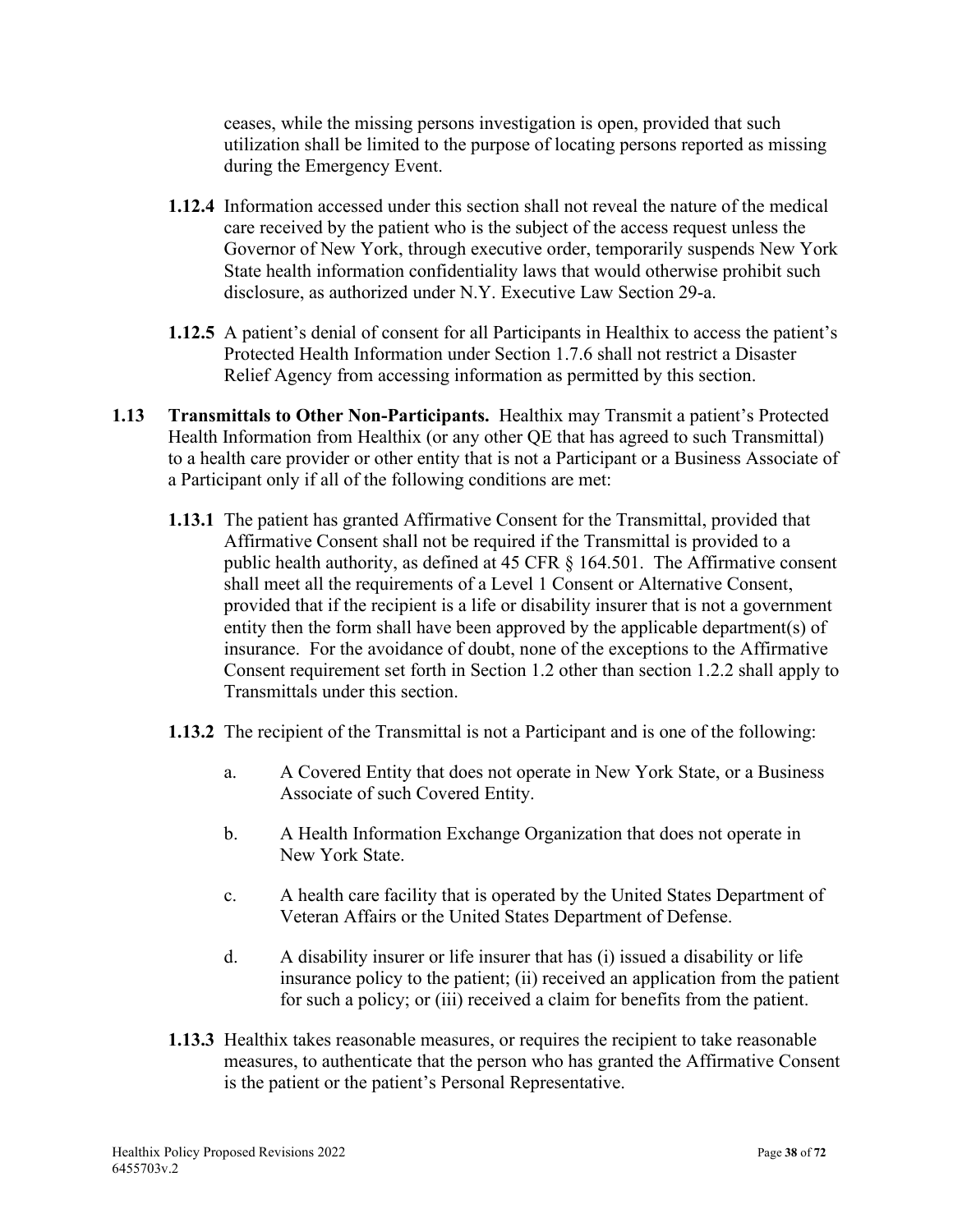- **1.13.4** Healthix takes reasonable measures to authenticate that the recipient is the individual or entity authorized in the patient's Affirmative Consent to receive the patient's Protected Health Information.
- **1.13.5** Healthix enters into an agreement with the recipient that requires the recipient to:
	- a. Obtain the Affirmative Consent of the patient that is the subject of the Protected Health Information, or ensure that another entity or organization has obtained such consent;
	- b. Abide by the terms of patients' Affirmative Consents and applicable law (e.g., health privacy laws for a Covered Entity, insurance laws for life and disability insurers), including any restrictions on re-disclosure;
	- c. Notify Healthix in writing and in the most expedient time possible if the recipient becomes aware of any actual or suspected Breach of Unsecured Protected Health Information; and
	- d. Represent that the recipient is not excluded, debarred, or otherwise ineligible form participating in any federal health care programs.
	- e. Not engage in the sale of the protected Health Information provided to the recipient, or the use or disclosure of such Protected Health Information for marketing purposes in a manner that would be prohibited by the HIPAA Privacy Rule if such rule were applicable to the recipient, unless the recipient obtains the patient's authorization to do so in a form that complies with the HIPAA Privacy Rule.
- **1.13.6** Special requirements applicable to Transmittals to life or disability insurers.
	- a. When Healthix receives a query from a life or disability insurer seeking a patient's Protected Health Information, Healthix shall send a confirmation to the applicable patient, via email or otherwise, that the patient has consented to share Protected Health Information with the life or disability insurer. If the patient objects to such disclosure, Healthix shall not disclose the Protected Health Information to the life or disability insurer if such objection is received within 72 hours of Healthix's notification of the patient. If Healthix does not receive an objection from a patient to rescind Affirmative Consent within the 72-hour period, Healthix may Transmit the patient's Protected Health Information to the life or disability insurer.
- **1.13.7** Nothing in this Section 1.13 shall be construed to prohibit a patient from disclosing any of the patient's Protected Health Information the patient has received from Healthix under Section 5.2 to an individual or entity of the patient's choice.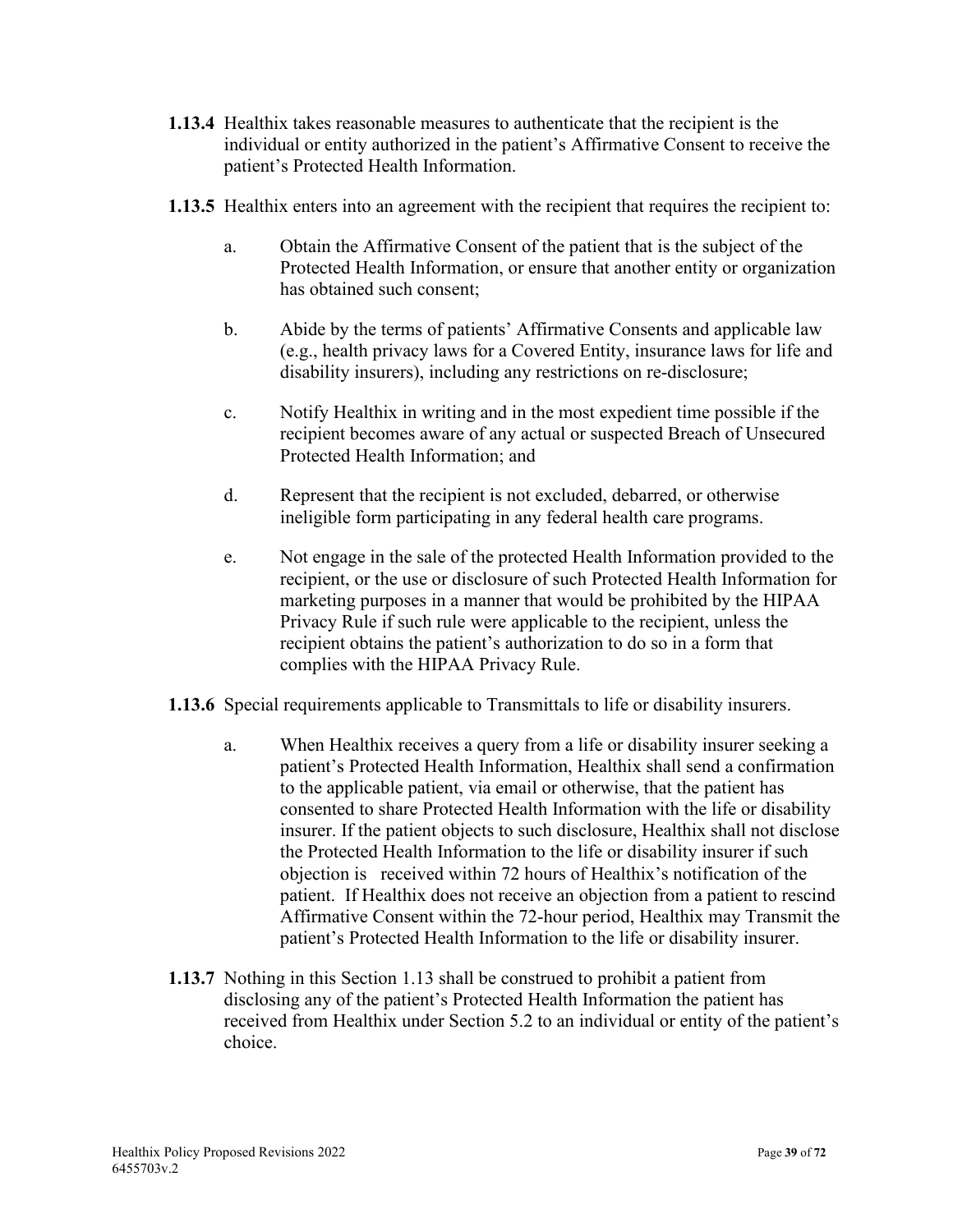## **SECTION 2: AUTHORIZATION**

### **Purpose/Principles**

Authorization is the process of determining whether a particular individual within a Participant has the right to access Protected Health Information via Healthix. Authorization is based on rolebased access standards that take into account an individual's job function and the information needed to successfully carry out a role within the Participant. This Section 2 sets forth minimum requirements that Healthix and their Participants shall follow when establishing role-based access standards and authorizing individuals to access information about a patient via Healthix. They are designed to limit exchange of information to the minimum necessary for accomplishing the intended purpose of the exchange, thereby allowing patients to have confidence in the privacy of their health information as it moves among Participants in Healthix.

#### **Policies and Procedures**

#### **2.1 Role-Based Access Standards**.

- **2.1.1** Attachment A is a matrix of the categories of Authorized Users established by Healthix, including:
	- a. the name of each category of Authorized Users;
	- b. the purposes for which Authorized Users in those categories may access Protected Health Information via Healthix;
	- c. the types of Protected Health Information that Authorized Users within such categories may access (e.g., demographic data only, clinical data).
- **2.1.2** In establishing categories including the purposes for which Protected Health Information can be accessed and the types of Protected Health Information that can be accessed, Healthix will consider the Authorized User's job function and relationship to the patient.
- **2.1.3** At a minimum, Healthix shall utilize the following role-based access standards to establish appropriate categories of Authorized Users and to define the purposes for which access may be granted and the types of information that may be accessed:
	- a. Break the Glass a (i) Practitioner; (ii) Authorized User acting under the direction of a Practitioner; or (iii) Advanced Emergency Medical Technician who, under the provisions of §1.2.3 (Break the Glass') has temporary rights to access Protected Health Information for a specific patient;
	- b. Practitioner with access to clinical and non-clinical information;
	- c. Provider of Minor Consented Services;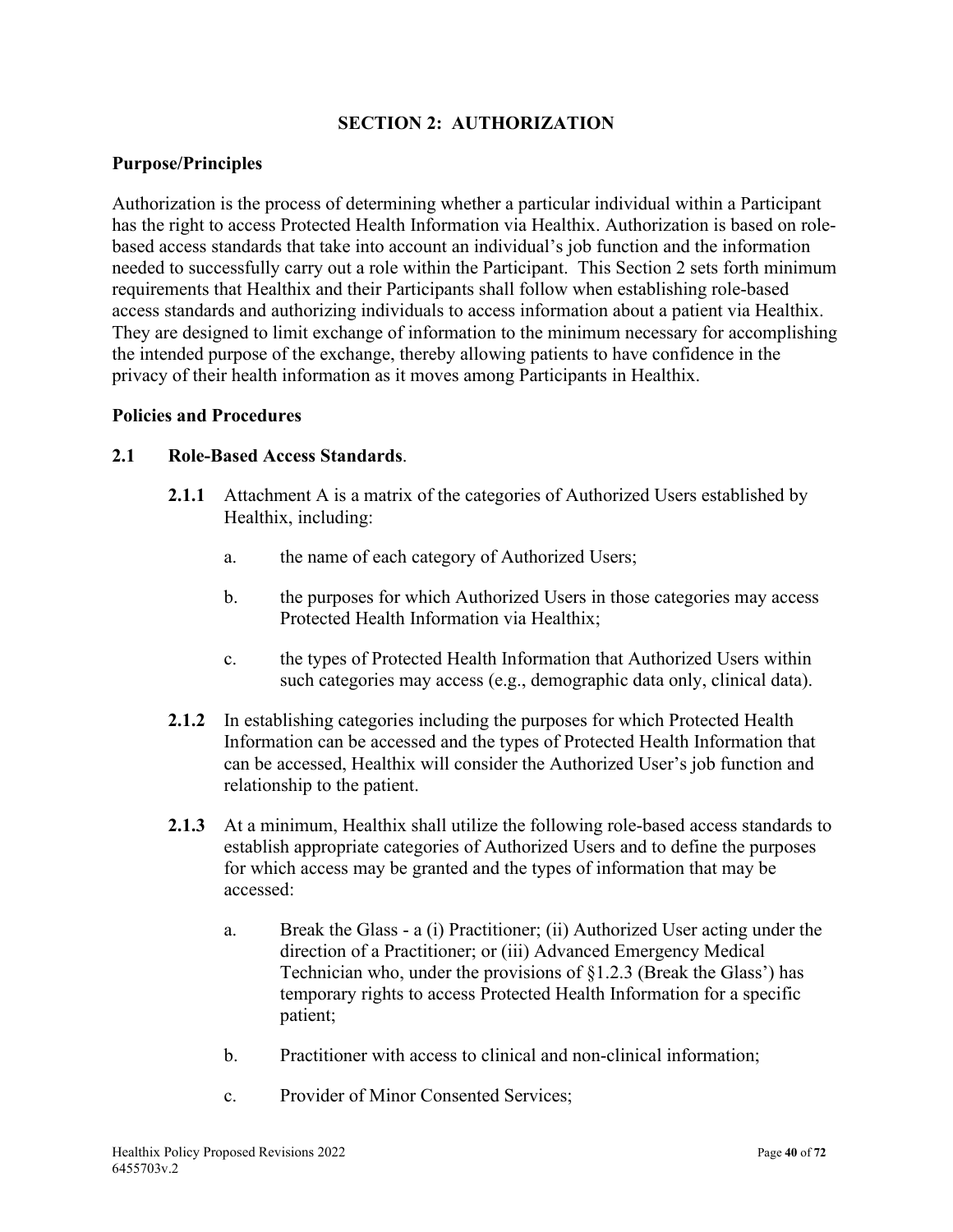- d. Non-Practitioner with access to clinical and non-clinical information;
- e. Non-Practitioner with access to non-clinical information;
- f. Healthix administrators with access to non-clinical information;
- g. Healthix administrators with access to clinical information in order to engage in public health reporting in accordance with Section 1.2.2 of these Policies and Procedures or other activities authorized under these Policies and Procedures; and
- h. Healthix or Participant administrators with access to clinical and nonclinical information for purposes of system maintenance and testing, troubleshooting and similar operational and technical support purposes.

This provision will take effect when the necessary functionality is deployed in the new Healthix system or when QE certification commences, whichever is sooner. Certified Applications must also comply with this provision.

- **2.1.4** Participants shall designate the individuals within their organizations who will be authorized to access information via Healthix and to assign those individuals to the appropriate categories as listed above. Participants may designate such users and roles via LDAP and/or Active Directory to Healthix.
- **2.1.5** Healthix and Participants shall identify individuals (including individuals encompassed within the role-based access category defined at  $2.1.3(g)$ ) whose access to data may bypass or enable circumvention of activity logging, access controls, or other security controls. These Authorized Users shall be subject to heightened scrutiny both in hiring and in ongoing auditing and monitoring of their activities. Such heightened scrutiny may include pre-employment (or preengagement for contractors) background checks; mandatory privacy and security training and annual retraining; a formal termination procedure more stringent and timely than that set forth in 4.8; regular review of access privileges, user accounts; or other measures as Healthix or Participant may deem appropriate given their security risk assessment.
- **2.1.6** Healthix permits Certified Applications to access Protected Health Information via Healthix in accordance with the terms of these Policies and Procedures. Healthix will ensure that the certification process for Certified Applications satisfies all encryption and other security standards incorporated into the Statewide Policy Guidance through the SCP.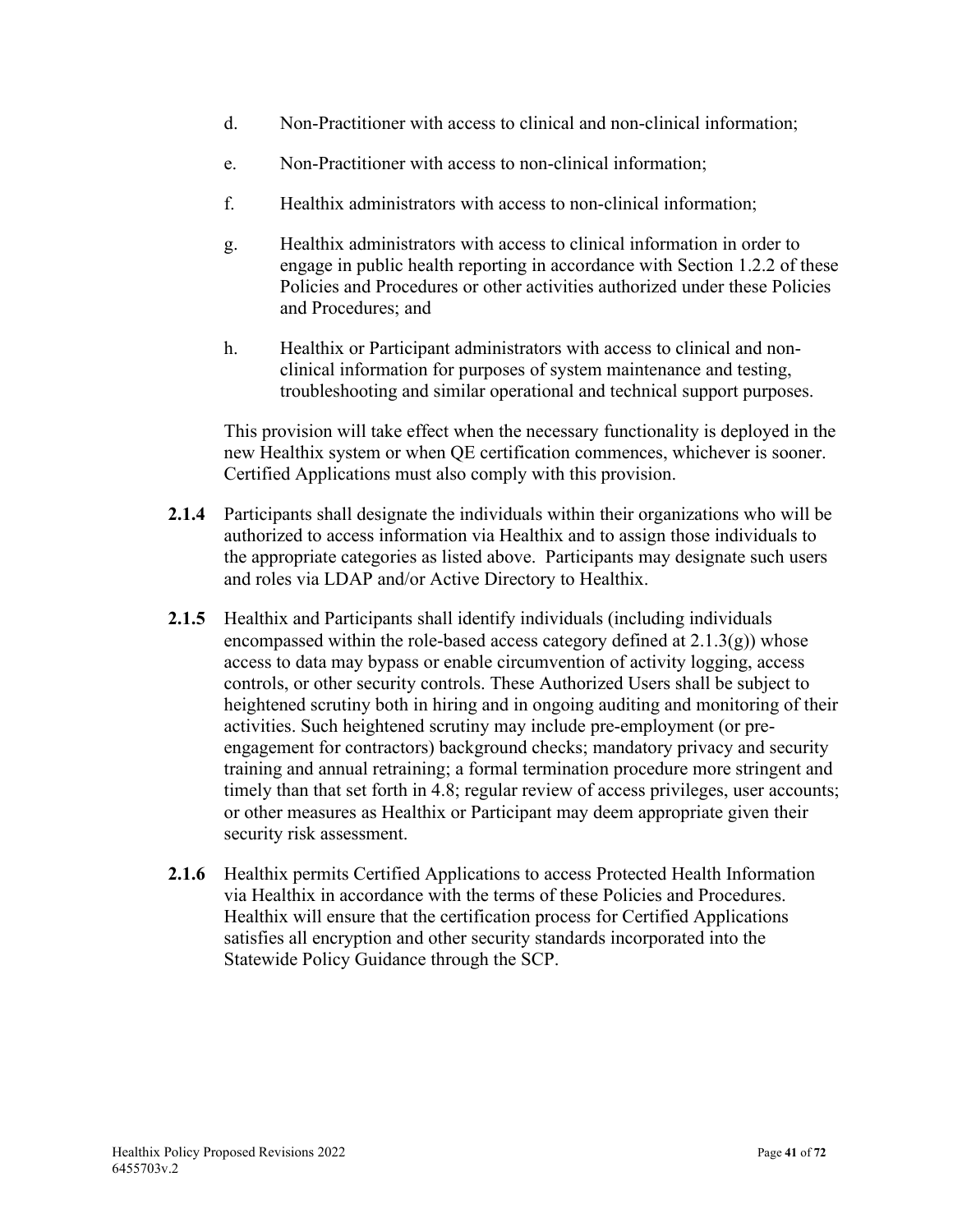## **SECTION 3: AUTHENTICATION**

## **Purpose/Principles**

Authentication is the process of verifying that an individual who has been authorized and is seeking to access information via Healthix is who he or she claims to be. This is accomplished by providing proof of identity. This Section 3 sets forth minimum requirements that Healthix and its Participants shall follow when authenticating individuals prior to allowing them to access information via Healthix. These Policies and Procedures represent an important technical security safeguard for protecting a patient's information from various internal and external risks, including unauthorized access.

- **3.1 Obligation to Ensure Authentication of Identity of Authorized User Prior to Access**. Healthix shall authenticate, or shall require their Participants to authenticate, each Authorized User's identity prior to providing such Authorized User with access to Protected Health Information via Healthix. Such authentication shall take place in accordance with the provisions of this Section 3. Currently, Healthix delegates all initial identity-proofing to its Participants.
- **3.2 Authentication Requirements.** In light of the importance of strong security measures regarding the protection of patient data and authentication standard requirements for exchanges, including but not limited to the New York State Medicaid Program, QEs shall authenticate, and shall require their Participants to authenticate, each Authorized User through an authentication methodology that meets the minimum technical requirements for Authenticator Assurance Level 2 (AAL2) set forth in National Institute of Standards and Technology Special Publication 800-63 (hereinafter, "NIST SP 800-63").
- **3.3 Option to Rely on Statewide Authentication Service.** In the event that New York State develops statewide services for the authentication of Authorized Users, Healthix may utilize such statewide services to authenticate an Authorized User in accordance with the provisions of this Section 3.
- **3.4 Authentication of Certified Applications and Downstream Users.** In regard to Certified Applications, Healthix must (i) implement systems consistent with the Statewide Policy Guidance for authenticating a Certified Application's credentials in connection with each access request; and (ii) require each Participant accessing Protected Health Information through a Certified Application to authenticate the Participant's users in a manner consistent with Procedures outlined in the Appendix B.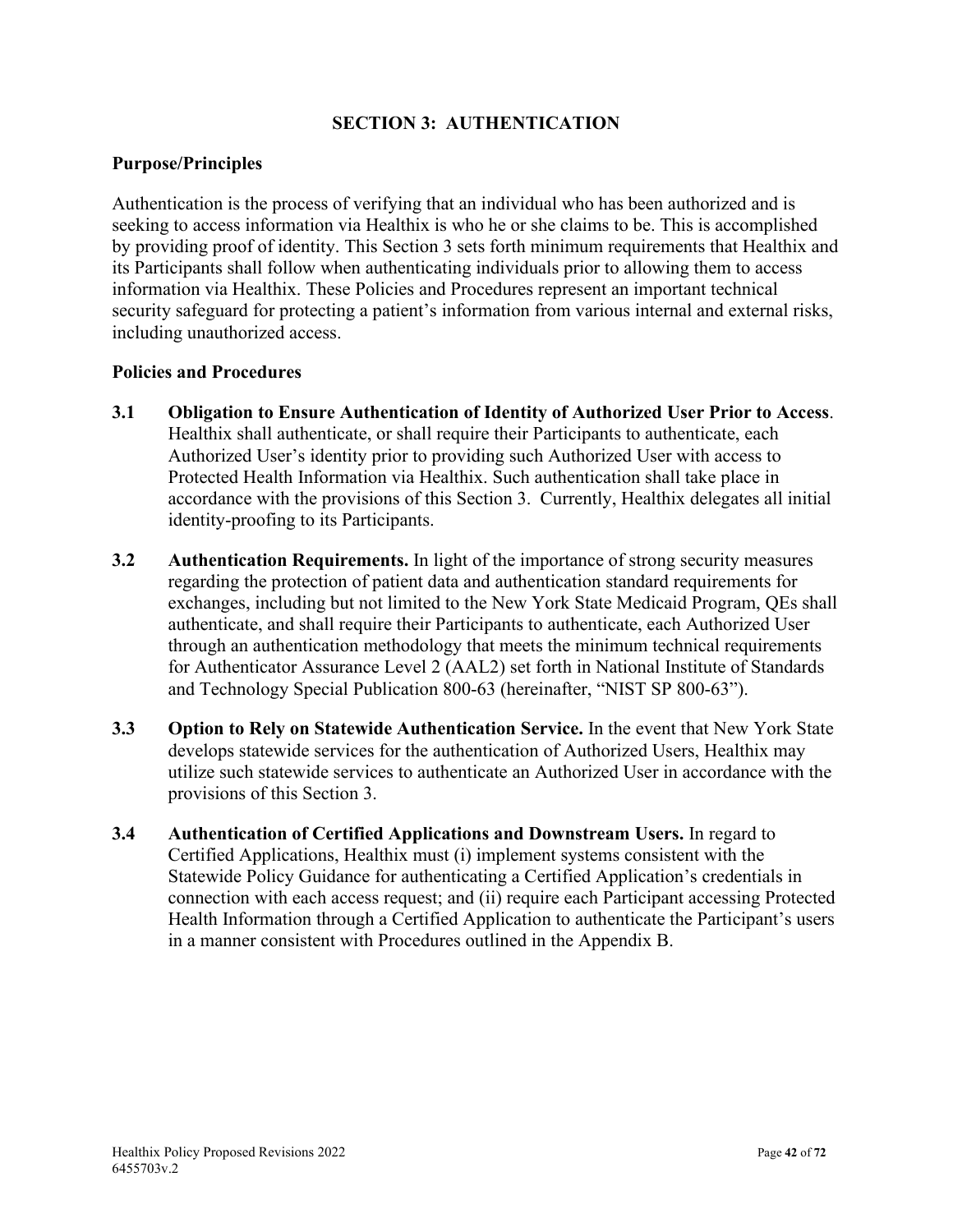## **SECTION 4: ACCESS**

## **Purpose/Principles**

Access controls govern when and how a patient's information may be accessed by Authorized Users through Participants. This Section 4 sets forth minimum behavioral controls Healthix shall implement to ensure that: 1.) only Authorized Users and Certified Applications access information via Healthix; and 2.) they do so only in accordance with patient consent and with other requirements (specified herein) that limit their access to specified information (e.g., that which is relevant to a patient's treatment). These access policies, coupled with informed patient consent, are designed to reduce unauthorized access and ensure information is used for authorized purposes.

- **4.1 General.** Healthix shall, or shall require its Participants to, ensure that each Authorized User is assigned a unique user name and password to provide such Authorized User with access to patient information via Healthix. In doing so, Healthix and/or its Participants shall comply with the following minimum standards:
	- **4.1.1** Authorized Users shall be authenticated in accordance with the provisions of Section 3.
	- **4.1.2** Passwords shall meet the password strength requirements set forth in NIST SP 800-63-2 (e.g., the probability of success of an online password guessing attack shall not exceed 1 in 16,384 over the life of the password).
	- **4.1.3** Group or temporary user names shall be prohibited.
	- **4.1.4** Authorized Users shall be required to change their passwords in accordance with the NIST SP 800-63 guidelines, as may be revised from time to time.
	- **4.1.5** Authorized Users shall be prohibited from sharing their user names and/or passwords with others and from using the user names and/or passwords of others.
	- **4.1.6** Passwords shall not exist in batch jobs, scripts or terminal function keys, and shall never be stored in readable form in files or databases.
	- **4.1.7** Passwords may not under any circumstances by conveyed using any electronic method (including email) unless adequate security measures have been put into place to ensure that the passwords will not be intercepted or otherwise accessed by anyone other than the person to whom such information is intended to be conveyed.
- **4.2 Authorized Purposes.** Healthix and its Participants shall permit Authorized Users to access Protected Health Information via Healthix only for purposes consistent with a patient's Affirmative Consent or an exception set forth in Section 1.2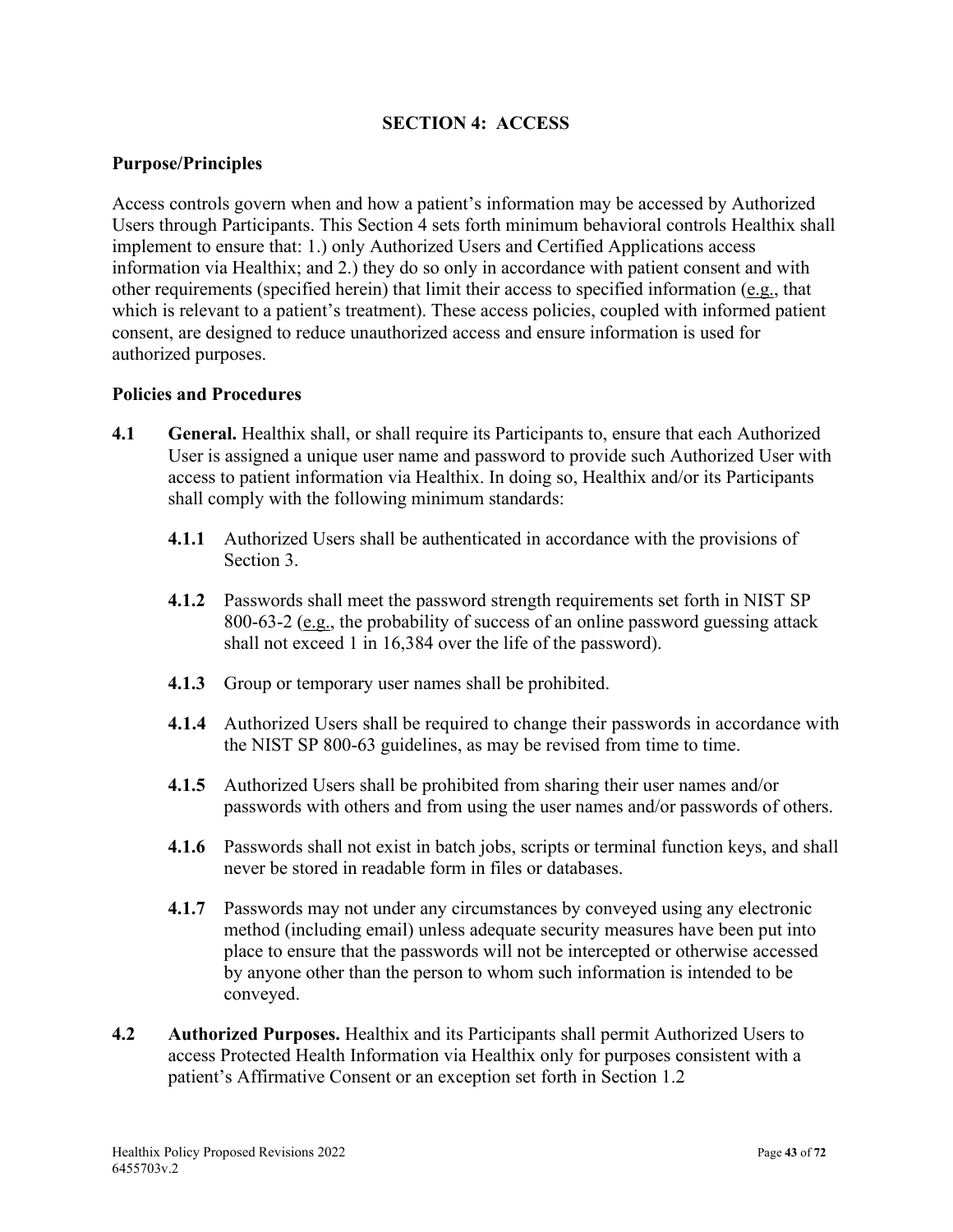- **4.3 Failed Access Attempts.** Healthix shall enforce a limit of consecutive Failed Access Attempts by an Authorized User. Upon a fifth Failed Access Attempt, Healthix shall ensure that said Authorized User's access to Healthix is disabled either by locking the account until release by a Healthix administrator or by locking the account for a specific period of time as specified by Healthix, after which the Authorized User may reestablish access using appropriate identification and authentication procedures. If Authorized Users access Healthix by logging on to a Participant's information system (without the need for a separate Healthix log-on), Healthix may delegate to the Participant responsibility for enforcing this Failed Access Attempt limitation.
- **4.4 Periods of Inactivity.** Healthix shall ensure that an Authorized User is automatically logged out of Healthix after a period of system inactivity of fifteen (15) minutes by such Authorized User or, in the case of (i) Authorized Users who access Healthix via Participant's own system; or (ii) Participants using Certified Applications, such other period of time as Healthix determines is reasonable in light of risk analysis and organizational factors of Participant such as current technical infrastructure, hardware and software security capabilities. In addition, Authorized User's access must be inactivated after a period of inactivity of 180 days by such Authorized User. The termination shall remain in effect until the Authorized User reestablishes access using appropriate identification and authentication procedures.
- **4.5 Access Limited to Minimum Necessary Information.** Healthix shall, and shall require its Participants to, ensure that reasonable efforts are made, except in the case of access for Treatment, to limit the information accessed via Healthix to the minimum amount necessary to accomplish the intended purpose for which the information is accessed.
- **4.6 Record Locator Service and Other Comparable Directories.** In operating a Record Locator Service or Other Comparable Directory, Healthix shall, or shall require their Participants to:
	- **4.6.1** Implement reasonable safeguards to minimize unauthorized incidental disclosures of Protected Health Information during the process of identifying a patient and locating a patient's medical records.
	- **4.6.2** Include the minimum amount of demographic information reasonably necessary to enable Authorized Users to successfully identify a patient through the Record Locator System.
	- **4.6.3** Prohibit Authorized Users from accessing Protected Health Information in any manner inconsistent with these Policies and Procedures.
- **4.7 Training.** Healthix shall implement, either directly or through Participants, minimum training requirements for educating individuals about the policies and procedures for accessing Protected Health Information via Healthix as specified by the Statewide Collaboration Process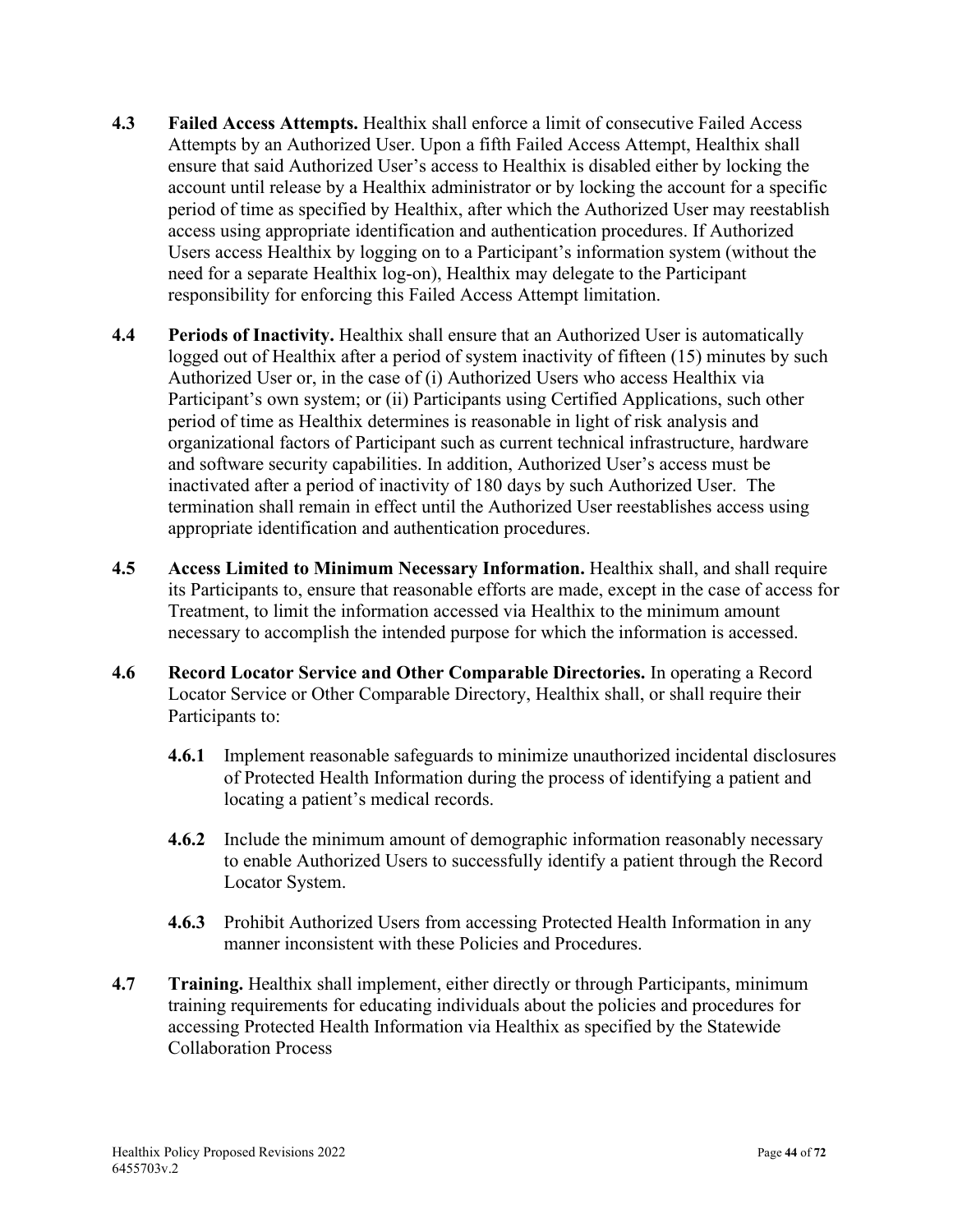- **4.7.1** Healthix shall, or shall require its Participants to, provide either on-site training, web-based training, or comparable training tools so that Authorized Users are familiar with the operation of Healthix and these Policies and Procedures.
- **4.7.2** Healthix shall, or shall require their Participants to, ensure that each Authorized User undergoes such training prior to being granted access to information via Healthix.
- **4.7.3** Healthix shall, or shall require its Participants to, ensure that each Authorized User signs a certification that he or she has received training and will comply with these Policies and Procedures. Such certification may be made on a paper form or electronically and shall be retained by Healthix or its Participants for at least six years.
- **4.7.4** Healthix shall ensure that each Authorized User undergoes continuing and/or refresher training on an annual basis as a condition of maintaining authorization to access patient information via Healthix. Healthix shall ensure that records of such training are maintained and available for audit for a period of at least six years.
- **4.8 Termination of Access and Other Sanctions.** Healthix shall establish procedures to be followed when a Participant's, Authorized User's or Data Supplier's access to, or connection with, Healthix is terminated.
	- **4.8.1** Healthix shall ensure that access to Healthix by a Participant (and all of the Participant's Authorized Users, if applicable) or Authorized User, as applicable, is terminated in the following situations and in accordance with the processes described:
		- a. Immediately or as promptly as reasonably practicable but in any event within one business day of termination of a Participant's Participation Agreement with Healthix;
		- b. Immediately or as promptly as reasonably practicable but in any event within one business day of notification of termination of an Authorized User's employment or affiliation with the Participant; and/or
		- c. As otherwise required in these Policies and Procedures.
	- **4.8.2** Healthix requires its Participants to notify Healthix upon of termination of an Authorized User's employment or affiliation with the Participant immediately or as promptly as reasonably practicable but in any event within one business day of termination.
	- **4.8.3** Healthix shall establish sanctions to redress policy or procedural violations. Sanctions could include temporary access prohibitions, re-training requirements, termination, or other processes Healthix deems necessary in accordance with its internal risk analyses.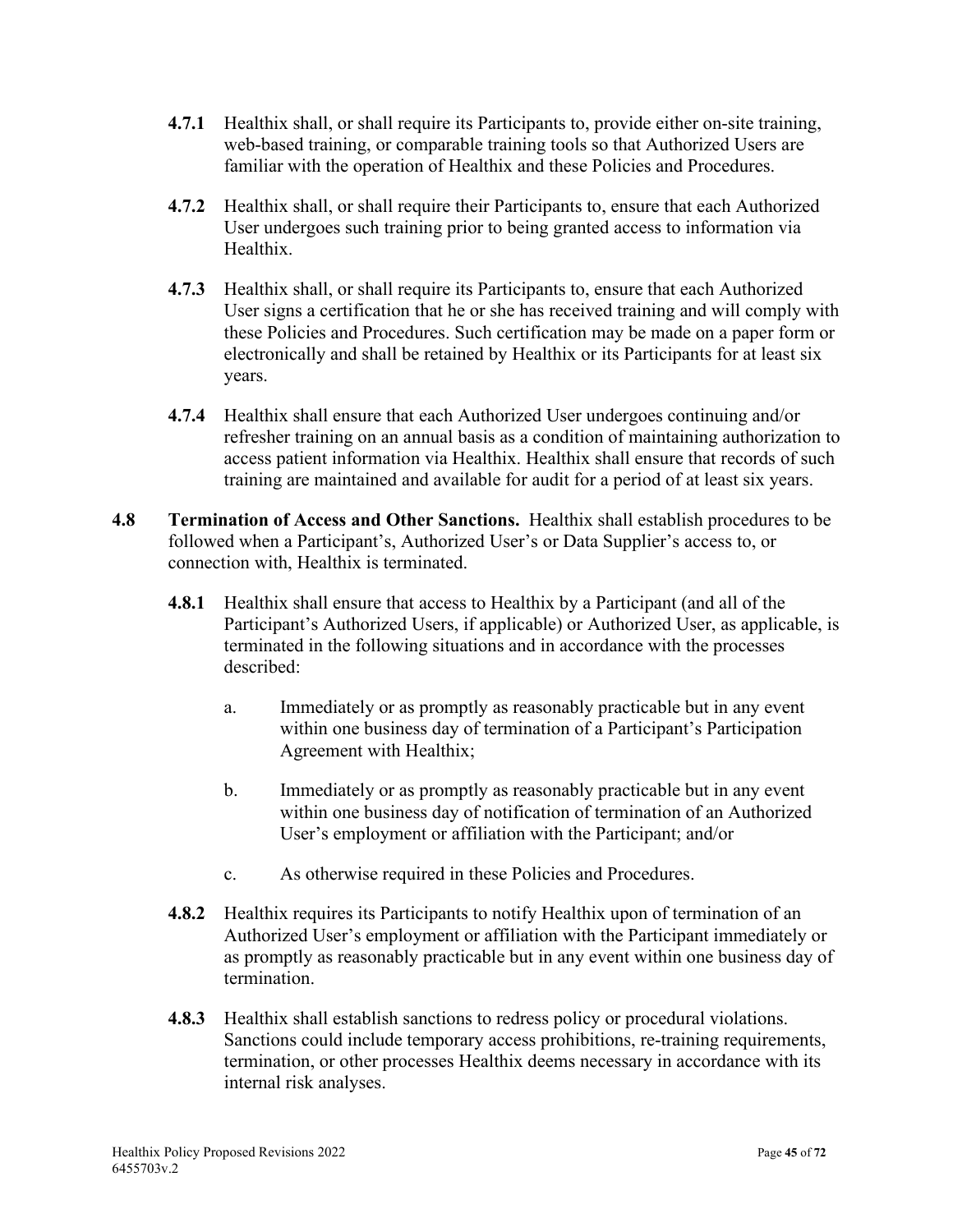## **4.9 Access by Certified Applications.**

- **4.9.1** Notwithstanding anything to the contrary in this Section 4, Healthix may allow a Certified Application to access Protected Health Information through the SHIN-NY in accordance with the terms of these Policies and Procedures.
- **4.9.2** As a condition of granting such access, Participant using a Certified Application are required to provide Healthix with (i) the name and contact information of the individual responsible for requesting access through the Certified Application on the Participant's behalf and (ii) a certification signed by such individual acknowledging that he or she is personally responsible for the use of the Certified Application for this purpose. The Participant is required to update this information and provide a new certification prior to changing the individual responsible for the use of the Certified Application.
- **4.9.3** Participants using a Certified Application are required to limit access to any Protected Health Information obtained through the Certified Application to individual users of the Participant's information system who would be eligible to be Authorized Users of the Participant under these Policies and Procedures if they were accessing Protected Health Information directly through Healthix. Participants are required to credential, train and otherwise manage the access of such users to Protected Health Information obtained through Healthix in accordance with the provisions of this Section 4 applicable to Authorized Users.

## **4.10 Participation Agreements**

- **4.10.1** Except as set forth otherwise in Section 4.10.2, Healthix shall enter into a Participation Agreement directly with each of its Participants. Participation Agreements shall require Participants to comply with these Policies and Procedures, as they may be amended from time to time.
- **4.10.2** Healthix may enter into a Participation Agreement with a Provider Organization that covers Practitioners participating in an electronic health information exchange maintained by the Provider Organization if:
	- a. The Provider Organization enters into a written agreement with each Practitioner or medical group comprised of Practitioners in a form acceptable to Healthix that obligates the Practitioner(s) to abide by the relevant terms of the Provider Organization's Participation Agreement with Healthix and engage in bi-directional exchange of Protected Health Information through the SHIN-NY.
	- b. The Provider Organization, under its Participation Agreement with Healthix, assumes responsibility for the training and oversight of the Practitioners under these Policies and Procedures as if the Practitioners were Authorized Users of the Provider Organization.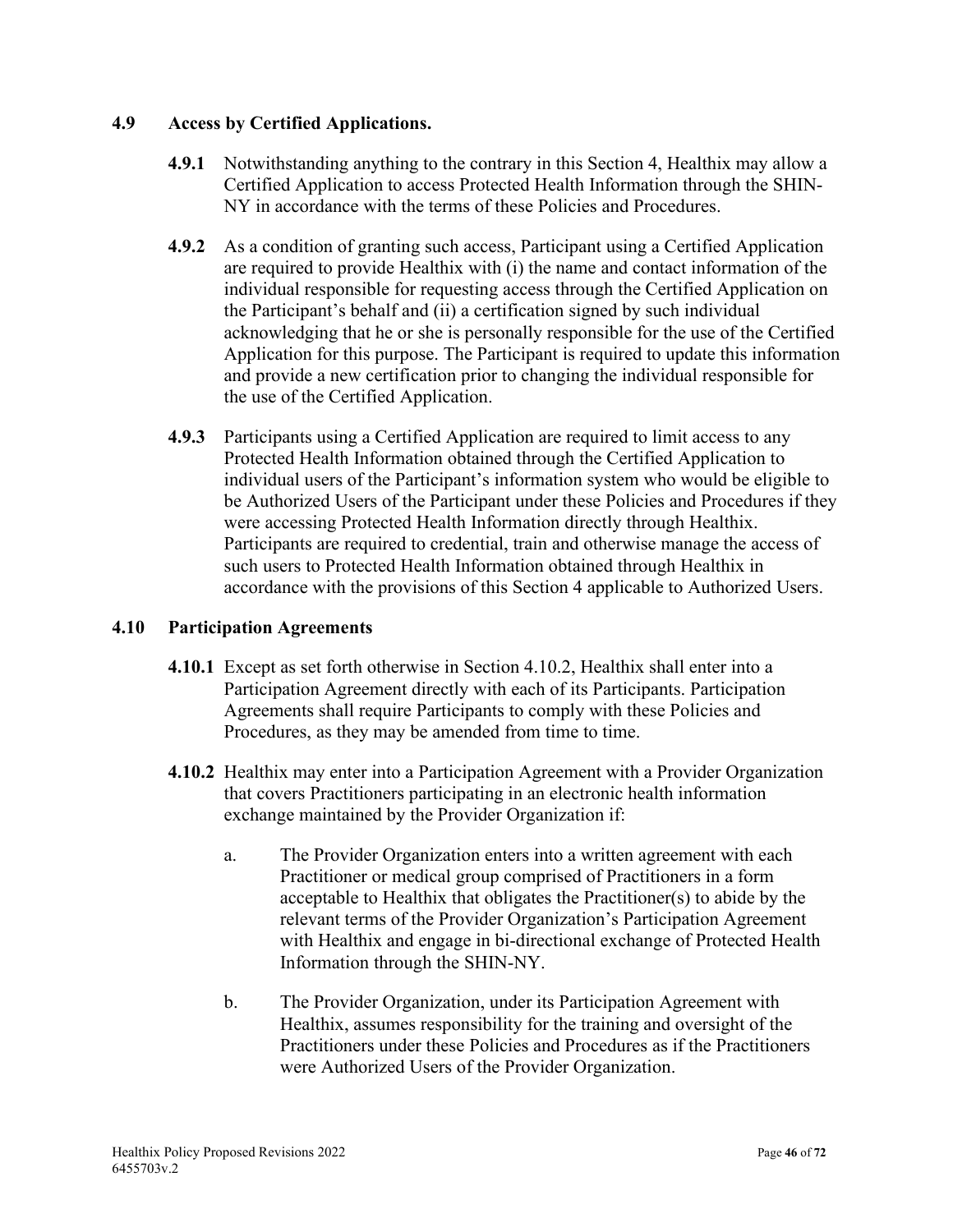- c. The Provider Organization, under its Participation Agreement with Healthix, accepts liability for the acts and omissions of such Practitioners for violations of the Provider Organization's Participation Agreement with Healthix as if such Practitioners were Authorized Users of the Provider Organization.
- **4.10.3** Notwithstanding a Provider Organization's responsibilities with respect to Practitioners participating in Healthix through the Provider Organization under Section 4.10.2, each Practitioner or medical group entering into a written agreement with the Provider Organization shall be treated as a separate Participant for purposes of implementing the patient consent requirements of these Policies and Procedures.
- **4.10.4** Sections 4.10.2 and 4.10.3 shall not apply to Practitioners when they are acting as Affiliated Practitioners of a Provider Organization under Section 1.9.1.

## **4.11 Agents**

- **4.11.1** A Participant may authorize an Agent to receive Protected Health Information from Healthix on behalf of the Participant. The Agent may only receive Protected Health Information that the Participant is permitted to receive pursuant to this Policy and the Statewide Policy Guidance.
- **4.11.2** In order to disclose information to an Agent, Healthix must receive written instructions and authorization from the Participant indicating that the Agent is acting on behalf of the Participant. Such authorization must specifically state that the Participant will inform Healthix if the Agent's relationship with the Participant terminates.
- **4.11.3** Prior to disclosing information to an Agent, the Agent must enter into a written agreement with Healthix that includes, but is not limited to, the following:
	- a. A specific statement that the Agent is working on behalf of the Participant, and a commitment to notify Healthix if the Agent is no longer working on behalf of the Participant;
	- b. Confirmation that the Agent has entered into a Business Associate Agreement with Participant, if required by applicable law;
	- c. A specific statement that the Agent may only use or disclose Protected Health Information obtained from Healthix on behalf of the Participant and for those purposes that the Participant would be permitted to use or disclose the Protected Health Information, subject to any limitations in the Business Associate Agreement between the Participant and the Agent;
	- d. An obligation for the Agent to implement security measures to safeguard Protected Health Information in a manner meeting or exceeding the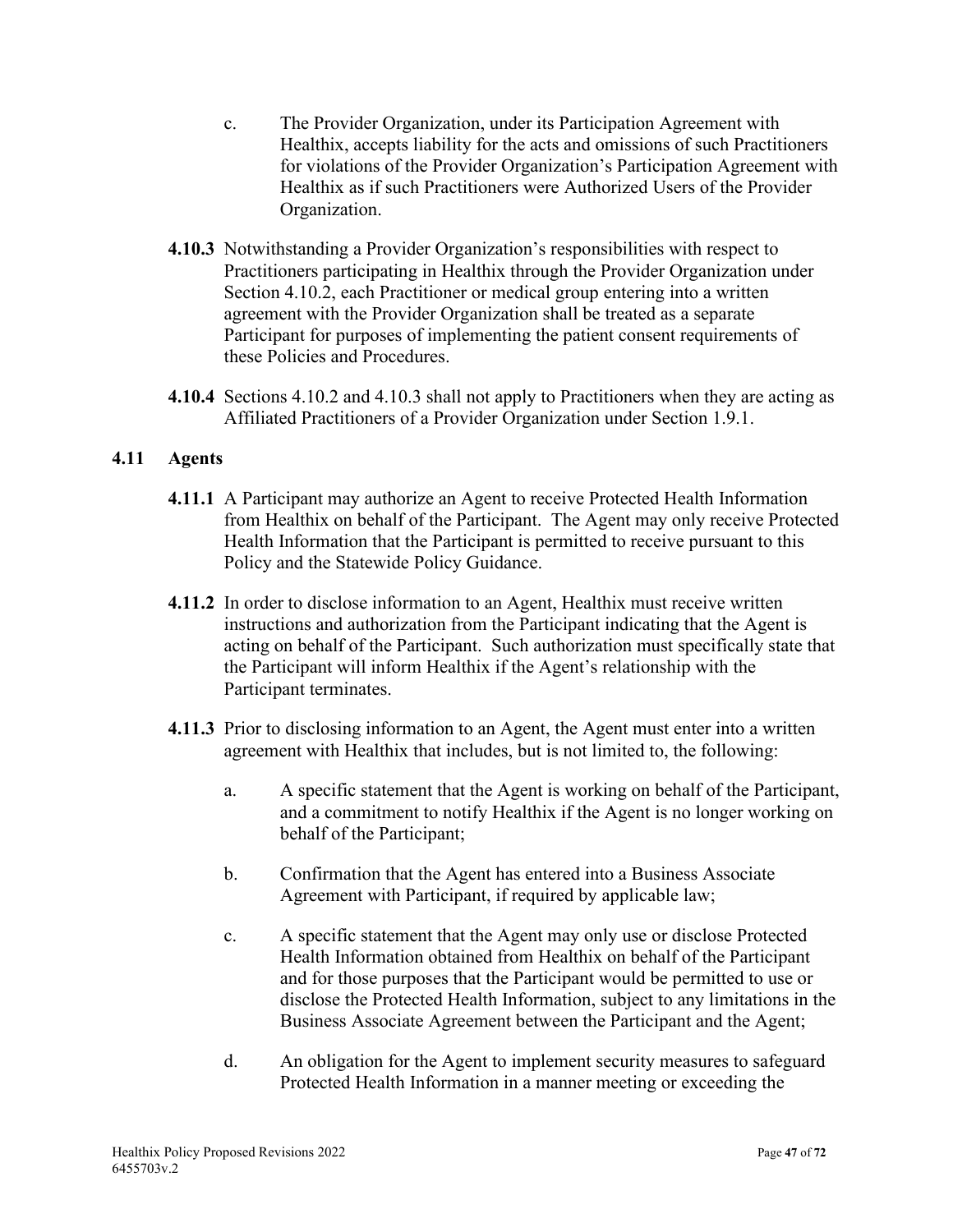minimum security requirements (i) of a Business Associate under HIPAA and (ii) as specified in a Participant Agreement;

- e. A requirement for Agent to report to Healthix any Breach, security incident or unauthorized use or disclosure of Protected Health Information obtained from Healthix; and
- f. Agent's indemnification of Healthix.
- **4.11.4** An employee of an Agent is not eligible to be an Authorized User, and therefore, the Agent may receive information from Healthix, but may not access the Healthix computer system.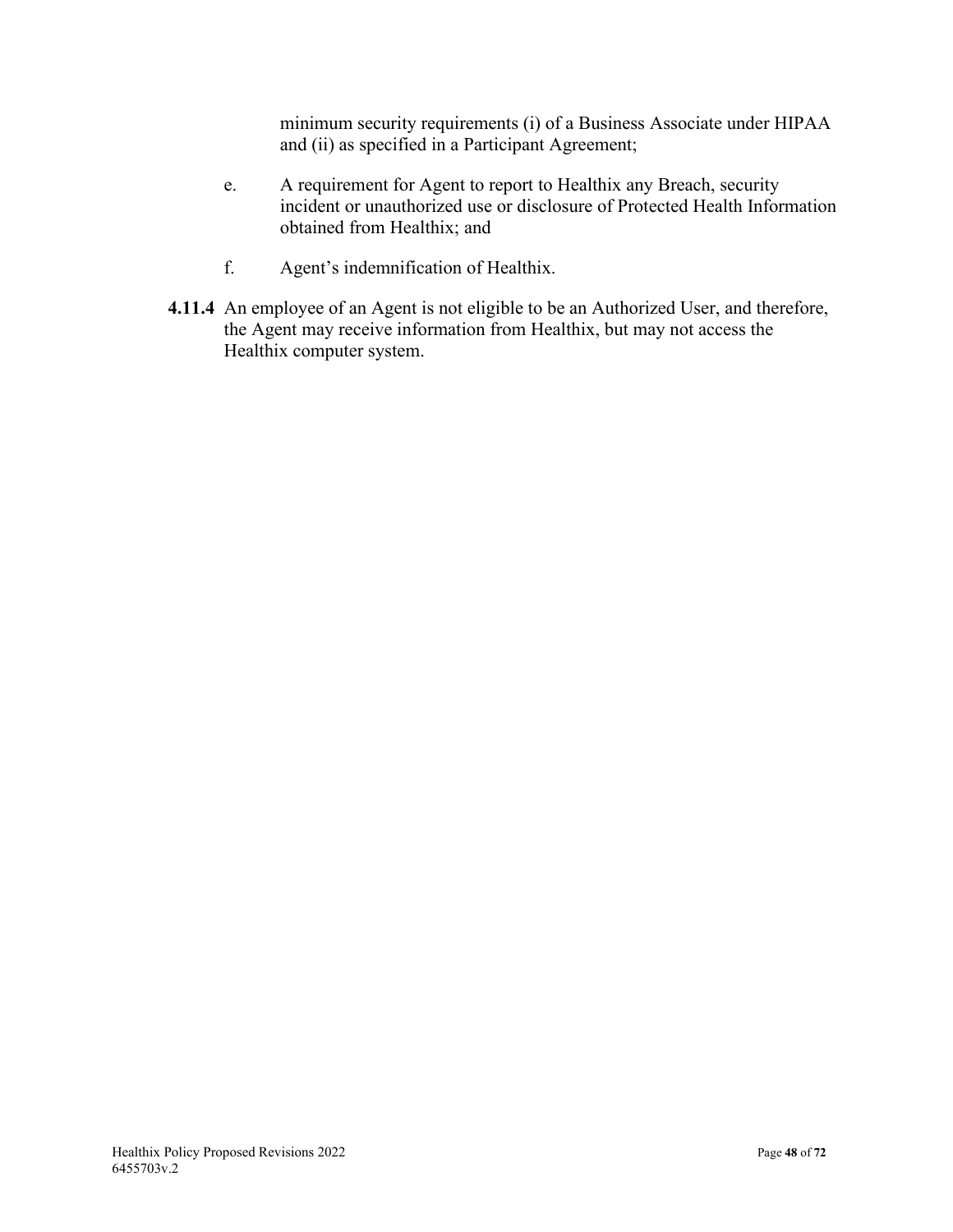## **SECTION 5: PATIENT ENGAGEMENT AND ACCESS**

### **Purpose/Principles**

This Section 5 sets forth minimum requirement Healthix and its Participants shall follow to ensure that patients are able to understand what information exists about them, how that information is used, and how they can access such information,

- **5.1 Patient Education**. Healthix shall educate patients and/or their Personal Representatives with respect to the consent process and the terms and conditions upon which their Protected Health Information can be shared with Authorized Users, including conforming to any patient education program standards developed through the SCP, and inform the patient and/or his or her Personal Representative of the benefits and risks of providing an Affirmative Consent for his or her Protected Health Information to be shared through Healthix.
	- **5.1.1** Healthix shall provide, or shall require their Participants to provide, at the time affirmative consent is obtained, patients or their Personal Representatives, as appropriate, with (i) notice -in a manner easily understood by patients -that their Protected Health Information is being uploaded to Healthix; (ii) terms and conditions upon which their Protected Health Information can be shared with Authorized Users; (iii) the benefits and risks of providing Affirmative Consent (iv) a complete, accurate and updated list of Healthix Data Suppliers; (v) information about how to contact Data Suppliers; (vi) a description of how patients may deny consent for Participants to Access their Protected Health Information through Healthix; (vii) information about how patients can submit requests to correct erroneous data; (viii) information about how patients can submit requests for Audit Logs; and (ix) information about the security practices of the SHIN-NY, including the right of patients to be notified of certain breaches and how data sent outside the SHIN-NY upon a patient request may no longer be subject to HIPAA.
	- **5.1.2** The materials referenced in Sections 5.1.1shall be made available on the Healthix website. In addition, Healthix shall make available appropriate materials to its Participants, in either written or electronic form, so such Participants can provide information to their patients about the SHIN-NY and the consent process.
- **5.2 Patient Access to Protected Health Information**. To the extent permitted or required by law, Healthix shall provide patients and their Personal Representatives, if applicable, with access to the patients' Protected Health Information that is maintained by Healthix through one of the mechanisms set forth in Sections 5.2.1(a), (b) or (c) below.
	- **5.2.1** Each patient or his or her personal representative, as applicable, shall have the right to indicate the scope of the Protected Health Information and which of the mechanisms below he or she prefers to utilize to obtain access to the Protected Health Information, and, except as otherwise set forth herein, Healthix shall abide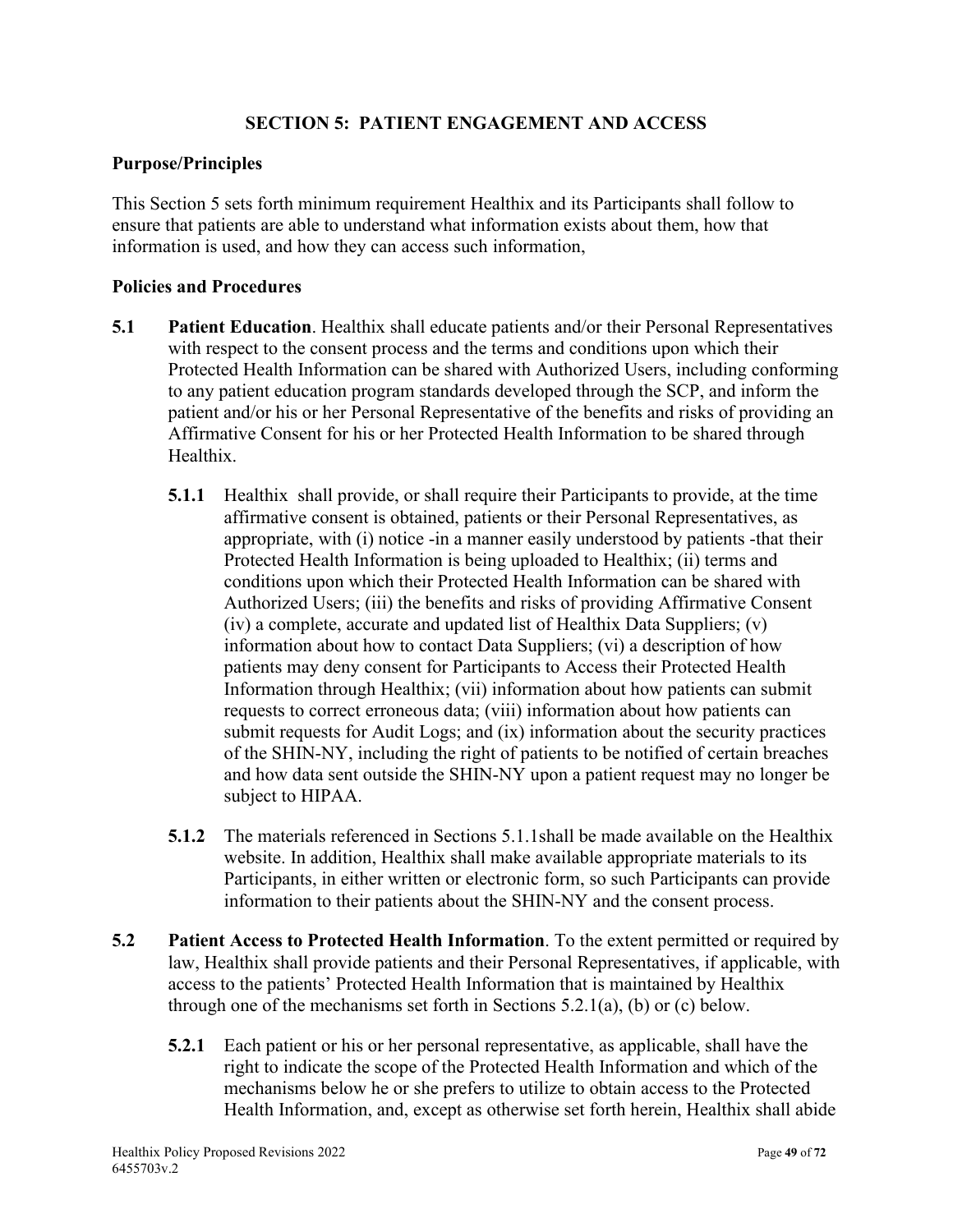by the patient's, or personal representative's, request unless applicable law (including the patient access provisions under the HIPAA Privacy Rule or the requirements for the "content and manner" exception or another exception to the Information Blocking Rules) permit or require Healthix to limit the scope and form of the Protected Health Information provided to the patient or personal representative. The mechanisms through which Protected Health Information may be obtained include:

- a. A web-based portal established by or maintained by a third party on behalf of a patient, including a Patient App, provided the requirements related to disclosures to third parties set forth in Section 5.3 are met.
- b. A paper or electronic copy of information maintained about the patient by Healthix
- c. Any other mechanism requested by the patient (provided that Healthix need not provide the Protected Health Information via the requested mechanism if applicable law, including the Information Blocking Rules, permit the QE to use an alternative mechanism).
- **5.2.2** Healthix shall only facilitate such access after confirming the identity of the patient or the patient's Personal Representative through adequate identity proofing procedures.
- **5.2.3** For minors who are less than ten (10) years of age, Healthix will permit parents and guardians with access to their minor children's Protected Health Information as set forth in this Section 5.2. For minors at or over ten (10) years of age, Healthix will not provide parents or guardians with access to a minor child's Protected Health Information and will instead refer parents and guardians of such minors to the applicable Participants for access to a minor's Protected Health Information. Healthix will provide minors at or over ten (10) years of age with access to their own Protected Health Information as set forth in this Section 5.2.
- **5.3 Patient Direction to Patient Apps and Other Third Parties**. Healthix shall have the means of receiving and responding to requests from patients and Personal Representatives to disclose such patients' Protected Health Information to third parties, including but not limited to Patient Apps, friends and family of patients, and legal representatives of patients. Healthix shall abide by the following requirements in response to such requests:
	- **5.3.1** Healthix shall Disclose the patient's Protected Health Information in response to the patient's or Personal Representative's request only after confirming the identity of the patient or the patient's Personal Representative that submitted the request through adequate identity proofing procedures.
	- **5.3.2** Healthix shall decline to fulfill the request, or fulfill the request only in part, only if applicable law permits Healthix to do so or if the patient or Personal Representative withdraws the request. Applicable law may include, but is not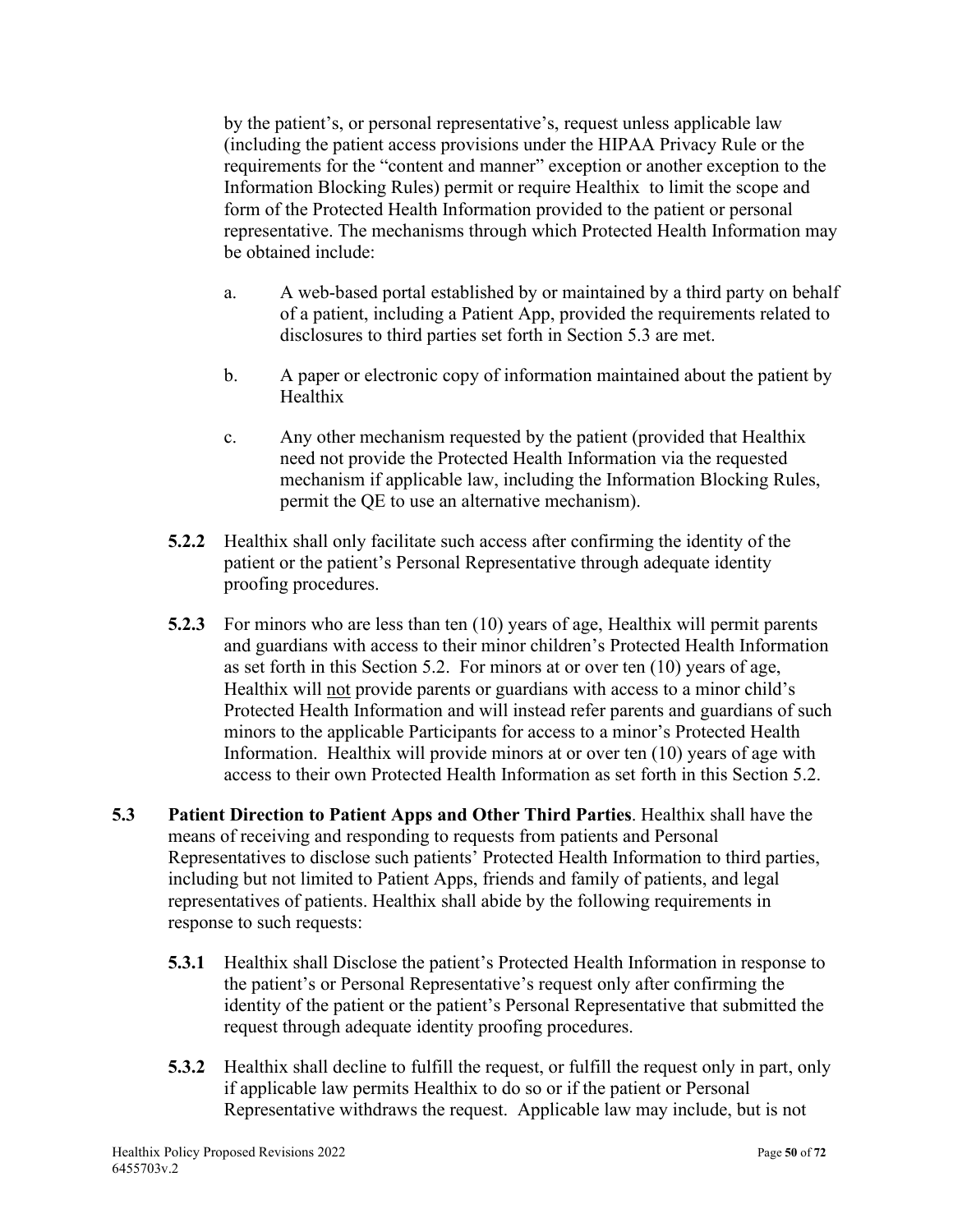limited to, the patient access provisions under the HIPAA Privacy Rule, the Information Blocking Rules, or state laws that limit disclosures to Patient Apps.

- **5.3.3** If the third party to receive the patient's Protected Health Information is a Patient App, Healthix shall educate the patient or the patient's Personal Representative about the risks of Disclosure to such Patient App prior to making the Disclosure. Such education shall be based on analyses or recommendations of neutral third parties that evaluate Patient Apps, such as the CARIN Alliance, and comply with any guidance issued by NYSDOH and/or the State Designated Entity regarding the nature of such education. If the patient or the patient's Personal Representative does not withdraw the request in response to such information, Healthix shall comply with the request unless applicable law permits Healthix to decline to fulfill the request in whole or in part.
- **5.3.4** Healthix may require a patient, a patient's Personal Representative, or a third party to pay a fee prior to Disclosing Protected Health Information to a third party only if applicable law, including the patient access provisions under the HIPAA Privacy Rule and the Information Blocking Rule, permit such fee to be charged.
- **5.4 Patient Education**. Healthix and its Participants shall participate in any applicable patient education programs developed by the State Designated Entity through the SCP for the purpose of educating patients about the uploading of their Protected Health Information to Healthix.
- **5.5** [Left intentionally blank]

## **5.6 Requests to Correct Erroneous Information.**

- **5.6.1** QEs shall direct patients to the appropriate Participants who can assist them in a timely fashion to resolve an inquiry or dispute over the accuracy or integrity of their Protected Health Information, and to have erroneous information corrected or to have a dispute documented if their request to revise data is denied.
- **5.6.2** Each QE shall require its Participants and Data Suppliers to notify the QE if, in response to a request by a patient, the Participant or Data Supplier makes any corrections to the patient's erroneous information.
- **5.6.3** Each QE shall make reasonable efforts to provide its Participants with information indicating which other QE Participants have Accessed or received erroneous information that the Participant has corrected at the request of patients in accordance with Section 5.6.1.
- **5.6.4** If the QE determines that the error is due in part due to a QE's data aggregation and exchange activities (instead of solely due to an error in the underlying record maintained by the applicable Participant(s)), then the QE shall comply with Section 6.6.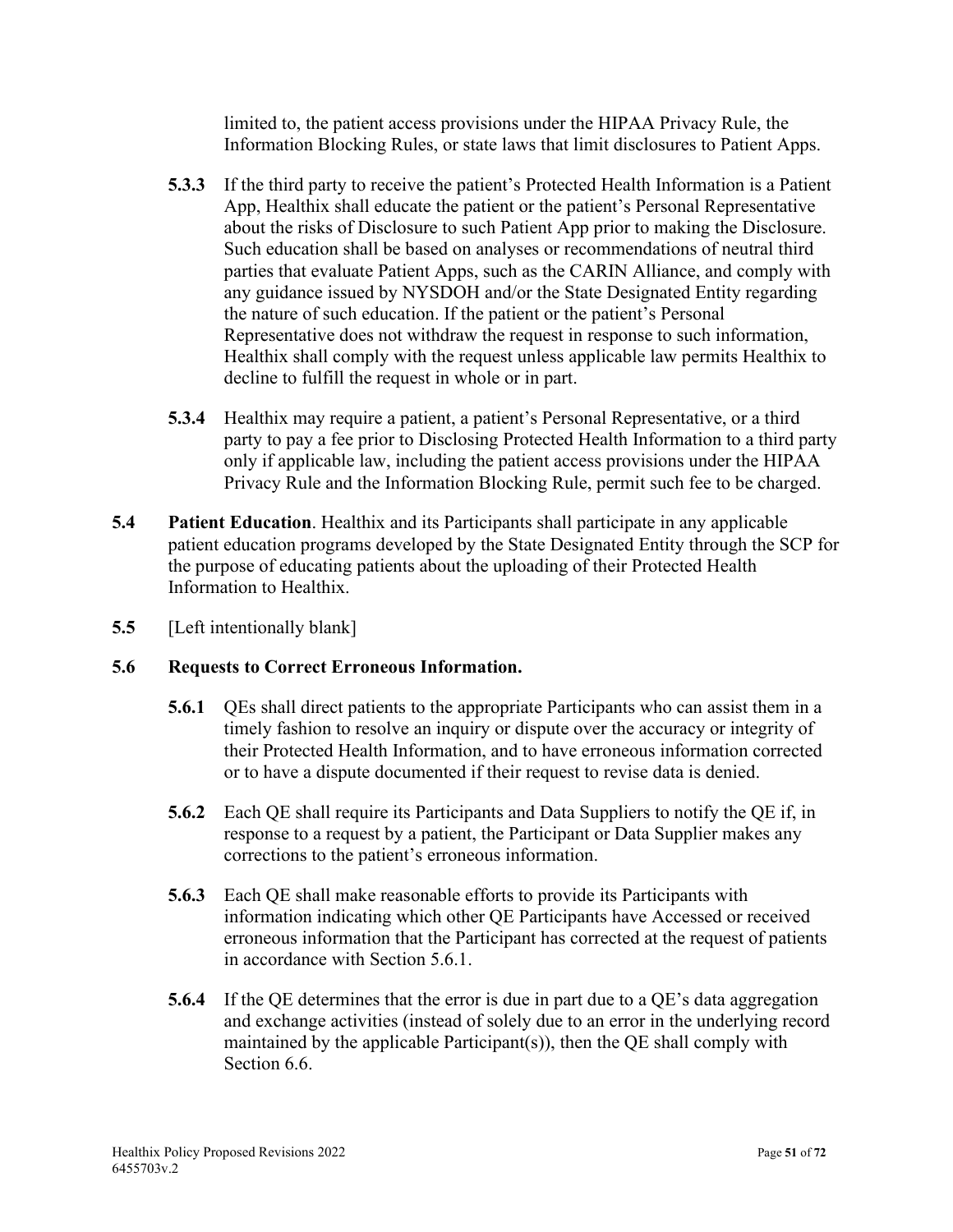- **5.7 Patient Participation in Decision Making**. Healthix shall develop a plan and process for assuring meaningful patient/consumer input and participation in Healthix operations and decision making.
- **5.8 Informing Patients About Access**. As required in Section 6.4, Healthix shall require its Participants to provide patients with information about how their Protected Health Information was accessed through Healthix.
- **5.9 Providing patients the option to withhold information**. Participants may, but shall not be required to, provide patients the option to withhold patient information, including minor consent information, from Healthix. Participants that choose to provide patients with this option must document the patient's decision and not transmit the patient information to Healthix.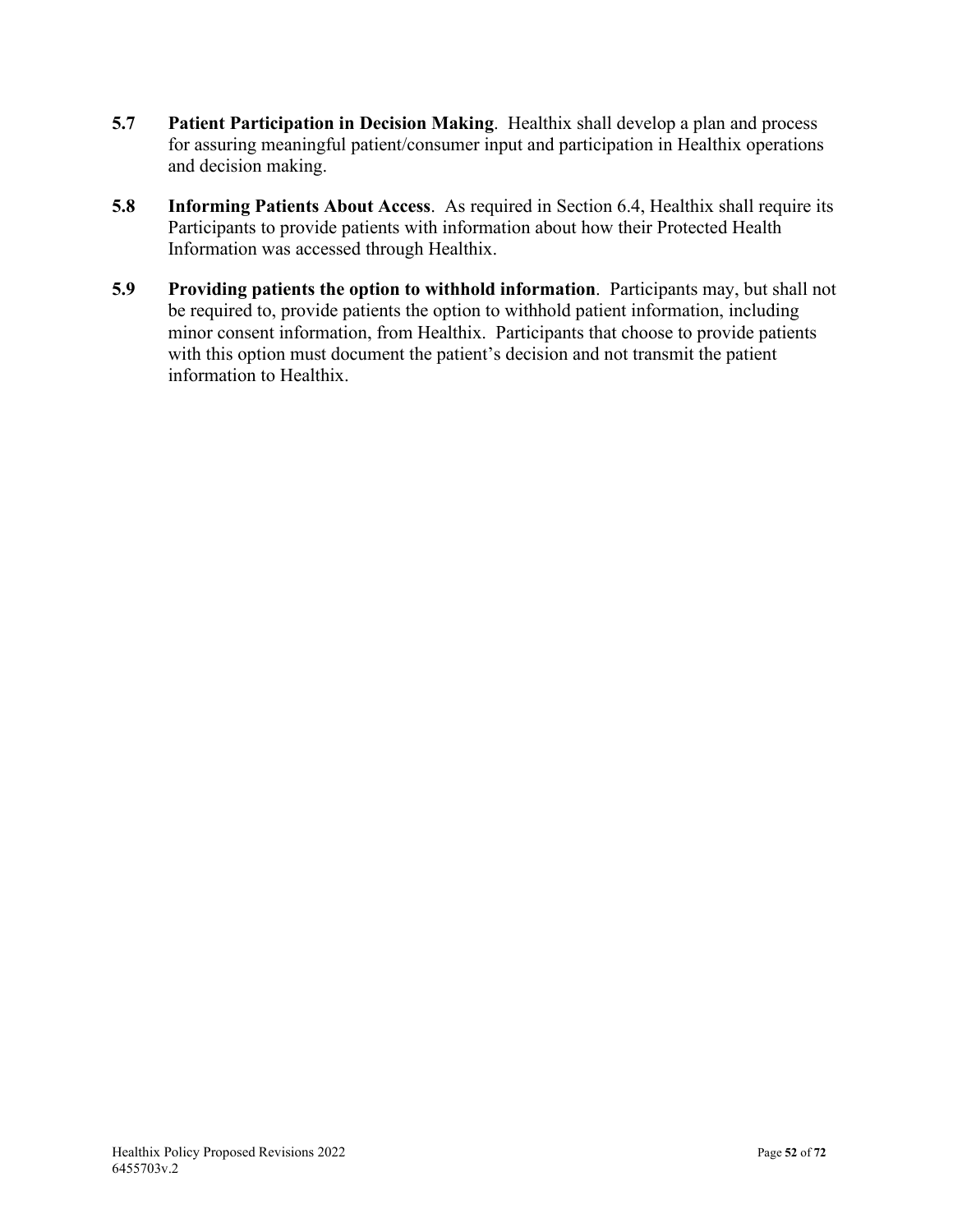## **SECTION 6: AUDIT**

### **Purpose/Principles**

This Section 6 sets forth minimum requirement that Healthix and its Participants shall follow when logging and auditing access to health information via Healthix.

- **6.1 Maintenance of Audit Logs.** Healthix shall maintain Audit Logs that document all access of Protected Health Information via Healthix.
	- **6.1.1** Audit Logs shall, at a minimum, include the following information:
		- a. The identity of the patient whose Protected Health Information was accessed;
		- b. The identity of the Authorized User accessing the Protected Health Information;
		- c. The identity of the Participant with which such Authorized User is affiliated;
		- d. The type of Protected Health Information or record accessed (e.g., pharmacy data, laboratory data, etc.);
		- e. The date and time of access;
		- f. The source of the Protected Health Information (i.e., the identity of the Participant from whose records the accessed Protected Health Information was derived); and
		- g. Unsuccessful access (log-in) attempts; and
		- h. Whether access occurred through a Break the Glass incident.
	- **6.1.2** Audit Logs shall, at a minimum, include the following information regarding each Transmittal of Protected Health Information via the SHIN-NY:
		- a. The identity of the patient whose Protected Health Information was Transmitted;
		- b. The identity of the recipient of the Protected Health Information in the case of a Transmittal;
		- c. The type of Protected Health Information or record Transmitted (e.g., pharmacy data, laboratory data, etc.);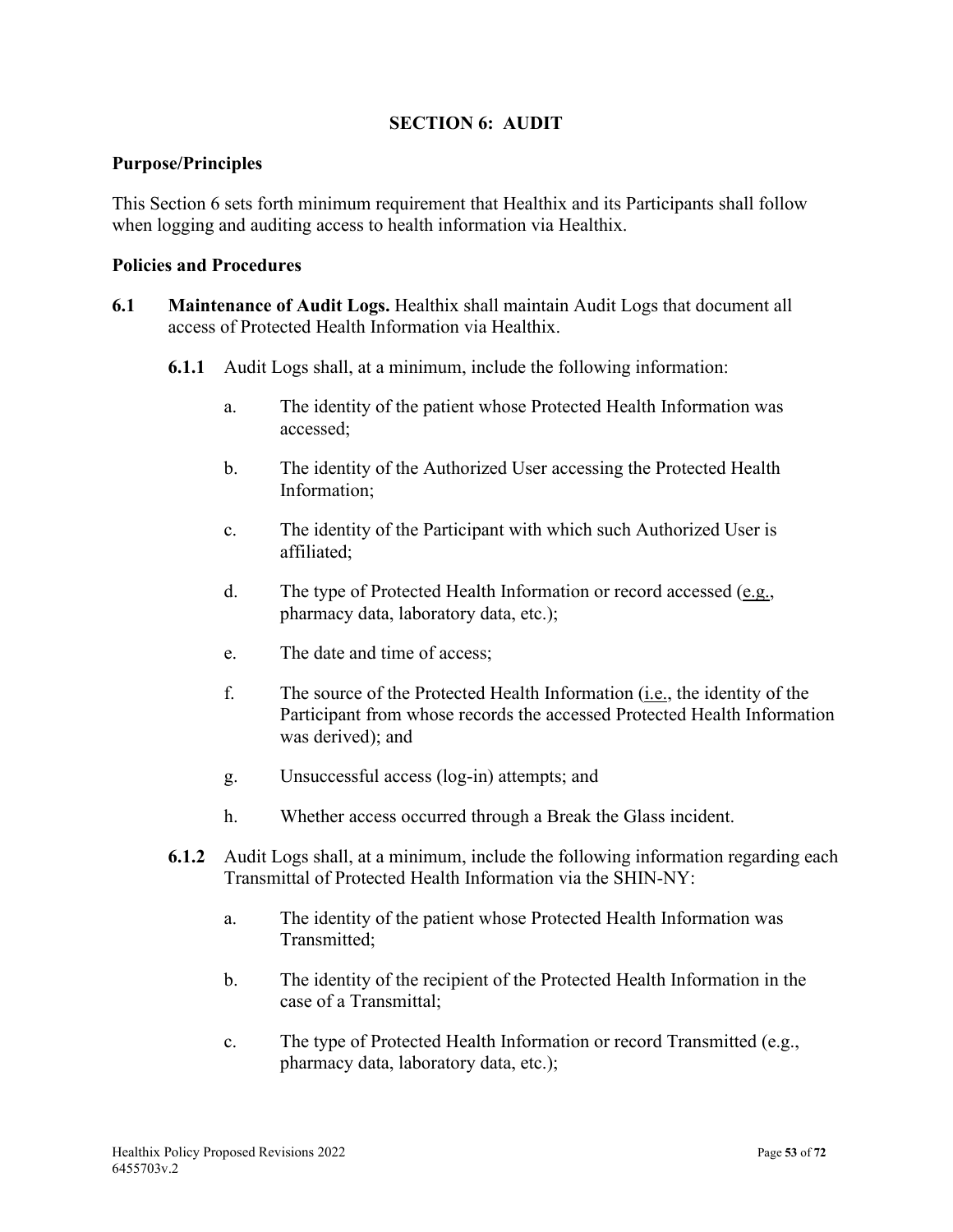- d. The date and time of Transmittal; and e. The source of the Protected Health Information (i.e., the identity of the Participant from whose records the Transmittal of Protected Health Information was derived).
- **6.1.3** Other Requirements Regarding Audit Logs and Access
	- a. With respect to Access to Protected Health Information through a QE by a Certified Application, the Audit Log shall include each instance in which such Protected Health Information was Accessed (i) by the Certified Application through the QE and (ii) by an individual user of the Participant through the Participant's system.
	- b. With respect to Access to Protected Health Information through a QE by an Authorized User of a Public Health Agency, QEs shall track at the time of Access the reason(s) for each Authorized User's Access of Protected Health Information.
- **6.1.4** Other Requirements Regarding Audit Logs and Transmittals
	- a. A QE shall not be required to include a Transmittal within an Audit Log in cases where a Healthix Transmits Protected Health Information from one Participant to another Participant, or to a Business Associate of another Participant, in accordance with written instructions from the recipient and without modification to the data being Transmitted (as may occur in the case of a One-to-One Exchange).
	- b. In the case where a Healthix performs analytics on behalf of a Participant by running queries on a data set, if a patient's Protected Health Information is returned in response to such query then such result shall not be considered a Transmittal, and a Healthix shall not be required to include a record of such query in the patient's Audit Log. If the analytics process results in the production of a data set which is Transmitted by the Healthix to the Participant and such data set includes Protected Health Information of a patient that is derived from the records of any Data Supplier other than the Participant receiving the data set, the QE shall record such Transmittal in the patient's Audit Log.
- **6.1.5** General Audit Log Requirements
	- a. Audit Logs shall be immutable. An immutable Audit Log requires either that log information cannot be altered by anyone regardless of access privilege or that any alterations are tamper evident. This provision will take effect when the necessary functionality is deployed in the new Healthix system or when QE certification commences, whichever is sooner. Certified Applications must also comply with this provision.
	- b. Audit Logs shall be maintained for a period of at least six years from the date on which information is accessed.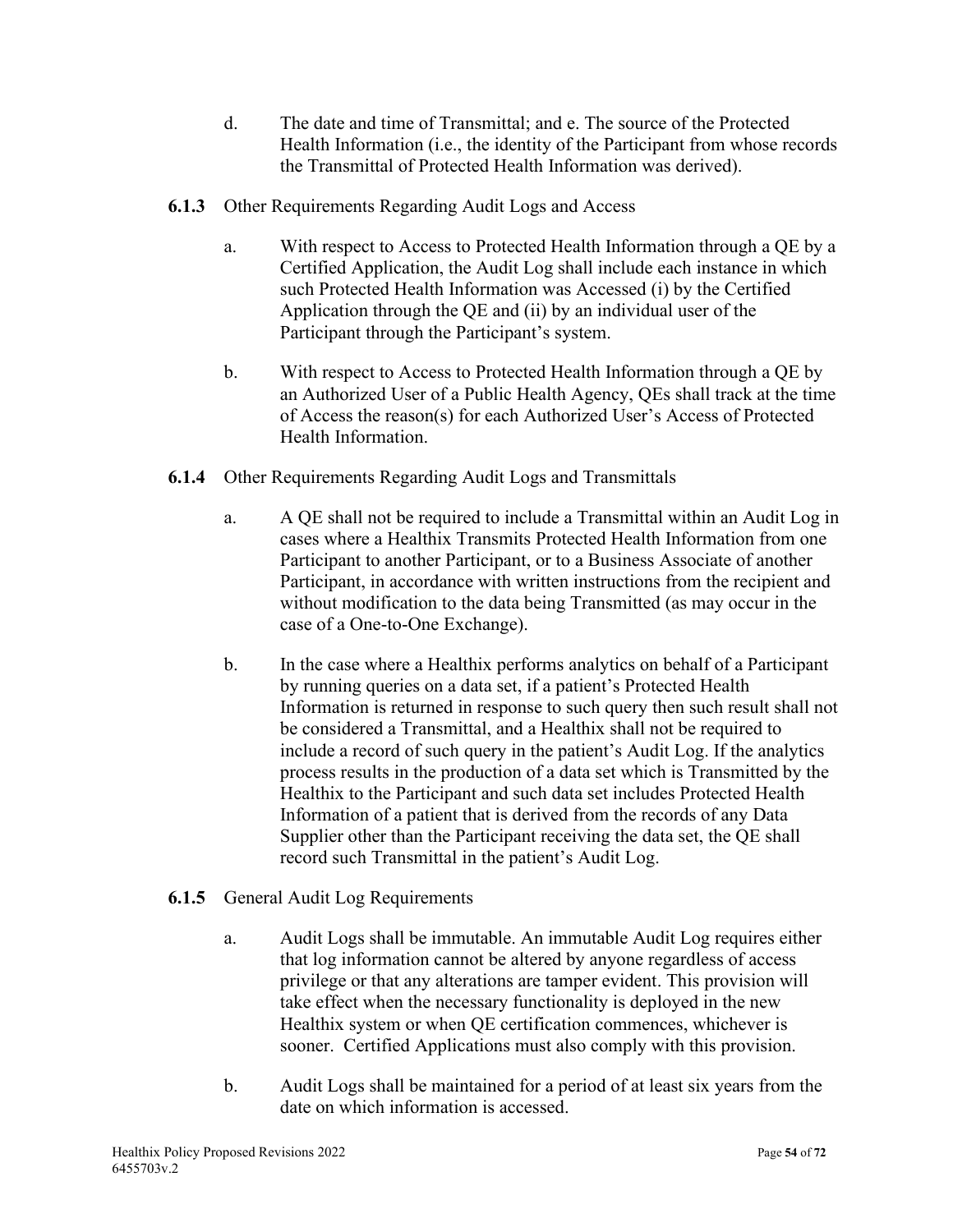- **6.2 Obligation to Conduct Periodic Reviews.** Healthix shall conduct, or shall require each of its Participants to conduct, periodic reviews to monitor use of Healthix by Participants and their Authorized Users and ensure compliance with the Policies and Procedures and all applicable laws, rules and regulations.
	- **6.2.1** At a minimum, Healthix shall review, or require its Participants to review, the following:
		- a. That Affirmative Consents are on file for patients whose Protected Health Information is accessed via Healthix, other than in Break the Glass situations;
		- b. That Authorized Users who access Protected Health Information via Healthix do so for Authorized Purposes;
		- c. That applicable requirements were met where Protected Health Information was accessed through a Break the Glass incident;
		- d. That applicable requirements were met where Protected Health Information was accessed through a One-to-One Exchange; and
		- e. That applicable requirements were met where Protected Health Information was accessed through a One Time Override.
	- **6.2.2** If a Participant accesses Protected Health Information via Healthix through a Certified Application, the reviews described in Section 6.2.1 shall include access by the Participant's users through the Participant's system.
	- **6.2.3** The activities of all or a statistically significant subset of Healthix's Participants shall be reviewed.
	- **6.2.4** Periodic reviews shall be conducted at least on an annual basis. In addition, reviews shall occur
		- a. Following a Breach that involves serious deviation from these Policies and Procedures;
		- b. In response to a patient complaint involving Protected Health Information obtained via Healthix; and
		- c. When concerns regarding a Participant's use of Healthix are identified by Healthix.

Healthix shall consider their own risk analyses and organizational factors, such as current technical infrastructure, hardware and software security capabilities and whether access was obtained through a Certified Application, to determine the reasonable and appropriate frequency with which to conduct reviews more often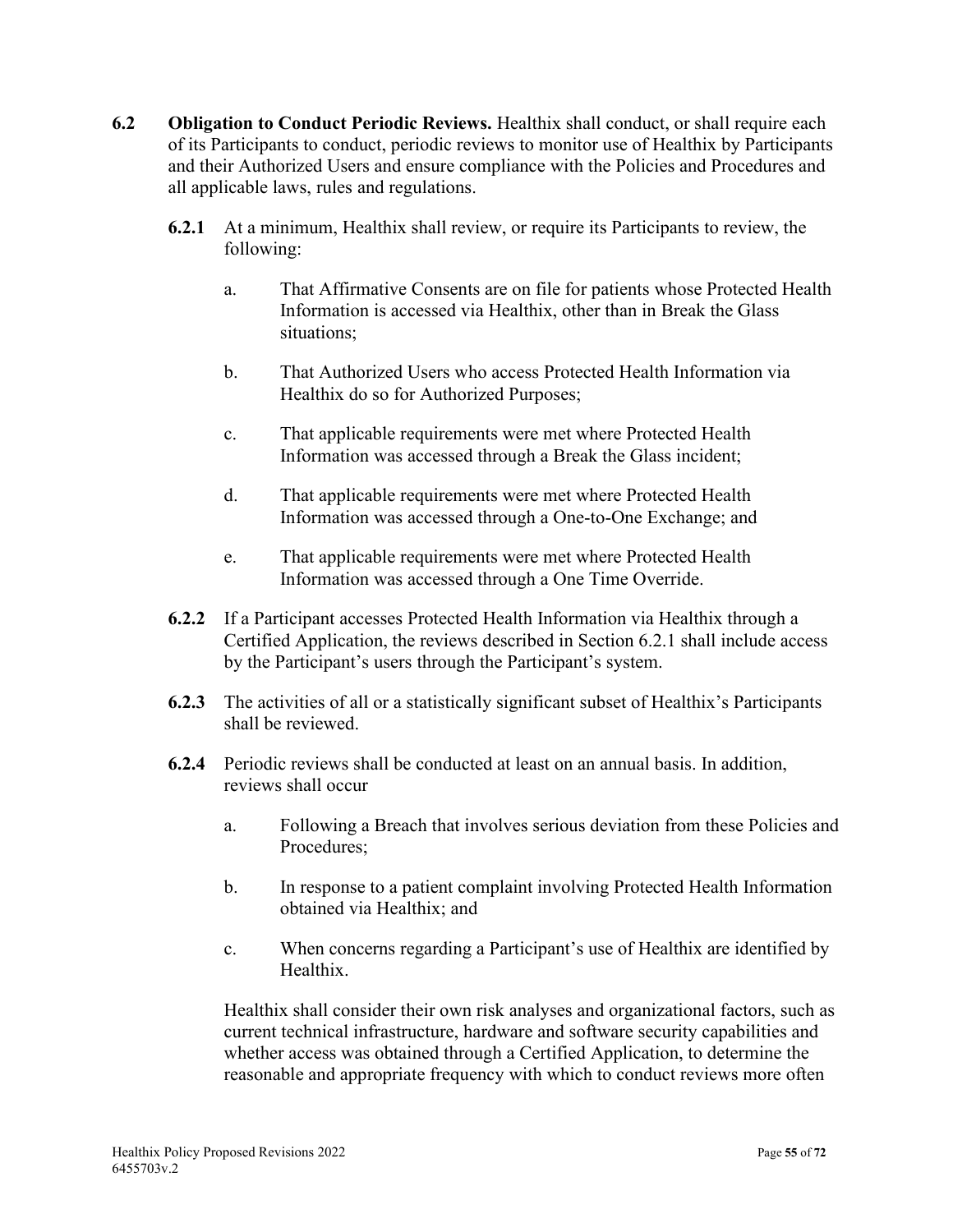than annually. Notwithstanding the foregoing, all Break the Glass incidents shall be reviewed.

- **6.2.5** Periodic reviews shall be conducted using a statistically significant sample size.
- **6.2.6** If reviews are conducted by Participants rather than by Healthix, the Healthix shall:
	- a. Require each Participant to conduct the review within such time period as reasonably requested by Healthix; and
	- b. Require each Participant to report the results of the audit to Healthix within such time period and in such format as reasonably requested by Healthix.

## **6.3 Participant Access to Audit Logs.**

- **6.3.1** Healthix shall provide the Participant, upon request, with the following information regarding any patient of the Participant whose Protected Health Information was accessed via Healthix:
	- a. The name of each Authorized User who accessed such patient's Protected Health Information in the prior 6-year period;
	- b. The time and date of such access; and
	- c. The type of Protected Health Information or record that was accessed (e.g., clinical data, laboratory data, etc.).
- **6.3.2** A Participant shall only be entitled to receive audit log information pursuant to Section 6.3.1 for patients who have provided Affirmative Consent for that Participant to access his or her Protected Health Information.
- **6.3.3** Healthix shall provide such information as promptly as reasonably practicable but in no event more than 10 calendar days after receipt of the request.

## **6.4 Patient Access to Audit Information.**

- **6.4.1** Healthix shall provide patients, upon request, with the following information:
	- a. The name of each Participant that accessed a patient's Protected Health Information in the prior 6-year period;
	- b. The time and date of such access; and
	- c. The type of Protected Health Information or record that was accessed (e.g., clinical data, laboratory data, etc.).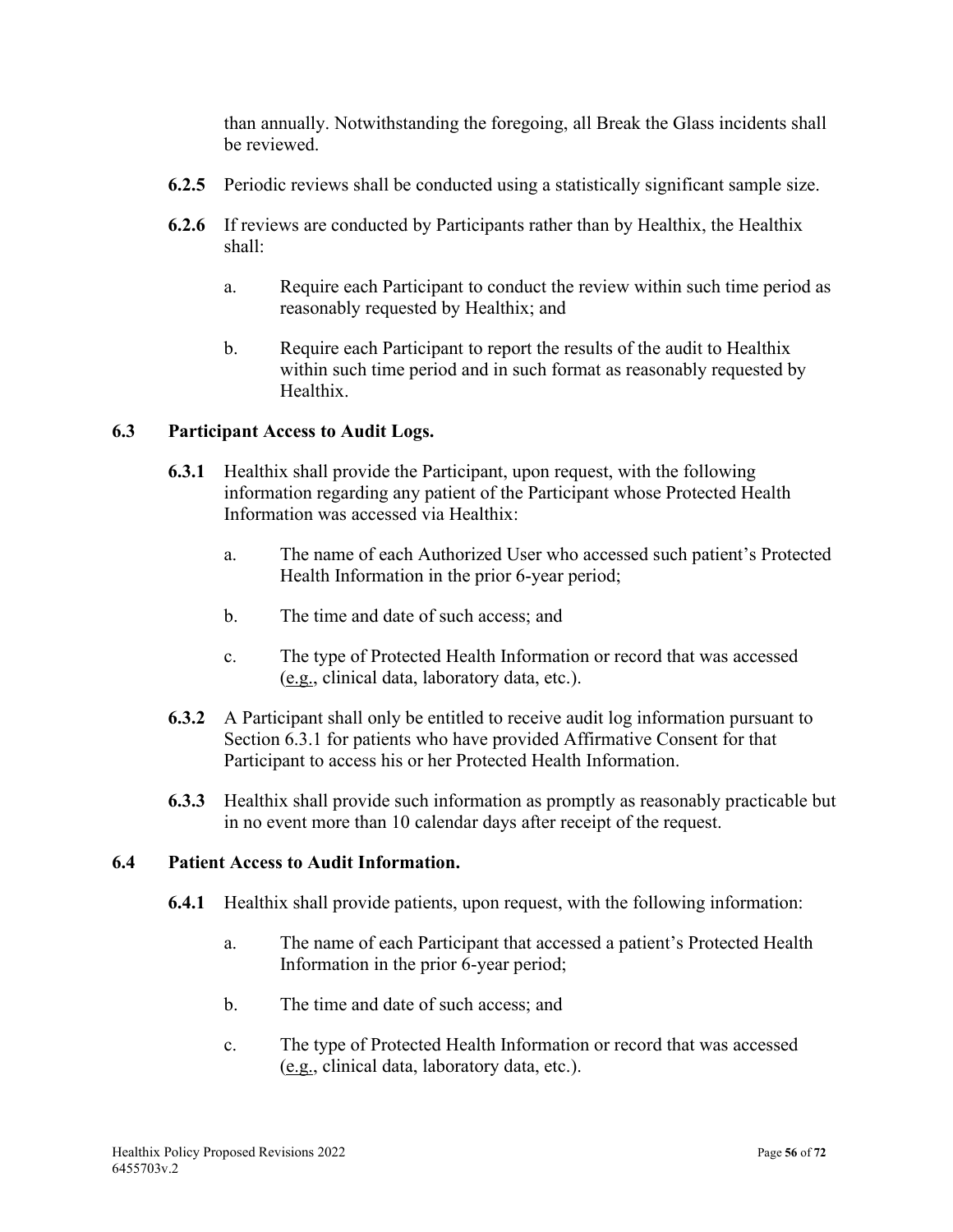- **6.4.2** If a patient requests the name(s) of the Authorized User(s) who accessed his or her Protected Health Information through a specific Participant in up to the prior 6-year period, Healthix and that Participant shall take the following actions:
	- a. Healthix shall inform the Participant of the request and shall provide the Participant with the list of the Participant's Authorized User(s) who accessed the patient's Protected Health Information through Healthix in up to the prior 6-year period.
	- b. The Participant shall either provide the list of Authorized User(s) to the patient or undertake an audit to determine if the Authorized User(s) on the list appropriately accessed the patient's Protected Health Information for Authorized Purposes.
	- c. If the Participant chooses to undertake an audit for its Authorized User access and determines that all of the Authorized User(s) accessed the patient's information for Authorize Purposes, the Participant shall inform the patient of this finding and need not provide the patient with the names of the Authorized User(s) who accessed that patient's information.
	- d. If the Participant chooses to undertake an audit of its Authorized User access and determines that one or more of the Authorized User(s) did not 2 access the patient's information for Authorized Purposes, the Participant shall (i) inform the patient of this finding; (ii) provide the patient with the name(s) of the Authorized User(s) who inappropriately accessed the patient's information unless the Participant has a reasonable belief that such disclosure could put the Authorized User at risk of harm, in which case the Participant shall provide the patient with an opportunity to appeal this determination to a representative who is more senior to the individual(s) who made the original determination; and (iii) inform Healthix of the inappropriate access and otherwise comply with the requirements of Section 7.
- **6.4.3** If requested, Participants will provide such information to patients at no cost once in every 12-month period. Healthix and/or its Participants may establish a reasonable fee for any additional requests within a given 12-month period; provided that shall waive any such fee where such additional request is based on a patient's allegation of unauthorized access to the patient's Protected Health Information via Healthix.
- **6.4.4** If applicable, Healthix shall, or shall require their Participants to, provide notice of the availability of such information on any patient portals maintained by Healthix or its Participants.
- **6.5 Public Availability of Audits.** Healthix shall make the results of its periodic reviews available on the Healthix website. Such results shall be made available as promptly as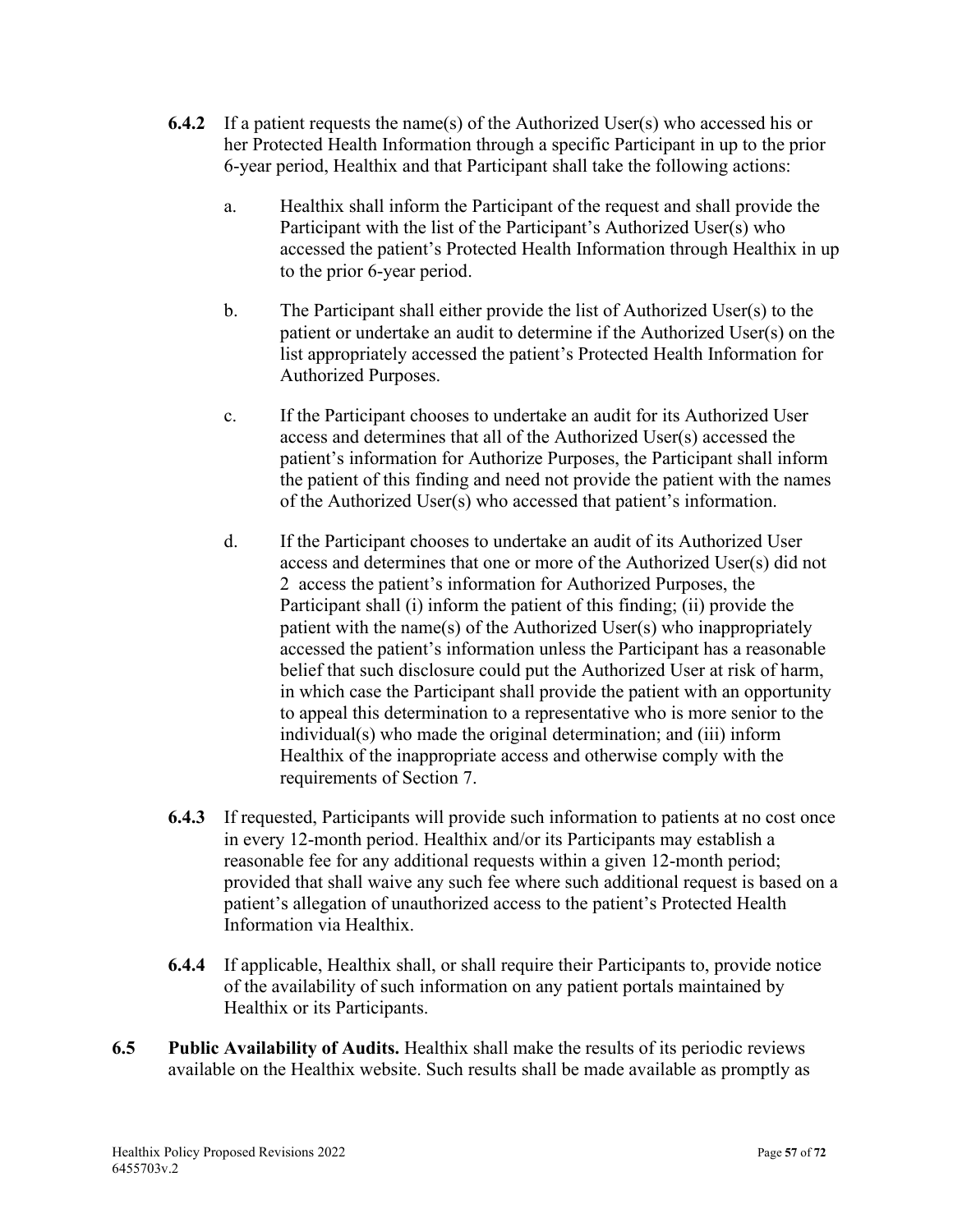reasonably practicable, but in any event not more than 30 days after completion of the review.

- **6.6 Correction of Erroneous Data.** In the most expedient time possible and without unreasonable delay, Healthix shall investigate (or require the applicable Participant to investigate) the scope and magnitude of any data inconsistency or potential error that was made in the course of the Healthix data aggregation and exchange activities and, if an error is determined to exist, identify the root cause of the error and ensure its correction. Healthix shall log all such errors, the actions taken to address them and the final resolution of the error. Healthix shall also make reasonable efforts to identify Participants that accessed such erroneous information and to notify them of corrections. This provision does not apply to updates to data that are made by Data Suppliers in the ordinary course of their clinical activities nor does it apply to updates to Demographic Information.
- **6.7 Weekly Audit Reports by Organ Procurement Organizations.** Healthix shall require weekly confirmation by Organ Procurement Organizations that all instances in which Protected Health Information was accessed through Healthix by the Organ Procurement Organization's Authorized Users were consistent with the terms of these Policies and Procedures (based upon a listing sent by Healthix).
- **6.8 Additional Requirements Related to Auditing of Public Health Access.** Healthix shall use special safeguards with respect to audits of access by Public Health Agencies, which shall include at least the following:
	- **6.8.1** Healthix shall create, on a regular basis, an audit report of Authorized User activity for each Public Health Agency workgroup that will include, at a minimum, the patient names, times, dates and reason for access for each Authorized User.
	- **6.8.2** The name of the particular Public Health Agency shall be listed in the patient audit logs.
	- **6.8.3** Healthix shall follow-up with workgroup manager(s) if approval of an audit report is not received. If the attempt to contact the workgroup manager(s) is unsuccessful, Healthix may suspend all Authorized User accounts associated with that particular workgroup until the situation is resolved.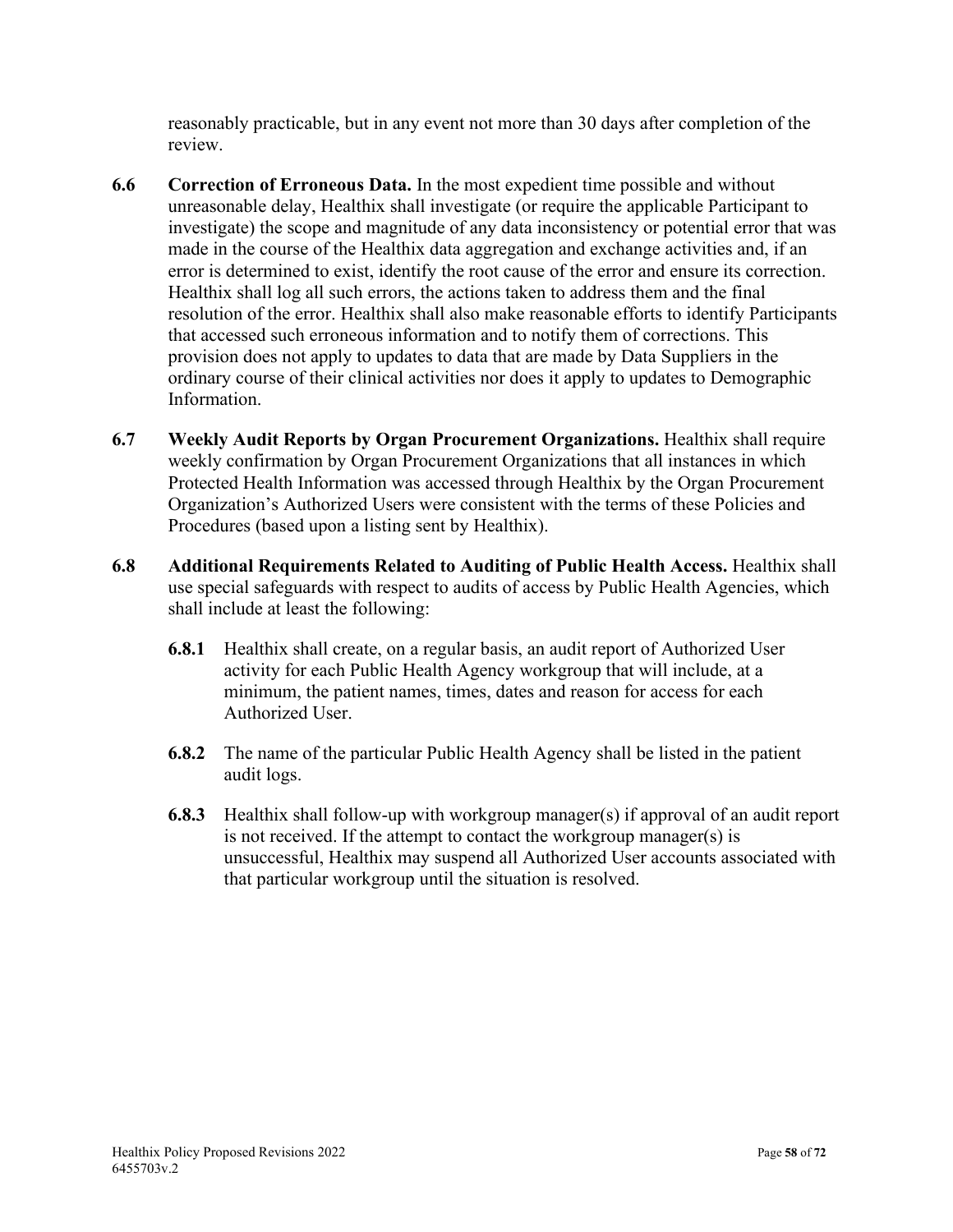## **SECTION 7: BREACH**

### **Purpose/Principles**

This Section 7 sets forth minimum standards Healthix and its Participants shall follow in the event of a breach. They are designed to hold violators accountable for violations, assure patients about Healthix commitment to privacy, and mitigate any harm that privacy violations may cause. Healthix Incident Response Plan (Appendix C) provides procedural guidance in the event of a privacy or security incident.

#### **Policies and Procedures**

- **7.1 Obligation of Participants to Report Actual or Suspected Breaches.** Participants shall notify Healthix in the event that a Participant becomes aware of any actual or suspected Breach involving Protected Health Information accessed via Healthix.
	- **7.1.1** Notification shall be made in the most expedient time possible and without unreasonable delay.
	- **7.1.2** Notification shall be made in writing.
	- **7.1.3** Healthix will monitor all Breaches involving 500 or more individuals reported by Participants to DHHS via Office of Civil Rights on a regular basis but no less than monthly, and in accordance with its internal procedure.

#### **7.2 Responsibilities of Healthix.**

- **7.2.1** Healthix will require all of its subcontractors who have access to Protected Health Information to inform Healthix in the event of a suspected Breach.
- **7.2.2** In the event Healthix becomes aware of any suspected Breach, either through notification by a Participant or subcontractor or otherwise, Healthix shall in the most expedient time possible and without unreasonable delay, investigate (or require the applicable Participant to investigate) the scope and magnitude of such suspected Breach, determine whether an actual Breach has occurred and, if so, identify the root cause of the Breach.
- **7.2.3** In the event it is determined that an actual Breach has occurred, Healthix shall:
	- a. Notify any Participants whose Protected Health Information was subject to the Breach.
	- b. Mitigate (or require the applicable Participant to mitigate) to the extent practicable, any harmful effect of such Breach that is known to Healthix or the Participant. Healthix mitigation efforts shall correspond with and be dependent upon its internal risk assessment.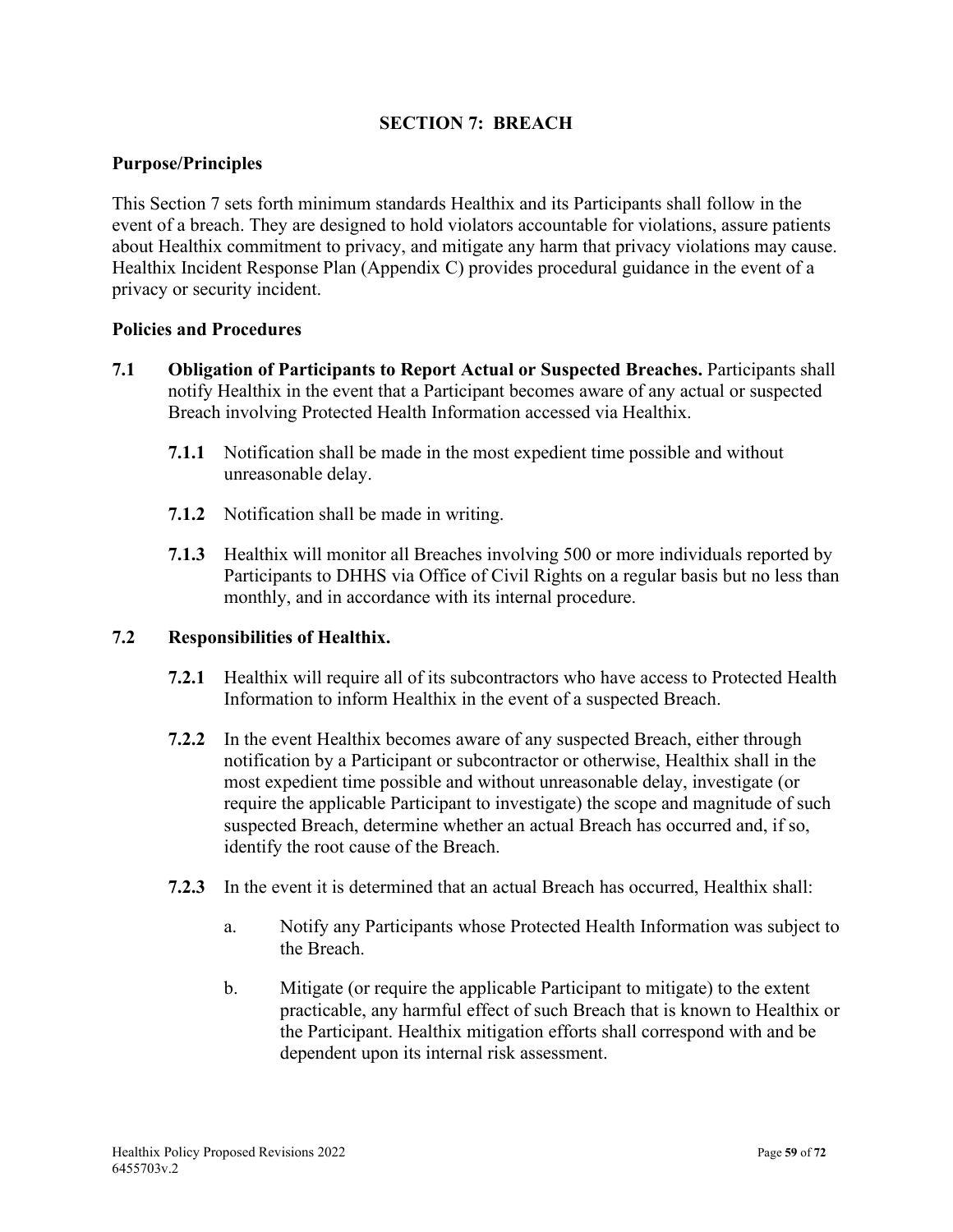- c. Except as set for in Section 7.2.3(d), require the Participant whose information was exposed to arrange for the applicable notifications as required by HIPAA/HITECH and State law. If another Participant or Business Associate of a Participant was the cause of the Breach, the involved Participants and/or Business Associates may decide to delegate the notification requirements to the extent permitted under applicable law. Participants or Business Associates, which cause a Breach of another Participant's Protected Health Information, are encouraged to accept responsibility for the Breach notifications.
- d. If Breach was specifically caused by Healthix' breach of its Business Associate responsibilities, including unauthorized access or disclosure by a Healthix employee, be responsible to make the notifications required under HIPAA/HITECH and State law.
- **7.2.4** Notwithstanding the foregoing, neither Healthix nor Participant shall be required to make a report otherwise required by this Policy if a law enforcement agency investigating a Breach request that Healthix or the Participant refrain from notifying any other party of the Breach.
- **7.2.5** In the event that it is determined that the suspected Breach is not an actual Breach, Healthix will document (or require the applicable Participant to document) a risk assessment that describes why there is a low probability that Protected Health Information was compromised.
- **7.2.6** Healthix will record each and every report received, the investigation undertaken, and the disposition, if any. Healthix will also keep records, or require the Participant to keep records, of any sanctions imposed for a violation of Healthix Policies, any employees, agents or contractors involved, and any further action taken, including sanctions against workforce members.
- **7.3 Liability for Breaches**. Healthix will accept liability for Breaches when the Breach or results from Healthix' or Healthix staff's acts or omissions (e.g., security mechanisms on the Healthix that do not prevent an unauthorized access). Each Participant shall be liable for Breaches that result from acts or omissions by that Participant's staff members. Authorized Users that are not affiliated with a Participant shall be liable for their own Confidentiality Breaches or unauthorized access.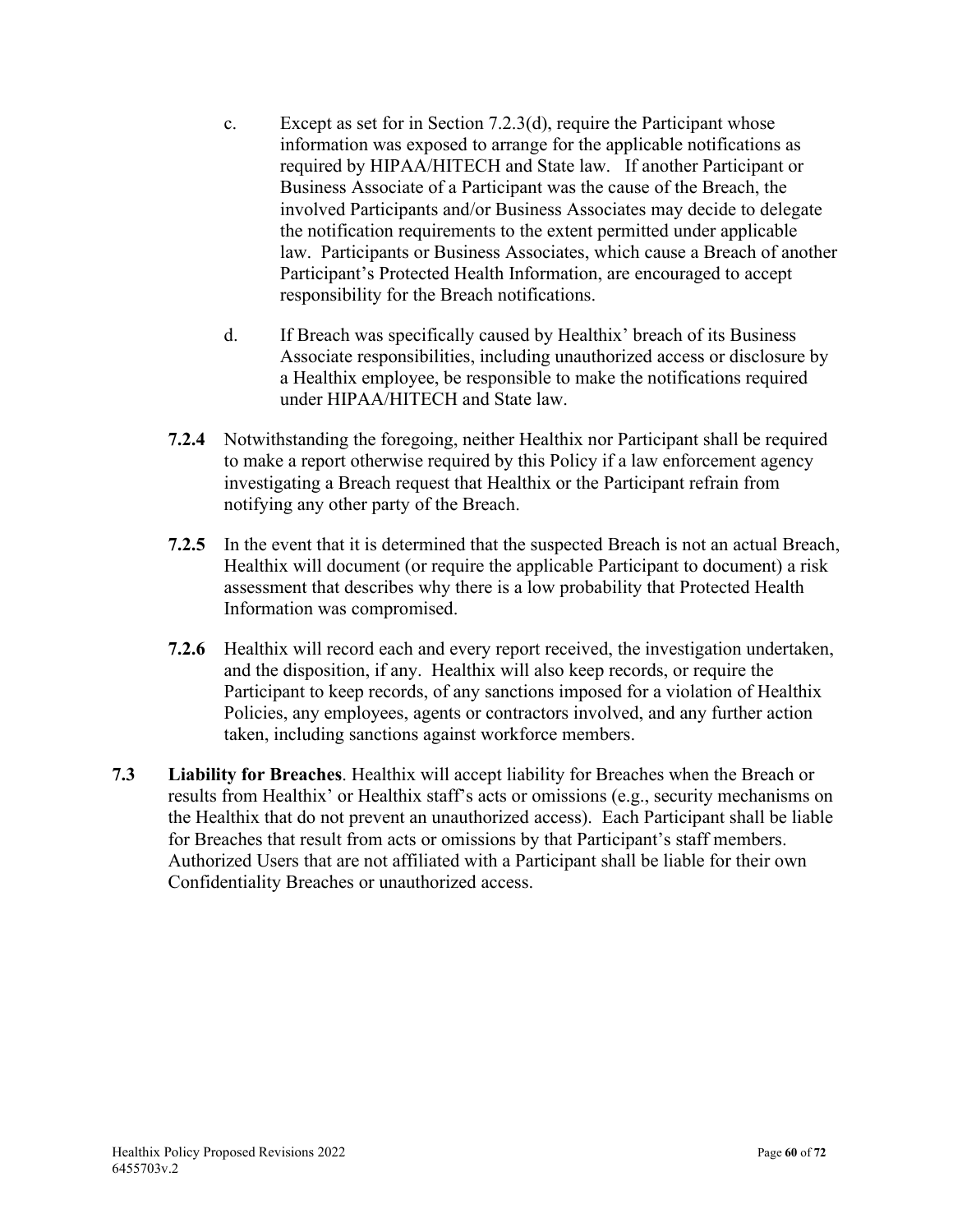## **SECTION 8: COMPLIANCE**

### **Purpose/Principles**

While it is anticipated that most Participants will be Covered Entities and thus subject to the HIPAA Privacy Rule and HIPAA Security Rule, there may be some Participants that are not Covered Entities. The provisions of this Section 8 are designed to ensure that entities accessing Protected Health Information through Healthix abide by the same applicable HIPAA requirements as Covered Entities even if they are not otherwise legally obligated to do so.

- **8.1 Covered Entities.** Each Participant that is a Covered Entity shall comply with the HIPAA Privacy Rule and HIPAA Security Rule.
- **8.2 Non-Covered Entity Participants.** Each Participant that is not a Covered Entity shall adopt all of the applicable administrative, physical and technical safeguards set forth in the HIPAA Security Rule as well as the restrictions on the use and disclosure of Protected Health Information set forth in the HIPAA Privacy Rule.
- **8.3 HIPAA Officers.** Healthix shall identify a Privacy Officer and a Security Officer who shall be responsible for ensuring compliance with the applicable HIPAA provisions.
- **8.4 Community Based Organizations Not Subject to HIPAA**. Healthix will conduct due diligence in regards to a Community Based Organization that is not a Covered Entity that is seeking to become a Participant, and may reject such request to become a Participant on the basis that the Community Based Organization does not have sufficient security protocols or any other reason related to privacy or security, so long as such reason does not constitute illegal discrimination. If Healthix recognizes a Community Based Organization that is not a Covered Entity as a Participant, then the following requirements shall apply, in addition to those set forth in Section 8.2.
	- **8.4.1** A Community Based Organization that is not a Covered Entity may not Access Protected Health Information via the SHIN-NY and instead may only receive Transmittals of Protected Health Information via direct or another encrypted means of communication.
	- **8.4.2** Healthix may Transmit Protected Health Information to a Community Based Organization that is not a Covered Entity only if the patient has executed an Affirmative Consent that permits Disclosure to such Community Based Organization. The exceptions to the Affirmative Consent requirement set forth in Section 1.2, including the exception for Patient Care Alerts set forth in Section 1.2.9, shall not apply to such a Community Based Organization.
	- **8.4.3** Healthix shall undertake reasonable efforts to limit the Protected Health Information Transmitted to a Community Based Organization that is not a Covered Entity to the minimum amount necessary to accomplish the intended purpose of the Transmittal, taking into account the nature of the Community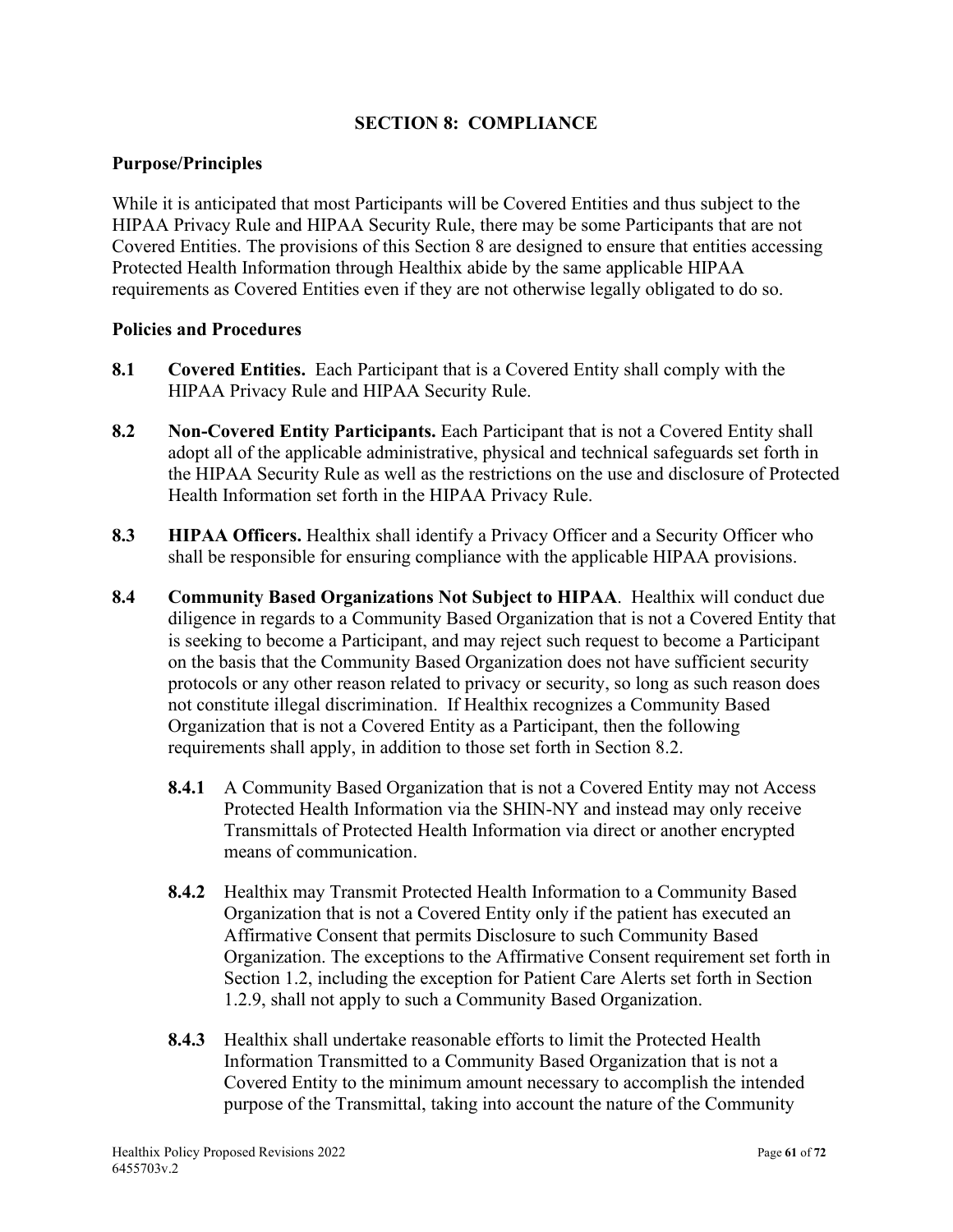Based Organization receiving the Transmittal, the reason(s) such organization has requested the Protected Health Information, and other relevant factors.

**8.4.4** A Participant that is a Community Based Organization that is not a Covered Entity may redisclose the Protected Health Information it receives via the SHIN-NY only to (i) the patient or the patient's Personal Representative; and (ii) another Participant for purposes of Treatment or Care Management.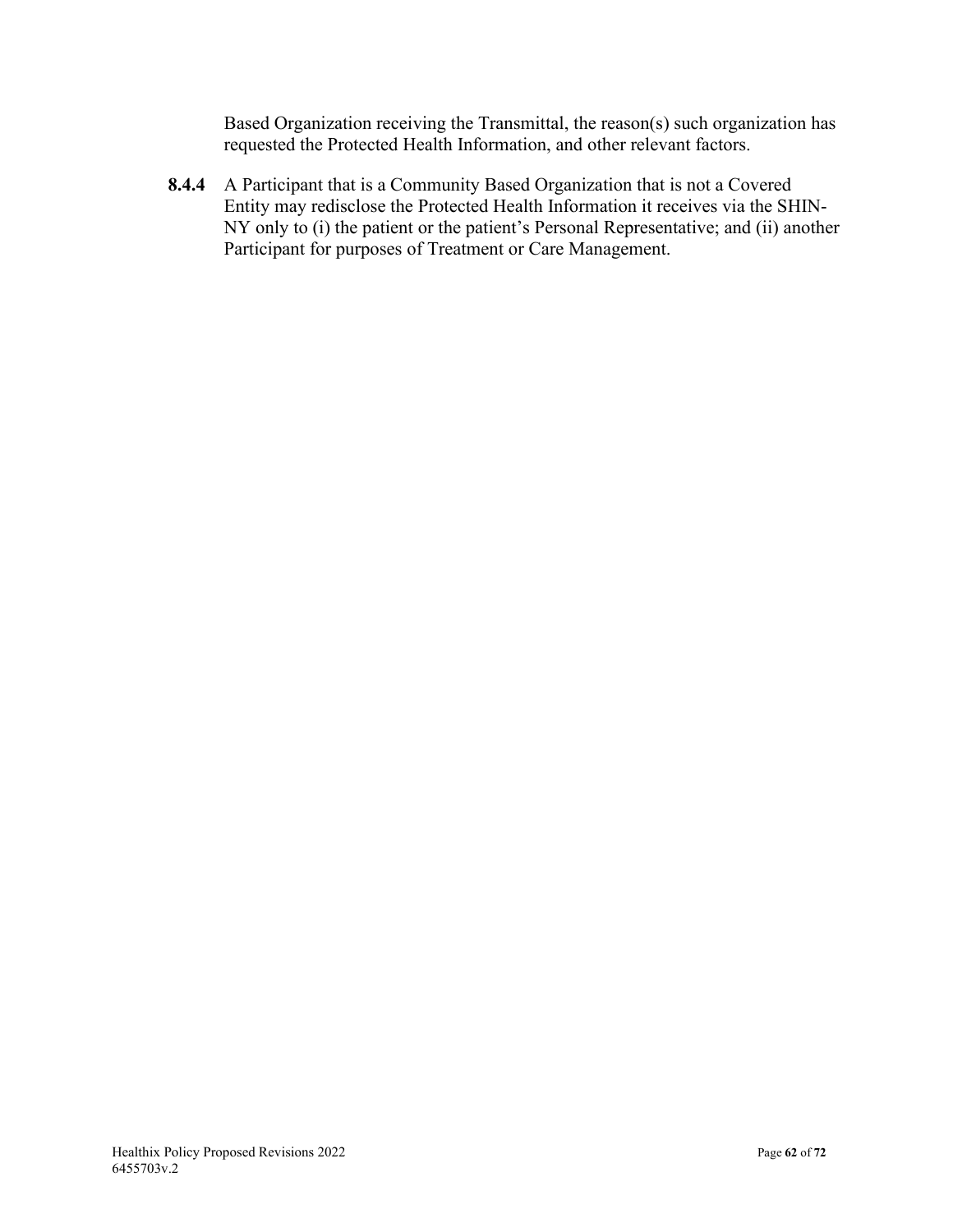## **SECTION 9: SANCTIONS**

### **Purpose/Principles**

Sanctions are an important mechanism for ensuring that Participants and Authorized Users comply with these Policies & Procedures. The provisions in this Section 9 are designed to provide guidelines for the imposition of sanctions Healthix and its Participants.

#### **Policies and Procedures**

- **9.1 Identification.** Upon report of a complaint, regarding use of or access to the Healthix, Breach, or other violation of the Healthix Policies, Healthix shall so inform the applicable Participant.
- **9.2 Participant Policies**. Participants are required to have sanctions policies that are consistent with this Section 9.
- **9.3 Non-Intentional/Minor Violations.** If it is identified that an Authorized User has unintentionally violated the Healthix Policies, or the violation is minor, in most circumstances, the Participant can impose discipline/sanctions in accordance with its routine policies.
- **9.4 Intentional, Egregious or Substantial Violations.** If an intentional, egregious or significant violation of Healthix Policies or applicable law is identified, the Healthix Board may impose sanctions in addition to any sanctions imposed by the relevant Participant. The proposed Healthix Board action should be to review the proposed sanction with the Participant prior to imposing such sanction, unless immediate action is necessary to protect Healthix.
- **9.5 Bases for Sanctions.** When determining the type of sanction to apply, Healthix and/or their Participants shall take into account the following factors: (a) whether the violation was a first time or repeat offense; (b) the level of culpability of the Participant or Authorized User (e.g., whether the violation was made intentionally, recklessly or negligently); (c) whether the violation constitutes a crime under state or federal law; and (d) whether the violation resulted in harm to a patient or other person.

#### **9.6 Sanctions.**

- **9.6.1** Sanctions that may be imposed by Healthix include:
	- a. Written warning;
	- b. Temporary restriction on use of Healthix;
	- c. Required re-education;
	- d. Permanent termination as an Authorized User of Healthix;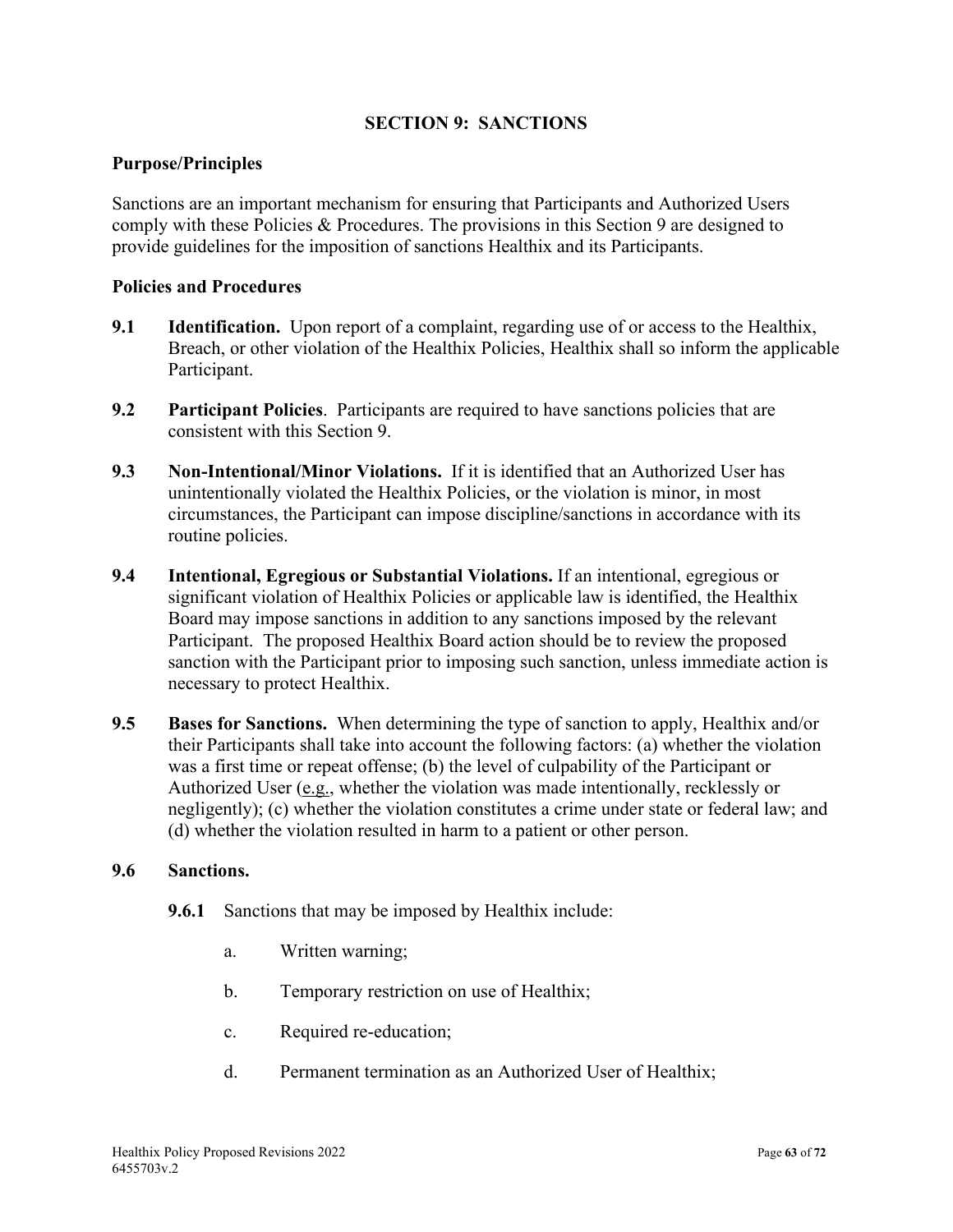- e. Suspending or terminating a Participant's participation in Healthix;
- f. The assessment of fines or monetary penalties; or
- g. Report to regulatory agencies or law enforcement.
- **9.7 Documentation**. All sanctions and disciplinary actions relating to Healthix shall be documented in the Healthix Sanction Log and documentation maintained for six (6) years.
- **9.8 Training**. Participants and Public Health Agencies shall inform all Authorized Users about the Healthix sanctions policies.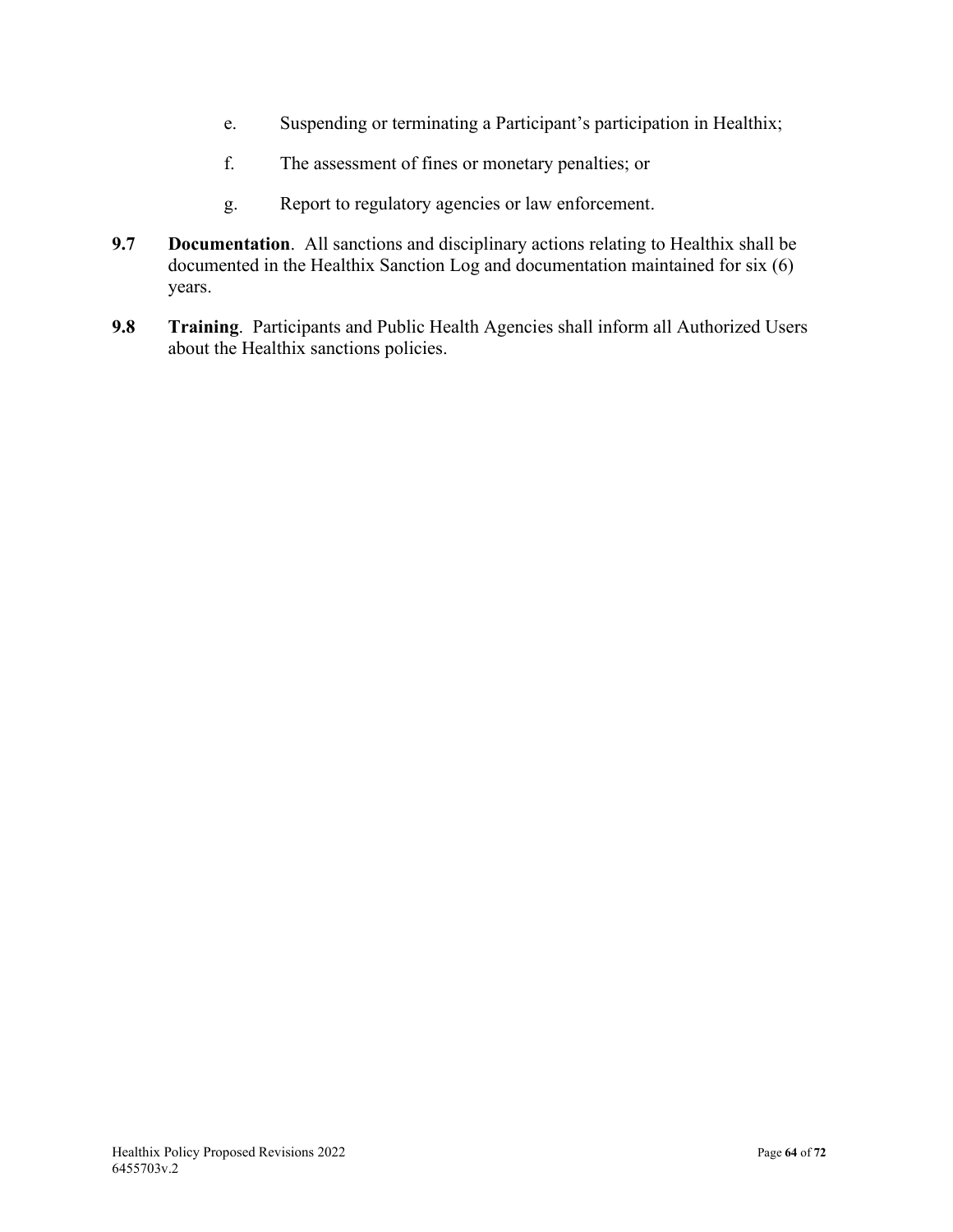## **SECTION 10: EMERGENCY ACCESS/DISASTER RECOVERY**

## **Purpose/Principles**

Healthix and all Participants shall have in place an information systems data and backup recovery plan and disaster recovery/emergency mode operation plan consistent with HIPAA requirements and applicable law. These include: (a) data backup plan to establish and implement procedures to create and maintain retrievable exact copies of Protected Health Information; (b) disaster recovery plan to establish and implement as needed procedures to restore any loss of data; an emergency mode operation plan to establish and implement as needed procedures to enable continuation of critical business processes and protection of the security of electronic protected health information while operating in emergency mode.

### **Policies and Procedures**

## **10.1 Applications and Data Criticality Analysis.**

- **10.1.1** Each Participant shall perform an assessment of the criticality, vulnerability and security of its programs and information that are part of Healthix. This assessment shall be kept reasonably current to reflect changes in the Participant's technical infrastructure including, but not limited to, the introduction of new systems and/or security features or a change in criticality to the operation of the Participant. Documentation of such assessment shall be maintained by the Participant and may be requested by, and provided to, Healthix as necessary for Healthix to ensure compliance with these policies.
- **10.1.2** Healthix shall maintain a current assessment of criticality, vulnerability and security of the Healthix infrastructure for which Healthix is responsible.
- **10.2 Data Back-up Plan**. Healthix shall ensure that Healthix or its vendors backs-up the relevant components of Healthix. Such back-ups shall be maintained in a separate location from the applicable hardware and shall be immediately available in the event of an emergency in which the emergency mode operation plan is initiated.

#### **10.3 Disaster Recovery Plan**

- **10.3.1** Each Participant will implement a disaster recovery plan that allows for timely restoration of its functionality within the Healthix whenever possible.
- **10.3.2** In the event of a fire, vandalism, natural disaster or system failure, Healthix will take the following measures to restore lost data:
	- a. In the event of a system failure where the system cannot be restored to minimal functionality or if the system is otherwise not operational, Healthix will retrieve the most current back-up media from the offsite location(s) identified above.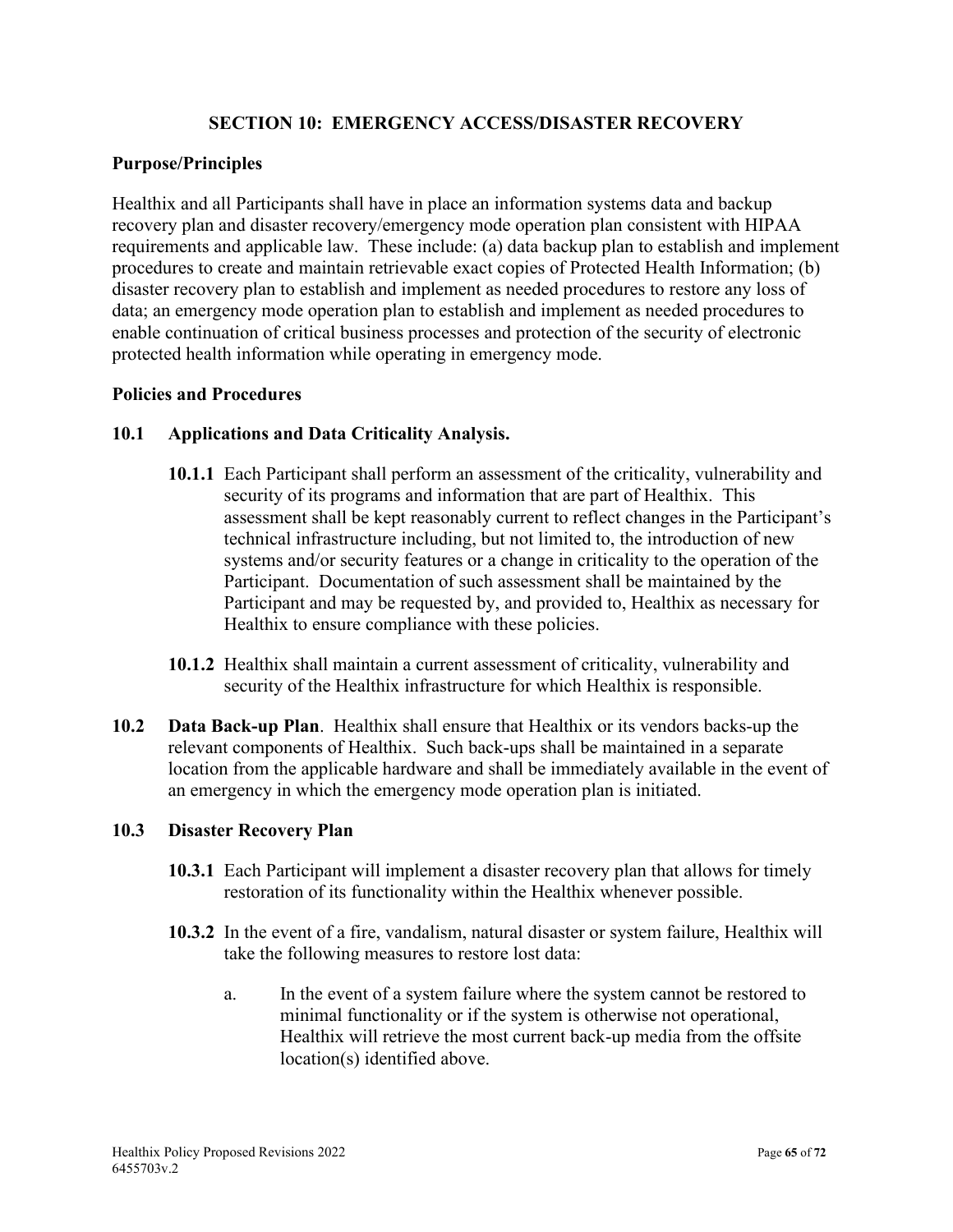b. In the event of a system failure or if the computer system is only partially operational, Healthix will attempt to resolve the issue internally. If it cannot, it will contact the relevant software vendor or other entity with which it has a maintenance contract to restore any lost data.

## **10.4 Emergency Mode Operation Plan**

- **10.4.1** In the event of fire, vandalism, natural disaster or system failure affecting the Participant's computer component necessary for the Participant to participate in Healthix, Participant shall take steps to either (a) obtain its backup tapes and operate as part of the Healthix from a remote location; or (b) operate independently using its main servers, without connecting to the Healthix System. In the event that the latter option is implemented, the Participant shall inform Healthix regarding the situation.
- **10.4.2** In the event of a system failure or if Healthix is only partially operational, Healthix will attempt to resolve the issue internally. If it cannot, it will contact the relevant software vendor or other entity with which it has a maintenance contract to restore the functionality of the system.
	- a. In the event of a system failure where Healthix cannot be restored to minimal functionality or if the system is otherwise not operational, Healthix or its vendor (e.g., the hospital services vendor) will retrieve the most current back-up diskettes from the off-site location and operate from a contractually agreed upon location (the hosting services vendor will be responsible for establishing such contractual location).

## **10.5 Testing and Revisions**

- **10.5.1** Participants shall routinely test their Disaster and Emergency Mode Operation Plans and, upon request of Healthix, provide documentation to Healthix regarding such testing.
- **10.5.2** On at least an annual basis, Healthix will arrange for a test of Healthix disaster recovery capabilities with regard to the individual servers, databases or portions of systems supporting services to Participants.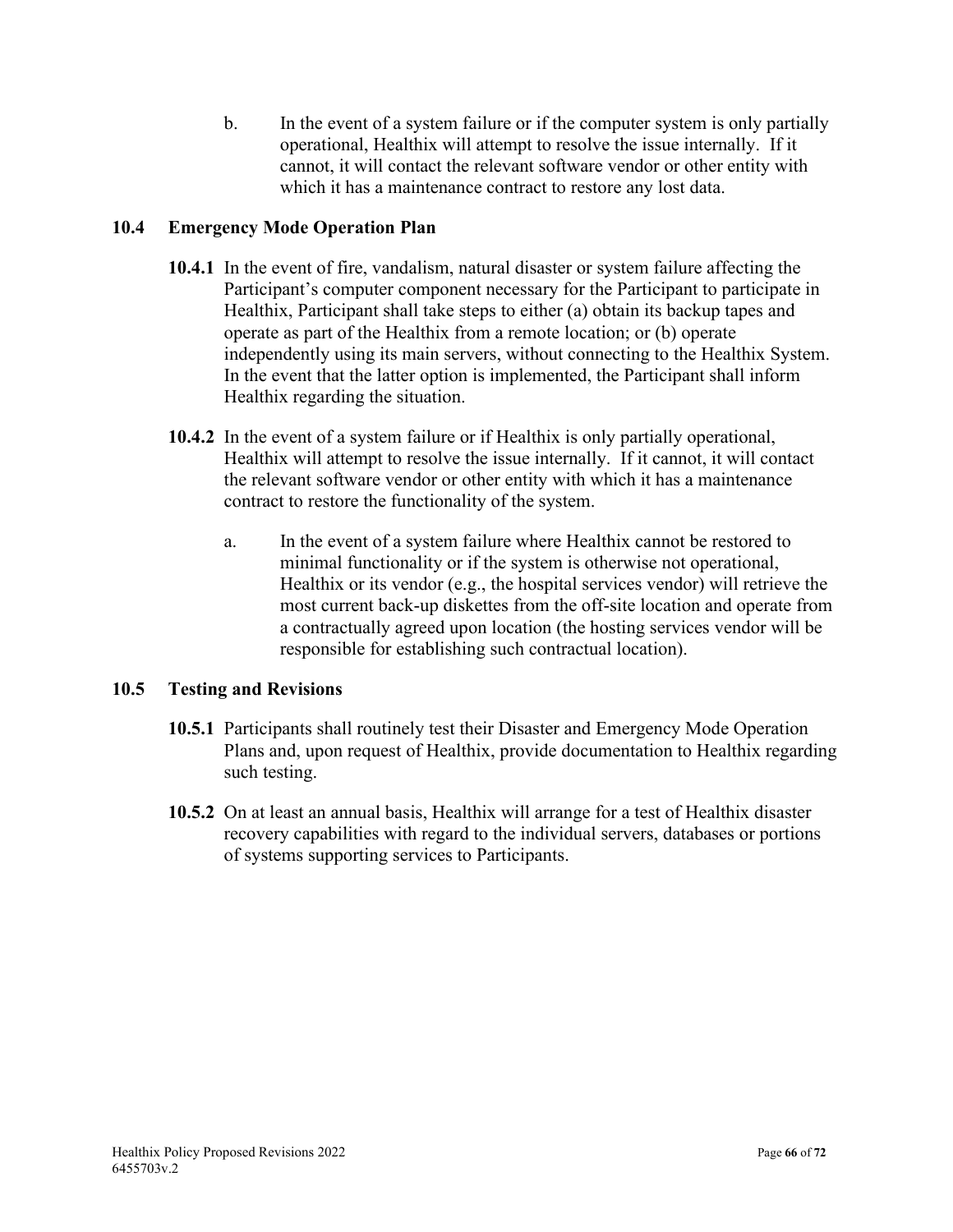## **SECTION 11: PRIVACY AND SECURITY GOVERNANCE**

### **Purpose/Principles**

Healthix shall establish policies and procedures for the operation of Healthix

### **Policy and Procedure**

- **11.1 Proposed Policies**. The Healthix President & CEO, Senior Director of Compliance, or Chair of the Audit and Compliance Committee, Technical Manager, a Healthix Board member, or any Privacy and Security Committee member may recommend additions or amendments to these Policies and Procedures. After review and discussion with the Healthix Privacy and Security Committee, the Chair of the Healthix Privacy and Security Committee will make a recommendation to the Healthix Board regarding each such new proposed policy. All new policies must be approved by the Healthix Board and take effect 45 days after notifying Participants of the updated policies, unless otherwise approved by the Healthix Board. The Healthix President & CEO shall be responsible for ensuring that Participants are informed of substantive revisions to the Healthix Policies.
- **11.2 Committee Review**. The Healthix President & CEO will ensure that the Healthix Privacy and Security Committee meets on a regular basis and shall assure that policies are reviewed as needed.
- **11.3 Local Policies**. Privacy and Security Officers at Participant or vendor organization are responsible for implementation and enforcement of the policies and procedures applicable to their specific organizations.

| <b>Version Number</b> | Date revision<br>approved by<br>Privacy<br>Committee | <b>Summary of Change</b>                                                                                                                                                                                                                                                                                                                                                                                                     | <b>Revised By/Date Accepted by</b><br><b>Healthix Board</b>          |
|-----------------------|------------------------------------------------------|------------------------------------------------------------------------------------------------------------------------------------------------------------------------------------------------------------------------------------------------------------------------------------------------------------------------------------------------------------------------------------------------------------------------------|----------------------------------------------------------------------|
| $1.0 - 5.0$           |                                                      | Document creation - Legacy Documents and<br>subsequent Updates                                                                                                                                                                                                                                                                                                                                                               | Garfunkel Wild/Healthix Board<br>on $03.04.2014 - 12.19.2018$        |
| 6.0                   | 2.25.2019                                            | Policy Revisions § 1.9.3 (Multiparticipant<br>consent form), Policy Revisions $\S 1.7.2$ (Use of<br>PHI for Patient Recruitment for Research), §<br>1.6.1.c (Access by Healthix to de-identified or<br>limited data sets to advise study team about of<br>identifying sufficient potential subjects)                                                                                                                         | Garfunkel Wilde/Board<br>Approved on 3.21.2019                       |
| 7.0                   | 05.07.2020                                           | Policy Revisions $\S 1.2.1$ (1:1 Exchange), $\S 1.2.11$<br>(Death Notifications), $\S$ 1.2.12 (Disclosures to<br>Death Investigators) §1.9.18 (Transmittals to<br>Non-Participants) $\S$ 1.13 (Transmittals to Other<br>Participants), §3.2 Authentication Requirements,<br>§3.5 Authentication of Certified Application s<br>and Downstream users, $\S$ 6.1.2 Audit Logs and<br>Transmittals, Appendix A (User role table), | M. Mandzielewska & Garfunkel<br>Wilde/Board Approved on<br>6.03.2020 |

Version Control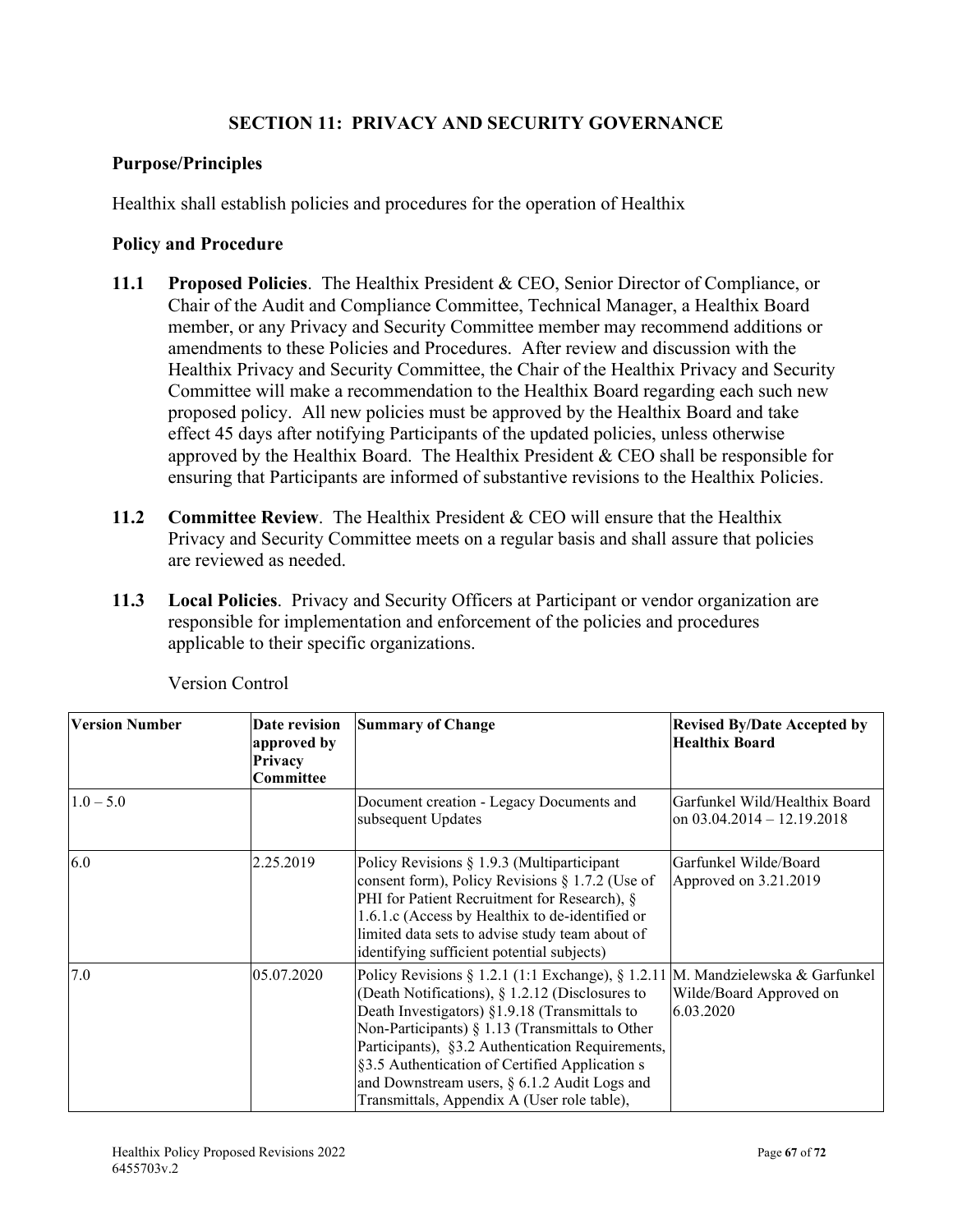| <b>Version Number</b> | Date revision<br>approved by<br>Privacy<br>Committee | <b>Summary of Change</b>                                                                                                                                                                    | <b>Revised By/Date Accepted by</b><br><b>Healthix Board</b>          |
|-----------------------|------------------------------------------------------|---------------------------------------------------------------------------------------------------------------------------------------------------------------------------------------------|----------------------------------------------------------------------|
|                       |                                                      | appendix B (SHIN-NY Guidance for<br><b>Authentication Requirements)</b>                                                                                                                     |                                                                      |
| 8.0                   | 7.29.20                                              | Policy Revisions §1.13 (Life and Insurance<br>disability)                                                                                                                                   | M.Mandzielewska & Garfunkel<br>Wilde/Board Approved on<br>9/02/2020  |
| 9.0                   | 11.07.2020                                           | Policy Revisions §1.9.13 (Restrictions on<br>Disclosures to Payers)                                                                                                                         | M.Mandzielewska & Garfunkel<br>Wilde/Board Approved on<br>3/24/2021  |
|                       | 02.01.2021                                           | Policy Revisions § 1.2.12 (Payer Access for<br>HEDIS/QUARR), §1.2.13 (Telehealth) § 5.2.1-4,<br>5.3, 5.4 (Patient Engagement and Access), §7.2.3<br>c&d (Breach Notification), § 8.4 (CBOs) |                                                                      |
| 10.0                  | 06.29.2021                                           | Policy Revisions § 1.2.2 (1:1 Exchange), § 5.2.1<br>$-5.2.3 \& 5.3$ (Patient Engagement and Access),<br>§ 12.1-12.8 (Patient Portal)                                                        | M.Mandzielewska & Garfunkel<br>Wilde/Board Approved on<br>10/06/2021 |
|                       | 09.09.2021                                           | Policy Revisions § 1.2.4 (Break-The-Glass), §<br>1.2.12 (Death Notifications), § 5.1-5.6 (Patient<br><b>Engagement and Access</b>                                                           |                                                                      |
| 11.0                  | 1.21.2022                                            | Policy Revisions § 1.3.5 Naming of QE and<br>Recognition of Consents                                                                                                                        | M.Mandzielewska/Board<br>Approved on 03/09/2022                      |
| 12.0                  | 5/12/2022                                            | Policy Revisions: Added version control, revised<br>Section 1, Section 4, Section 5 and Section 7 Add Approved on 06/08/22<br>Appendix C - Healthix Incident Response Plan.                 | Garfunkel Wilde/Board                                                |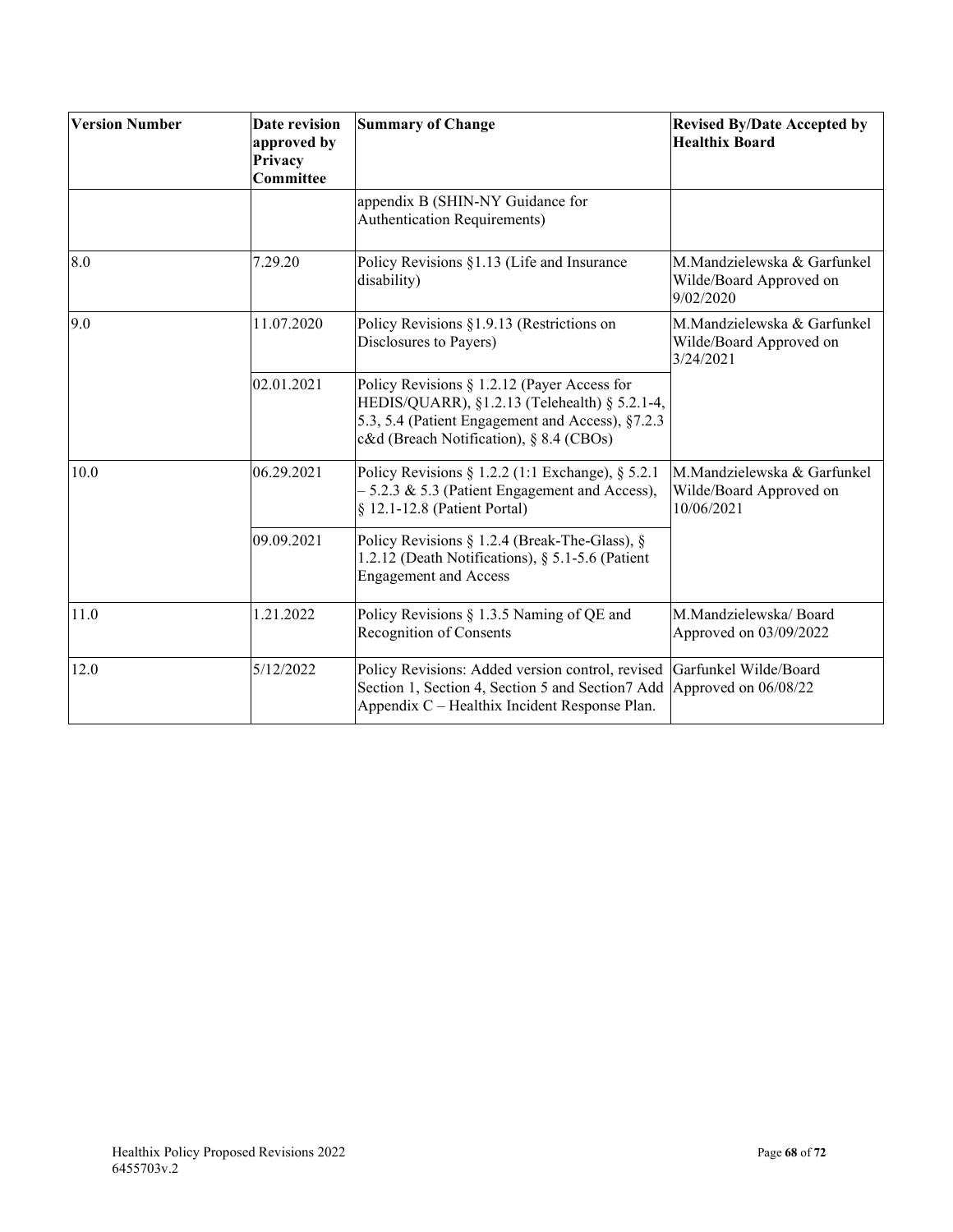# **Appendix A**

| Category                                                                                                                                                          | <b>Access Authority</b>                                                                                                                                    | Role                                                                                          | <b>Types of User</b><br>(e.g.)                                                                                                                 |
|-------------------------------------------------------------------------------------------------------------------------------------------------------------------|------------------------------------------------------------------------------------------------------------------------------------------------------------|-----------------------------------------------------------------------------------------------|------------------------------------------------------------------------------------------------------------------------------------------------|
| Practitioner,<br>Authorized User under<br>direction of<br>Practitioner, Advanced<br>Medical Technician<br>with temporary rights<br>to access PHI - Break<br>Glass | <b>Break the Glass</b><br>$\bullet$<br>Authority<br>All clinical<br>$\bullet$<br>information and<br>functionality (and<br>any non-clinical<br>information) | Physician-<br>$\bullet$<br>Commonly<br>engaged in<br>providing<br>emergency care              | MD who routinely<br>$\bullet$<br>provides care that could<br>require "Break the<br>Glass" emergency<br>access to RHIO data                     |
|                                                                                                                                                                   |                                                                                                                                                            | Resident<br>$\bullet$                                                                         | Resident<br>$\bullet$<br>Fellow                                                                                                                |
|                                                                                                                                                                   |                                                                                                                                                            | Physician Assistant<br>$\bullet$<br>Commonly<br>engaged in<br>providing<br>emergency care     | Physician Assistant who<br>$\bullet$<br>routinely provides care<br>that could require<br>"Break the Glass"<br>emergency access to<br>RHIO data |
|                                                                                                                                                                   |                                                                                                                                                            | Nurse Practitioner<br>Commonly<br>engaged in<br>emergency care                                | Nurse Practitioner who<br>$\bullet$<br>routinely provides care<br>that could require<br>"Break the Glass"<br>emergency access to<br>RHIO data  |
|                                                                                                                                                                   |                                                                                                                                                            | Nurse Midwife<br>$\bullet$                                                                    | Nurse Midwife<br>$\bullet$                                                                                                                     |
|                                                                                                                                                                   |                                                                                                                                                            | <b>ED</b> Nurse<br>П<br>$\bullet$                                                             | ED Nurse (RN)<br>$\bullet$                                                                                                                     |
|                                                                                                                                                                   |                                                                                                                                                            | Emergency<br>$\Box$<br>$\bullet$<br>Medical Provider<br>(EMTs)                                | <b>EMS</b><br>$\bullet$                                                                                                                        |
| Practitioner - No Break<br>Glass                                                                                                                                  | All clinical<br>information and<br>functionality (and<br>any non-clinical<br>information)                                                                  | Physician - Not<br>$\bullet$<br>commonly<br>engaged in<br>providing<br>emergency care         | MD who does NOT<br>$\bullet$<br>routinely provide<br>emergency care (this<br>may apply to private<br>practice physicians)                      |
|                                                                                                                                                                   | П                                                                                                                                                          | Physician Assistant<br>$\bullet$<br>Not commonly<br>engaged in<br>providing<br>emergency care | PA who does NOT<br>$\bullet$<br>routinely provide<br>emergency care (this<br>may apply to practice<br>Physician Assistants)                    |
|                                                                                                                                                                   | П                                                                                                                                                          | Nurse Practitioner<br>$\bullet$<br>Not commonly<br>engaged in<br>providing<br>emergency care  | NP who does NOT<br>$\bullet$<br>routinely provide<br>emergency care (this<br>may apply to private                                              |

## **Authorizers Users – Role Based Access Standards**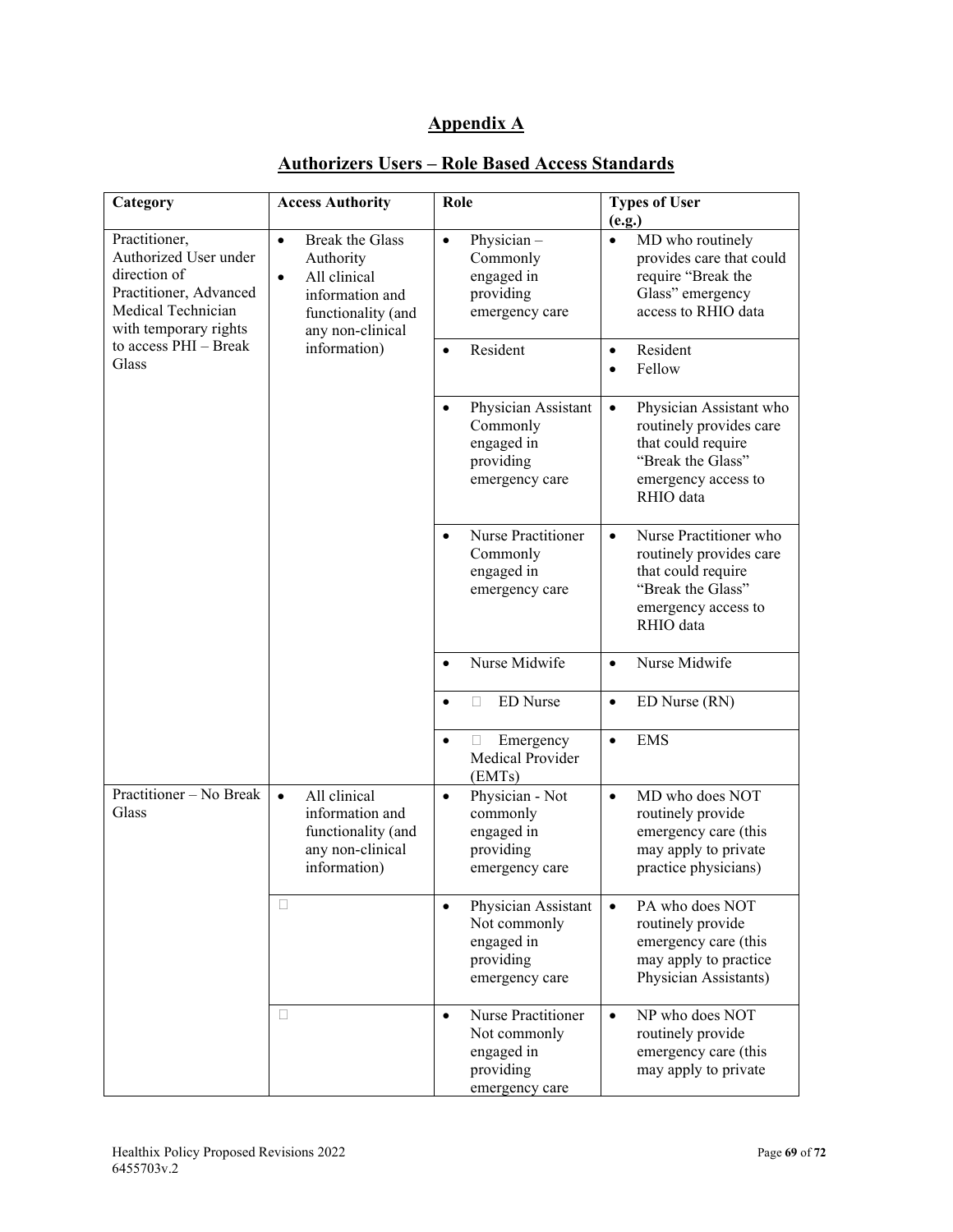| Category                                                                           | <b>Access Authority</b>                                                                                                                                                                             | Role                                                                                                                                        | <b>Types of User</b><br>(e.g.)                                                                                                                                                                                       |
|------------------------------------------------------------------------------------|-----------------------------------------------------------------------------------------------------------------------------------------------------------------------------------------------------|---------------------------------------------------------------------------------------------------------------------------------------------|----------------------------------------------------------------------------------------------------------------------------------------------------------------------------------------------------------------------|
|                                                                                    |                                                                                                                                                                                                     |                                                                                                                                             | practice Nurse<br>Practitioners)                                                                                                                                                                                     |
|                                                                                    | П                                                                                                                                                                                                   | Nurse<br>$\bullet$                                                                                                                          | Nurse (RN)<br>$\bullet$<br><b>LPN</b><br>$\bullet$                                                                                                                                                                   |
|                                                                                    |                                                                                                                                                                                                     | Therapists<br>$\bullet$<br>(licensed)                                                                                                       | <b>Respiratory Therapists</b><br>$\bullet$<br>Rehabilitation<br>$\bullet$<br>Therapists                                                                                                                              |
|                                                                                    |                                                                                                                                                                                                     | Pharmacists<br>$\bullet$                                                                                                                    | Pharmacists<br>$\bullet$                                                                                                                                                                                             |
|                                                                                    |                                                                                                                                                                                                     | Psychologist<br>$\bullet$                                                                                                                   | Psychologist<br>$\bullet$                                                                                                                                                                                            |
|                                                                                    |                                                                                                                                                                                                     | Nutritionist<br>$\bullet$                                                                                                                   | Nutritionist<br>$\bullet$<br>Dietician<br>$\bullet$                                                                                                                                                                  |
|                                                                                    |                                                                                                                                                                                                     | Care/Case<br>$\bullet$<br>Managers<br>(licensed)                                                                                            | Care Manager<br>$\bullet$<br>Social Worker (clinical)<br>$\bullet$                                                                                                                                                   |
| Non-Practitioner-<br>Clinical Information<br>(and any non-clinical<br>information) | All clinical<br>$\bullet$<br>information and<br>functionality (and<br>any non-clinical<br>information)                                                                                              | Stakeholder<br>$\bullet$<br>Administration<br>Care/Case<br>$\bullet$<br>Managers<br>(unlicensed)<br>Therapists<br>$\bullet$<br>(unlicensed) | Clinician Office Staff<br>$\bullet$<br><b>Quality Assurance</b><br>$\bullet$<br>Intake Planner<br>$\bullet$<br>Discharge Planner<br>$\bullet$<br>Social Worker Assistant<br>$\bullet$<br>Care Navigator<br>$\bullet$ |
|                                                                                    | Limited clinical<br>$\bullet$<br>information,<br>including<br>Demographics and<br>Advanced<br>Directives and any<br>non-clinical<br>information)                                                    | Patient<br>$\bullet$<br>Representative                                                                                                      | Patient Representative<br>$\bullet$<br>Patient Advocate<br>$\bullet$<br>Patient Navigator<br>$\bullet$<br>Ombudsman<br>$\bullet$                                                                                     |
| Non-Practitioner – No<br>Clinical Information                                      | NA<br>$\bullet$                                                                                                                                                                                     |                                                                                                                                             |                                                                                                                                                                                                                      |
| RHIO Admin-<br>Clinical Information<br>(and any non-clinical<br>information)       | <b>Break the Glass</b><br>$\bullet$<br>Authority<br>All clinical<br>$\bullet$<br>information and<br>functionality (and<br>any non-clinical<br>information)<br>Audit logs and<br>$\bullet$<br>report | <b>RHIO</b><br>$\bullet$<br>Administrative<br>Staff-Data Rights                                                                             | RHIO Administrative<br>$\bullet$<br>Staff (specifically<br>identified)                                                                                                                                               |
| RHIO Admin - No<br>Clinical Information                                            | Audit logs and<br>$\bullet$<br>report                                                                                                                                                               | <b>RHIO</b><br>$\bullet$<br>Administrative<br>Staff                                                                                         | RHIO Administrative<br>$\bullet$<br>Staff                                                                                                                                                                            |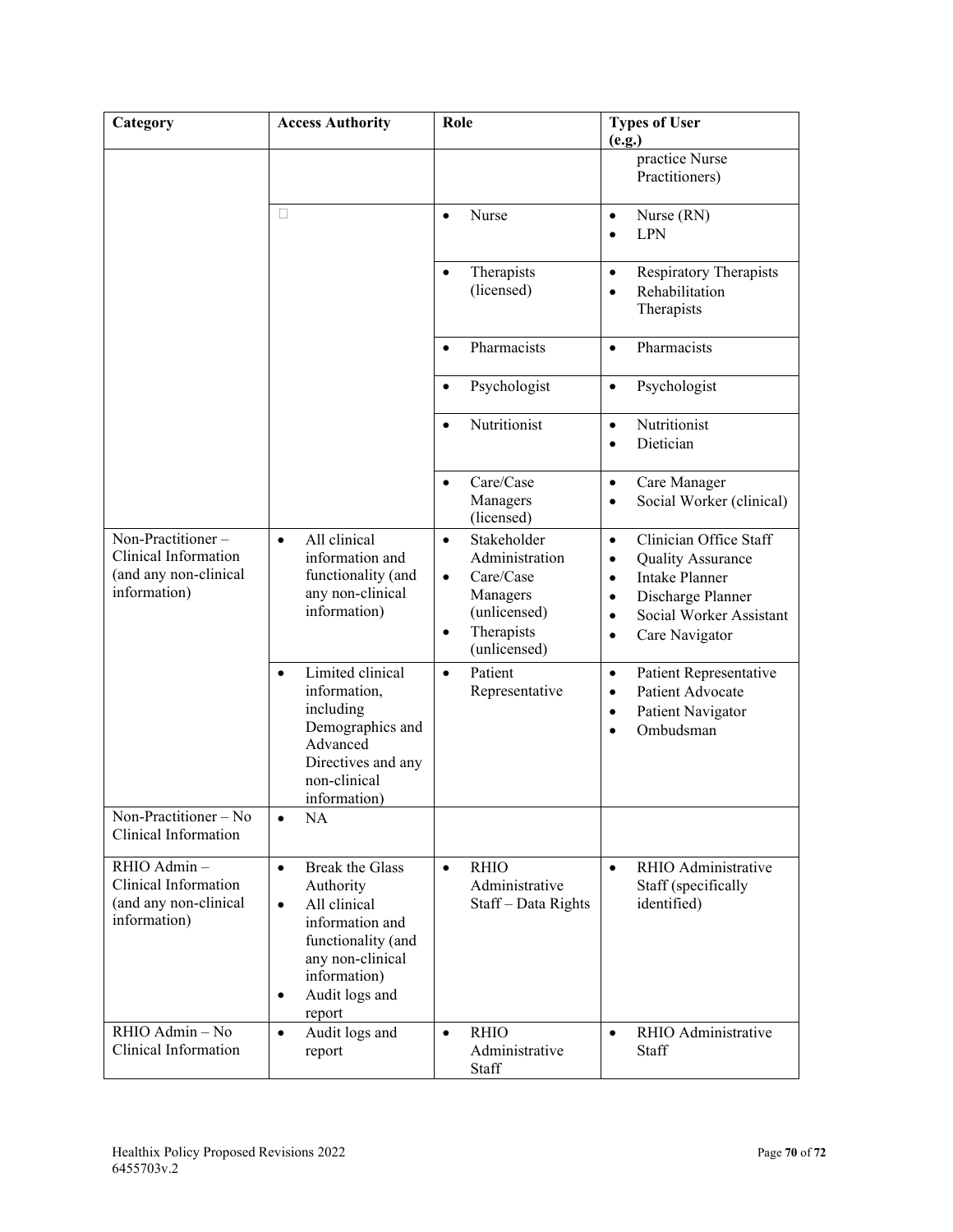| Category                                                                                                | <b>Access Authority</b>                                                                                                                         | Role                                                                                                                     | <b>Types of User</b>                                                                                 |
|---------------------------------------------------------------------------------------------------------|-------------------------------------------------------------------------------------------------------------------------------------------------|--------------------------------------------------------------------------------------------------------------------------|------------------------------------------------------------------------------------------------------|
|                                                                                                         |                                                                                                                                                 |                                                                                                                          | (e.g.)                                                                                               |
| RHIO Admin-<br>Clinical Information<br>for Public Health<br>Reporting or other<br>authorized activities | All clinical<br>$\bullet$<br>information and<br>functionality<br>Audit logs and<br>$\bullet$<br>report                                          | <b>RHIO</b><br>$\bullet$<br>Administrative<br>Staff                                                                      | RHIO Administrative<br><b>Staff</b>                                                                  |
| RHIO or Participant<br>Admin-Clinical<br>Information (and any<br>non-clinical<br>information)           | All clinical<br>$\bullet$<br>information and<br>functionality (and<br>any non-clinical<br>information)<br>Audit logs and<br>$\bullet$<br>report | <b>RHIO</b><br>$\bullet$<br>Administrative<br><b>Staff</b><br>Participant<br>$\bullet$<br>Administrative<br><b>Staff</b> | RHIO Administrative<br>$\bullet$<br><b>Staff</b><br>Participant<br>$\bullet$<br>Administrative Staff |
| Tester (confidentiality<br>agreement necessary)                                                         | Own clinical<br>$\bullet$<br>information                                                                                                        | Stakeholder<br>$\bullet$<br>Technical/QA<br><b>Staff</b>                                                                 | Stakeholder Staff<br>$\bullet$<br>(specifically identified)                                          |
| Public Health                                                                                           | All Demographic<br>$\bullet$<br>and Clinical Data<br>except 42 CFR<br>Part 2                                                                    | Public Health<br>$\bullet$<br>Agency                                                                                     | Public Health Agency<br>$\bullet$<br><b>Staff</b>                                                    |
| Death Investigator                                                                                      | All Demographic<br>$\bullet$<br>and Clinical data<br>except OMH and<br>OPWDD                                                                    | Coroner/Medical<br>$\bullet$<br>Examiner                                                                                 | Coroner/Medical<br>$\bullet$<br>Examiner                                                             |